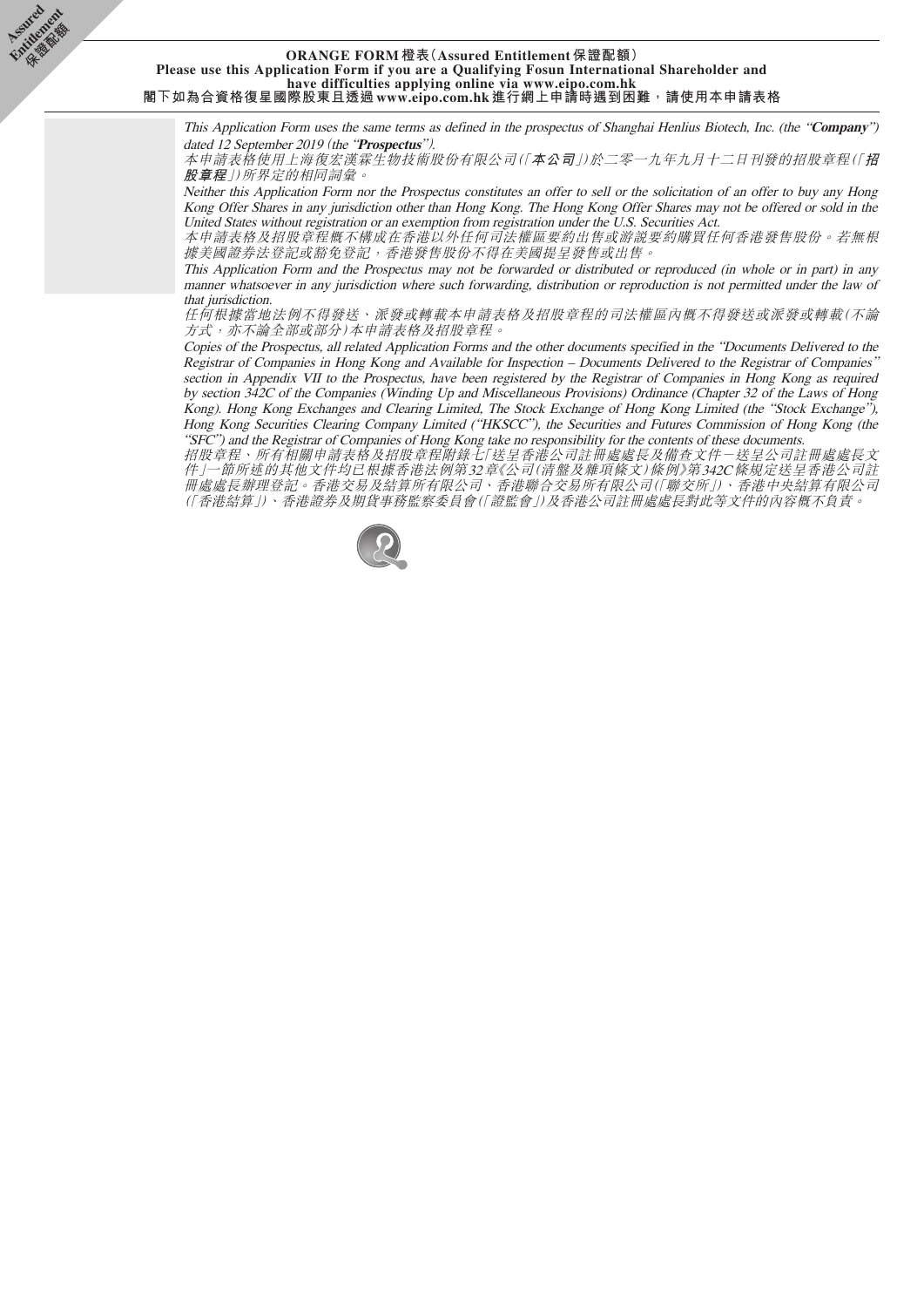ORANGE FORM 橙表(Assured Entitlement 保證配額)<br>Please use this Application Form if you are a Qualifying Fosun International Shareholder and<br>閣下如為合資格復星國際股東且透過 www.eipo.com.hk 進行網上申請時遇到困難,請使用本申請表格

**Name(s) and address of the Qualifying Fosun International Shareholder 合資格復星國際股東姓名╱名稱及地址 User ID使用者編號**

**Access Code通行編號**

**CCS6536**

**Assured Entitlement 保證配額**

#### **Box A 甲欄** Number of Fosun International Shares registered in your<br>name as at 4:30 p.m. on Wednesday, 4 September 2019<br>(the "Record Date"):<br>於二零一九年九月四日(星期三)(記錄日明」)下午四時<br>三十分以 閣下名義登記之復星國際股份數目: **Box B 乙欄** Number of Reserved Shares in your Assured Entitlement: 閣下所獲保證配額之預留股份數目: Amount payable if your Assured Entitlement is taken up in full: 閣下保證配額獲全數接納應付款項: HK\$港元

#### **NUMBER OF RESERVED SHARES THAT MAY BE APPLIED FOR AND PAYMENTS 可供申請認購的預留股份數目及款項**

| No. of Reserved<br>Shares applied for<br>申請認購的預留<br>股份數目 | Amount payable<br>on application<br><b>HKS</b><br>申請時應繳款項<br>(港元) | No. of Reserved<br>Shares applied for<br>申請認購的預留<br>股份數目 | Amount payable<br>on application<br><b>HKS</b><br>申請時應繳款項<br>(港元) | No. of Reserved<br>Shares applied for<br>申請認購的預留<br>股份數目 | Amount payable<br>on application<br><b>HKS</b><br>申請時應繳款項<br>(港元) | No. of Reserved<br>Shares applied for<br>申請認購的預留<br>股份數目 | Amount payable<br>on application<br><b>HKS</b><br>申請時應繳款項<br>(港元) |
|----------------------------------------------------------|-------------------------------------------------------------------|----------------------------------------------------------|-------------------------------------------------------------------|----------------------------------------------------------|-------------------------------------------------------------------|----------------------------------------------------------|-------------------------------------------------------------------|
| 100                                                      | 5.838.25                                                          | 2,500                                                    | 145,956.13                                                        | 30,000                                                   | 1.751.473.52                                                      | 600,000                                                  | 35,029,470.36                                                     |
| 200                                                      | 11,676.49                                                         | 3.000                                                    | 175,147.35                                                        | 40.000                                                   | 2.335.298.02                                                      | 700,000                                                  | 40,867,715.42                                                     |
| 300                                                      | 17.514.74                                                         | 3,500                                                    | 204, 338, 58                                                      | 50,000                                                   | 2.919.122.53                                                      | 800,000                                                  | 46,705,960.48                                                     |
| 400                                                      | 23,352.98                                                         | 4,000                                                    | 233,529.80                                                        | 60,000                                                   | 3.502,947.04                                                      | 900,000                                                  | 52, 544, 205, 54                                                  |
| 500                                                      | 29.191.23                                                         | 4.500                                                    | 262,721.03                                                        | 70,000                                                   | 4,086,771.54                                                      | 1,000,000                                                | 58,382,450.60                                                     |
| 600                                                      | 35,029.47                                                         | 5,000                                                    | 291,912.25                                                        | 80,000                                                   | 4,670,596.05                                                      | 1,500,000                                                | 87,573,675.90                                                     |
| 700                                                      | 40,867.71                                                         | 6.000                                                    | 350,294,70                                                        | 90,000                                                   | 5.254.420.55                                                      | 2,000,000                                                | 116,764,901.20                                                    |
| 800                                                      | 46,705.96                                                         | 7.000                                                    | 408,677.15                                                        | 100,000                                                  | 5.838.245.06                                                      | 2,500,000                                                | 145,956,126.50                                                    |
| 900                                                      | 52,544.20                                                         | 8,000                                                    | 467,059.60                                                        | 200,000                                                  | 11.676.490.12                                                     | 3,000,000                                                | 175,147,351.80                                                    |
| 1,000                                                    | 58,382.45                                                         | 9,000                                                    | 525,442,06                                                        | 300,000                                                  | 17.514.735.18                                                     | 3,500,000                                                | 204, 338, 577, 10                                                 |
| 1,500                                                    | 87,573,68                                                         | 10,000                                                   | 583,824.51                                                        | 400,000                                                  | 23,352,980.24                                                     | 4,000,000                                                | 233,529,802.40                                                    |
| 2,000                                                    | 116,764.90                                                        | 20,000                                                   | 1.167.649.01                                                      | 500,000                                                  | 29.191.225.30                                                     | 4,186,000                                                | 244.388.938.21                                                    |

#### Write down the number of Reserved Shares you want to apply for and the total amount payable in the following appropriate boxes in ink (preferably in black) and mark "X" in the corresponding boxes underneath.<br>請在以下適當空格內用墨水筆

| Apply for Assured Entitlement of Reserved Shares<br>hk                                          | You may apply for a number of Reserved Shares pursuant to your Assured Entitlement that is equal to or less than the number stated<br>in Box B. If you intend to apply for a number of Reserved Shares that is less than your Assured Entitlement, you MUST apply for a<br>number which is one of the numbers set out in the table below (other than HKSCC Nominees). If you intend to apply for a number of<br>Assured Entitlement which is not one of the numbers set out in the table below, you MUST apply by using ORANGE Form eIPO<br>only. If you wish to apply for excess Reserved Shares in addition to your Assured Entitlement, you should complete and sign the<br>Orange Application Form for excess Reserved Shares and lodge it, together with a separate remittance for the full amount payable on<br>application in respect of the excess Reserved Shares applied for or apply through the Orange Form eIPO service via www.eipo.com. |                                                          |                                                                    | Box A<br>甲欄<br>(the "Record Date"):<br>於.<br><b>Box B</b><br>閣下所獲保證配額之預留股份數目<br>乙欄 | Number of Fosun International Shares registered in your<br>name as at 4:30 p.m. on Wednesday, 4 September 2019<br>零一九年九月四日(星期三)(「記錄日期」)下午四時<br>三十分以 閣下名義登記之復星國際股份數目:<br>Number of Reserved Shares in your Assured Entitlement:   | in full:<br>閣下保證配額獲全數接納應付款項:                              | Amount payable if your Assured Entitlement is taken up                                                              |
|-------------------------------------------------------------------------------------------------|--------------------------------------------------------------------------------------------------------------------------------------------------------------------------------------------------------------------------------------------------------------------------------------------------------------------------------------------------------------------------------------------------------------------------------------------------------------------------------------------------------------------------------------------------------------------------------------------------------------------------------------------------------------------------------------------------------------------------------------------------------------------------------------------------------------------------------------------------------------------------------------------------------------------------------------------------------|----------------------------------------------------------|--------------------------------------------------------------------|------------------------------------------------------------------------------------|----------------------------------------------------------------------------------------------------------------------------------------------------------------------------------------------------------------------------------|-----------------------------------------------------------|---------------------------------------------------------------------------------------------------------------------|
| remittance printed in Box B on the right or in the table below.<br>申請保證配額之預留股份<br>用橙表eIPO服務遞交申請 | You need to complete and sign this Application Form and submit one cheque (or banker's cashier order) for the exact amount of<br>閣下申請保證配額之預留股份數目可相等於或少於乙欄列明的數目。倘 閣下擬申請的預留股份數目少於 閣下的保<br>證配額, 閣下必須申請下表中載列的其中一個數目(香港結算代理人除外)。倘 閣下擬申請不在下表中載列的其中<br>一個保證配額數目, 閣下必須用權表eIPO申請。倘 閣下擬申請保證配額以外的超額預留股份,則須填妥並簽署申<br>請超額預留股份之糧色申請表格,並單獨匯款足額支付所申請超額預留股份的應付股款,或透過 www.eipo.com.hk 使<br>閣下須填妥及簽署本申請表格並提交一張支票(或銀行本票)支付於右方乙欄或下表列明的應付確切金額。                                                                                                                                                                                                                                                                                                                                                                                                                                                                                                                               |                                                          |                                                                    |                                                                                    |                                                                                                                                                                                                                                  | HKS港元                                                     |                                                                                                                     |
|                                                                                                 |                                                                                                                                                                                                                                                                                                                                                                                                                                                                                                                                                                                                                                                                                                                                                                                                                                                                                                                                                        |                                                          |                                                                    | 可供申請認購的預留股份數目及款項                                                                   | NUMBER OF RESERVED SHARES THAT MAY BE APPLIED FOR AND PAYMENTS                                                                                                                                                                   |                                                           |                                                                                                                     |
| No. of Reserved<br>Shares applied for<br>申請認購的預留<br>股份數目                                        | Amount payable<br>on application<br>HK\$<br>申請時應繳款項<br>(港元)                                                                                                                                                                                                                                                                                                                                                                                                                                                                                                                                                                                                                                                                                                                                                                                                                                                                                            | No. of Reserved<br>Shares applied for<br>申請認購的預留<br>股份數目 | Amount payable<br>on application<br><b>HK\$</b><br>申請時應繳款項<br>(港元) | No. of Reserved<br>Shares applied for<br>申請認購的預留<br>股份數目                           | Amount payable<br>on application<br><b>HK\$</b><br>申請時應繳款項<br>(港元)                                                                                                                                                               | No. of Reserved<br>Shares applied for<br>申請認購的預留<br>股份數目  | Amount payable<br>on application<br>HK\$<br>申請時應繳款項<br>(港元)                                                         |
| 100<br>200<br>300<br>400                                                                        | 5,838.25<br>11,676.49<br>17,514.74<br>23,352.98                                                                                                                                                                                                                                                                                                                                                                                                                                                                                                                                                                                                                                                                                                                                                                                                                                                                                                        | 2,500<br>3,000<br>3,500<br>4,000                         | 145,956.13<br>175,147.35<br>204.338.58<br>233,529.80               | 30,000<br>40,000<br>50,000<br>60,000                                               | 1,751,473.52<br>2,335,298.02<br>2,919,122.53<br>3,502,947.04                                                                                                                                                                     | 600,000<br>700,000<br>800,000<br>900,000                  | 35,029,470.36<br>40,867,715.42<br>46,705,960.48<br>52,544,205.54                                                    |
| 500<br>600<br>700<br>800                                                                        | 29,191.23<br>35,029.47<br>40,867.71<br>46,705.96                                                                                                                                                                                                                                                                                                                                                                                                                                                                                                                                                                                                                                                                                                                                                                                                                                                                                                       | 4,500<br>5,000<br>6,000<br>7,000                         | 262,721.03<br>291,912.25<br>350,294.70<br>408,677.15               | 70,000<br>80,000<br>90,000<br>100,000                                              | 4,086,771.54<br>4,670,596.05<br>5,254,420.55<br>5,838,245.06                                                                                                                                                                     | 1,000,000<br>1,500,000<br>2,000,000<br>2,500,000          | 58,382,450.60<br>87,573,675.90<br>116,764,901.20<br>145,956,126.50                                                  |
| 900<br>1,000<br>1,500<br>2,000                                                                  | 52,544.20<br>58,382.45<br>87,573.68<br>116,764.90                                                                                                                                                                                                                                                                                                                                                                                                                                                                                                                                                                                                                                                                                                                                                                                                                                                                                                      | 8,000<br>9,000<br>10,000<br>20,000                       | 467,059.60<br>525,442.06<br>583,824.51<br>1,167,649.01             | 200,000<br>300,000<br>400,000<br>500,000                                           | 11,676,490.12<br>17,514,735.18<br>23,352,980.24<br>29, 191, 225. 30                                                                                                                                                              | 3,000,000<br>3,500,000<br>4,000,000<br>4,186,000          | 175, 147, 351.80<br>204,338,577.10<br>233,529,802.40<br>244,388,938.21                                              |
|                                                                                                 |                                                                                                                                                                                                                                                                                                                                                                                                                                                                                                                                                                                                                                                                                                                                                                                                                                                                                                                                                        |                                                          |                                                                    |                                                                                    | Write down the number of Reserved Shares you want to apply for and the total amount payable in the following appropriate boxes in ink (preferably in black) and mark "X" in the corresponding boxes underneath.<br>請在以下適當空格內用墨水筆 |                                                           |                                                                                                                     |
| 申請保證配額數目                                                                                        | Number of Assured Entitlement applied for                                                                                                                                                                                                                                                                                                                                                                                                                                                                                                                                                                                                                                                                                                                                                                                                                                                                                                              |                                                          |                                                                    |                                                                                    | Total amount of remittance (HK\$)<br>付款總額(港元)                                                                                                                                                                                    |                                                           |                                                                                                                     |
|                                                                                                 |                                                                                                                                                                                                                                                                                                                                                                                                                                                                                                                                                                                                                                                                                                                                                                                                                                                                                                                                                        |                                                          |                                                                    |                                                                                    |                                                                                                                                                                                                                                  |                                                           |                                                                                                                     |
| $\bf{0}$<br>$\bf{0}$<br>$\bf{0}$<br>0                                                           | $\bf{0}$<br>$\bf{0}$<br>$\bf{0}$                                                                                                                                                                                                                                                                                                                                                                                                                                                                                                                                                                                                                                                                                                                                                                                                                                                                                                                       | $\bf{0}$<br>$\bf{0}$                                     |                                                                    |                                                                                    | $\bf{0}$<br>$\bf{0}$<br>$\bf{0}$<br>$\bf{0}$<br>$\bf{0}$<br>0                                                                                                                                                                    | $\bf{0}$<br>$\bf{0}$<br>$\bf{0}$<br>$\bf{0}$              | $\bf{0}$<br>$\bf{0}$<br>$\bf{0}$<br>$\bf{0}$                                                                        |
| 1<br>1<br>1<br>$\overline{2}$<br>2<br>2<br>2                                                    | $\mathbf{1}$<br>$\overline{2}$<br>2                                                                                                                                                                                                                                                                                                                                                                                                                                                                                                                                                                                                                                                                                                                                                                                                                                                                                                                    |                                                          |                                                                    |                                                                                    | 1<br>1<br>1<br>1<br>1<br>$\overline{2}$<br>$\overline{2}$<br>$\overline{\mathbf{2}}$<br>2<br>$\overline{2}$<br>2                                                                                                                 | 1<br>1<br>1<br>1<br>$\overline{2}$<br>2<br>$\overline{2}$ | 1<br>1<br>1<br>1<br>$\overline{\mathbf{2}}$<br>$\overline{2}$<br>$\overline{2}$<br>$\overline{2}$<br>$\overline{2}$ |
| 3                                                                                               | 3                                                                                                                                                                                                                                                                                                                                                                                                                                                                                                                                                                                                                                                                                                                                                                                                                                                                                                                                                      |                                                          |                                                                    |                                                                                    | 3<br>3<br>3<br>3<br>3<br>3                                                                                                                                                                                                       | 3<br>3<br>3                                               | 3<br>3<br>3<br>3<br>3                                                                                               |
| 4<br>4<br>$\overline{4}$                                                                        | 4<br>4                                                                                                                                                                                                                                                                                                                                                                                                                                                                                                                                                                                                                                                                                                                                                                                                                                                                                                                                                 | $\overline{4}$<br>4                                      |                                                                    |                                                                                    | $\overline{\mathbf{4}}$<br>4<br>$\overline{\mathbf{4}}$<br>4<br>4<br>4                                                                                                                                                           | 4<br>4<br>4                                               | $\overline{4}$<br>4<br>4<br>4<br>4                                                                                  |
|                                                                                                 | 5                                                                                                                                                                                                                                                                                                                                                                                                                                                                                                                                                                                                                                                                                                                                                                                                                                                                                                                                                      | 5<br>5                                                   |                                                                    |                                                                                    | 5<br>5<br>5<br>5<br>5<br>5                                                                                                                                                                                                       | 5<br>5<br>5                                               | 5<br>5<br>5<br>5<br>5                                                                                               |
| 6                                                                                               | 6<br>6<br>6<br>6                                                                                                                                                                                                                                                                                                                                                                                                                                                                                                                                                                                                                                                                                                                                                                                                                                                                                                                                       | 6<br>6                                                   |                                                                    |                                                                                    | 6<br>6<br>6<br>6<br>6<br>6                                                                                                                                                                                                       | 6<br>6<br>6                                               | 6<br>6<br>6<br>6<br>6                                                                                               |
| 7                                                                                               | 7<br>$\overline{7}$<br>7<br>7                                                                                                                                                                                                                                                                                                                                                                                                                                                                                                                                                                                                                                                                                                                                                                                                                                                                                                                          | $\overline{7}$<br>7                                      |                                                                    |                                                                                    | 7<br>7<br>$\overline{7}$<br>7<br>7<br>7                                                                                                                                                                                          | 7<br>7<br>7<br>$\overline{7}$                             | 7<br>7<br>7<br>7                                                                                                    |
| 8                                                                                               | 8<br>8<br>8<br>8                                                                                                                                                                                                                                                                                                                                                                                                                                                                                                                                                                                                                                                                                                                                                                                                                                                                                                                                       | 8<br>8                                                   |                                                                    |                                                                                    | 8<br>8<br>8<br>8<br>8<br>8                                                                                                                                                                                                       | 8<br>8<br>8                                               | 8<br>8<br>8<br>8<br>8                                                                                               |
| $\overline{9}$<br>9<br>9                                                                        | $\overline{9}$<br>$\boldsymbol{9}$<br>9<br>9<br>$\boldsymbol{9}$                                                                                                                                                                                                                                                                                                                                                                                                                                                                                                                                                                                                                                                                                                                                                                                                                                                                                       | $\boldsymbol{9}$<br>$\boldsymbol{9}$                     |                                                                    |                                                                                    | 9<br>$\boldsymbol{9}$<br>$\boldsymbol{9}$<br>9<br>9<br>9                                                                                                                                                                         | 9<br>9<br>9<br>$\overline{9}$                             | $\overline{9}$<br>$\overline{9}$<br>$\boldsymbol{9}$<br>9                                                           |

You must pay for the Reserved Shares applied for pursuant to your Assured Entitlement by a separate cheque or banker's cashier order.<br>閣下必須以獨立開出的支票或銀行本票支付根據 閣下的保證配額所申請的預留股份。<br>\* Cheque or banker's cashier order should be cr

Cheque/Banker's cashier order number\* 支票╱銀行本票號碼\*

Name of bank on which cheque/banker's

cashier order is drawn\* 支票╱銀行本票之付款銀行名稱\*

Contact telephone no. 聯絡電話號碼

You (or, if you are joint applicants, the first-named applicant) must provide your Hong Kong identity card number/<br>passport number/Hong Kong business registration certificate number (Please delete as appropriate)<br>閣下或(倘 閣下

**Signed by (all) applicant(s) (all joint applicants must sign): 由(所有)申請人簽署(所有聯名申請人必須簽署):**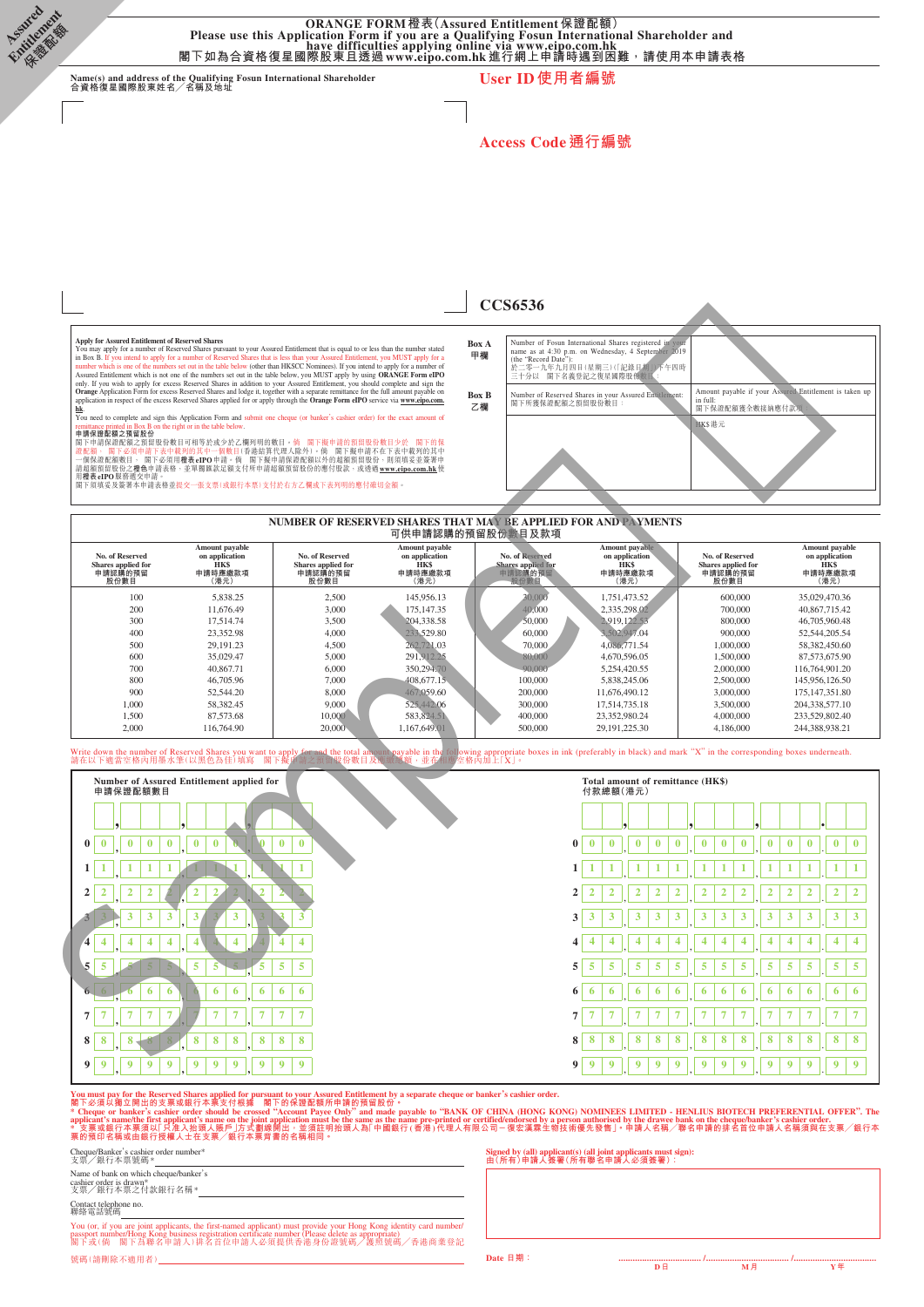#### **ORANGE FORM 橙表(Excess Application 超額申請) Please use this Application Form if you are a Qualifying Fosun International Shareholder and have difficulties applying online via www.eipo.com.hk 閣下如為合資格復星國際股東且透過 www.eipo.com.hk 進行網上申請時遇到困難,請使用本申請表格**

**Please staple your payment here 請將股款 緊釘在此**

**Excess Application** 

> This Application Form uses the same terms as defined in the prospectus of Shanghai Henlius Biotech, Inc. (the "**Company**") dated 12 September 2019 (the "**Prospectus**").

> 本申請表格使用上海復宏漢霖生物技術股份有限公司(「**本公司**」)於二零一九年九月十二日刊發的招股章程(「**招 股章程**」)所界定的相同詞彙。

> Neither this Application Form nor the Prospectus constitutes an offer to sell or the solicitation of an offer to buy any Hong Kong Offer Shares in any jurisdiction other than Hong Kong. The Hong Kong Offer Shares may not be offered or sold in the United States without registration or an exemption from registration under the U.S. Securities Act. 本申請表格及招股章程概不構成在香港以外任何司法權區要約出售或游說要約購買任何香港發售股份。若無根

> 據美國證券法登記或豁免登記,香港發售股份不得在美國提呈發售或出售。 This Application Form and the Prospectus may not be forwarded or distributed or reproduced (in whole or in part) in

> any manner whatsoever in any jurisdiction where such forwarding, distribution or reproduction is not permitted under the law of that jurisdiction.

> 任何根據當地法例不得發送、派發或轉載本申請表格及招股章程的司法權區內概不得發送或派發或轉載(不論方 式,亦不論全部或部分)本申請表格及招股章程。

Copies of the Prospectus, all related Application Forms and the other documents specified in the "Documents Delivered to the Registrar of Companies in Hong Kong and Available for Inspection – Documents Delivered to the Registrar of Companies" section in Appendix VII to the Prospectus, have been registered by the Registrar of Companies in Hong Kong as required by section 342C of the Companies (Winding Up and Miscellaneous Provisions) Ordinance (Chapter 32 of the Laws of Hong Kong). Hong Kong Exchanges and Clearing Limited, The Stock Exchange of Hong Kong Limited (the "Stock Exchange"), Hong Kong Securities Clearing Company Limited ("HKSCC"), the Securities and Futures Commission of Hong Kong (the "SFC") and the Registrar of Companies of Hong Kong take no responsibility for the contents of these documents. Companies in Real Application Forms and be the start and the real Application Form and the start and application Form and the start and the start of the start and the start of the start of the start of the start of the s

招股章程、所有相關申請表格及招股章程附錄七「送呈香港公司註冊處處長及備查文件-送呈公司註冊處處長文 件」一節所述的其他文件均已根據香港法例第32章《公司(清盤及雜項條文)條例》第342C條規定送呈香港公司註 冊處處長辦理登記。香港交易及結算所有限公司、香港聯合交易所有限公司(「聯交所」)、香港中央結算有限公司 (「香港結算」)、香港證券及期貨事務監察委員會(「證監會」)及香港公司註冊處處長對此等文件的內容概不負責。



# **Shanghai Henlius Biotech, Inc. 上海復宏漢霖生物技術股份有限公司**

(A joint stock company incorporated in the People's Republic of China with limited liability) (於中華人民共和國註冊成立的股份有限公司)

> **Stock code : 2696 股份代號 : 2696**

# **Applicants' declaration**

**I/We agree to the terms and conditions and application procedures in this Application Form and the Prospectus. Please refer to the "D. Effect of completing and submitting this Application Form" section of this Application Form.**

**Warning: Only one application may be made for the benefit of any person for excess Reserved Shares on an ORANGE Application Form. The following are liable to be rejected: multiple or suspected multiple applications for excess Reserved Shares and applications where cheques or banker's cashier orders are dishonoured upon the first presentation.**

**Maximum Offer Price : HK\$57.80 per Offer Share, plus brokerage fee of 1%, SFC transaction levy of 0.0027% and Stock Exchange trading fee of 0.005% (payable in full on application in Hong Kong dollars, subject to refund)**

> **最高發售價 : 每股發售股份57.80港元,另加1%經紀佣金、 0.0027%證監會交易徵費及0.005%聯交所交 易費(須於申請時以港元繳足,多繳款項可予退 還)**

### **申請人聲明**

**本人╱吾等同意本申請表格及招股章程的條款及 條件以及申請程序。請參閱本申請表格「丁.填交 本申請表格的效用」一節。**

**警告:任何人士僅可為本身利益以橙色申請表格 就超額預留股份作出一次申請。下列情況將不獲 受理:就超額預留股份作出的重複或疑屬重複申 請以及支票或銀行本票在首次過戶時未能兌現的 申請。**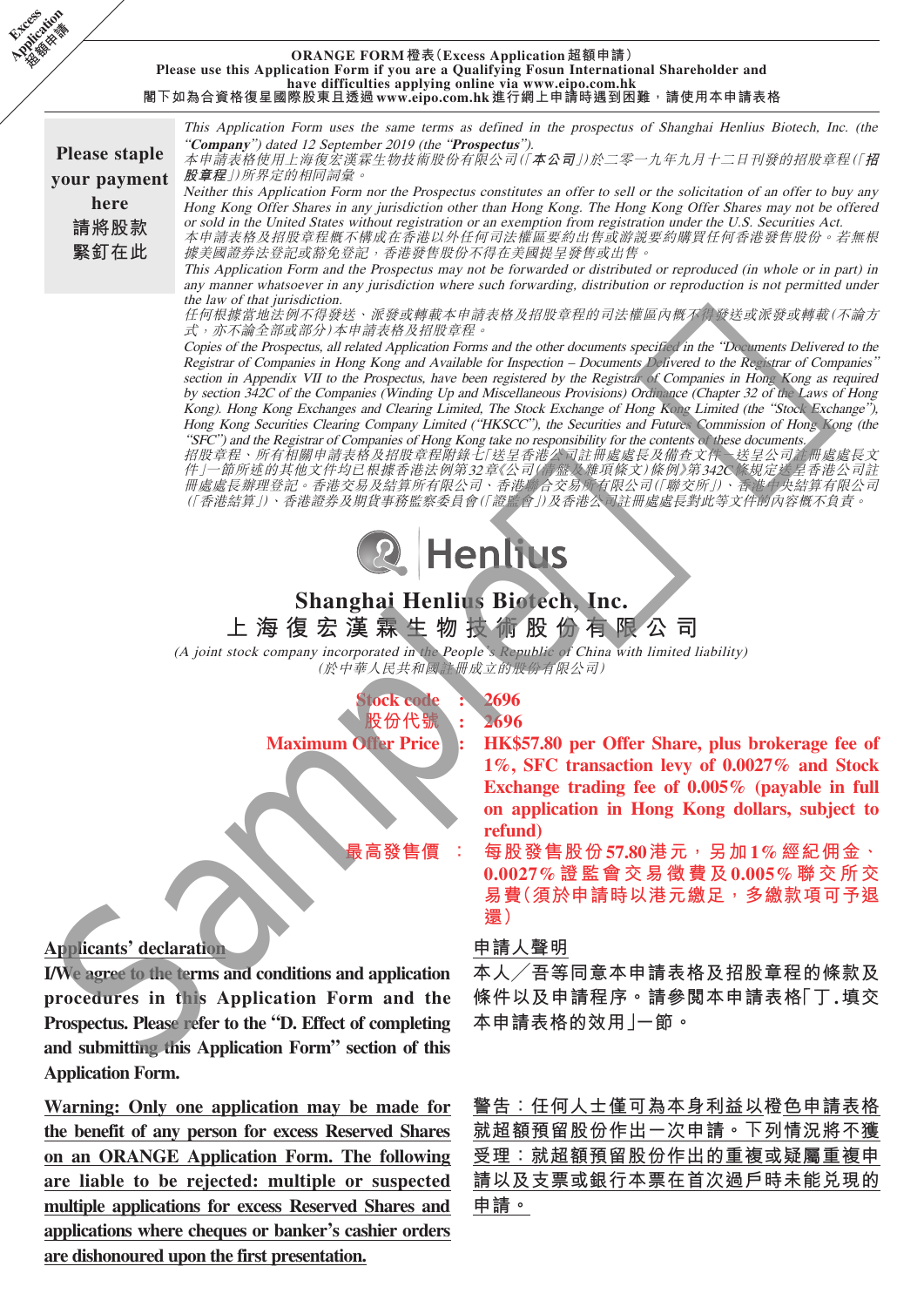ORANGE FORM橙表(Excess Application超額申請)<br>Please use this Application Form if you are a Qualifying Fosun International Shareholder and<br>閣下如為合資格復星國際股東且透過 www.eipo.com.hk 進行網上申請時遇到困難,請使用本申請表格

**Name(s) and address of the Qualifying Fosun International Shareholder 合資格復星國際股東姓名╱名稱及地址 User ID使用者編號**

**Access Code通行編號**

**CCS6536**

**Apply for Excess Reserved Shares**

**Excess Application** 

> Other than your Assured Entitlement, you may apply for excess Reserved Shares. If you intend to apply for excess Reserved Shares,<br>you MUST apply for a number of excess Reserved Shares which is one of the numbers set out in you MUST apply by using **Orange Form eIPO** only. If you wish to apply for excess Reserved Shares in addition to your Assured<br>Entitlement, you should complete and sign the **ORANGE** Application Form for excess Reserved Share

> the **Orange Form eIPO** service via www.eipo.com.hk.<br>You need to complete and sign this Application Form and submit one cheque (or banker' s cashier order) for the exact amount of<br>remittance in the table below.

#### **申請超額預留股份**

除保證配額外, 閣下亦可申請超額預留股份。倘 閣下銀申請超額預留股份, 閣下必須申請下表中載列的其中一個<br>超額預留股份數目(香港結算代理人除外)。倘 国下擬申請不在下表中制須的其中一個超額預留股份數目, 閣下必<br>須用**橙表eIPO**申請。倘 閣下擬申請保證配額以外的超額預留股份,則須填荽並簽署申請超額預留股份之**橙色**申請 表格,並單獨匯款足額支付所申請超額預留股份的應付股款,或透過 www.eipo.com.hk 使用**橙表 eIPO** 服務遮交申請。<br>閣下須填妥及簽署本申請表格並提交一張支票(或銀行本票)支付下表中載列的應付確切金額。

#### **NUMBER OF EXCESS RESERVED SHARES THAT MAY BE APPLIED FOR AND PAYMENTS 可供申請認購的超額預留股份數目及款項**

| No. of Reserved<br>Shares applied for<br>申請認購的預留<br>股份數目 | Amount payable<br>on application<br><b>HKS</b><br>申請時應繳款項<br>(港元) | No. of Reserved<br>Shares applied for<br>申請認購的預留<br>股份數目 | Amount payable<br>on application<br><b>HKS</b><br>申請時應繳款項<br>(港元) | No. of Reserved<br>Shares applied for<br>申請認購的預留<br>股份數目 | Amount payable<br>on application<br><b>HKS</b><br>申請時應繳款項<br>(港元) | No. of Reserved<br>Shares applied for<br>申請認購的預留<br>股份數目 | Amount payable<br>on application<br><b>HKS</b><br>申請時應繳款項<br>(港元) |
|----------------------------------------------------------|-------------------------------------------------------------------|----------------------------------------------------------|-------------------------------------------------------------------|----------------------------------------------------------|-------------------------------------------------------------------|----------------------------------------------------------|-------------------------------------------------------------------|
| 100                                                      | 5.838.25                                                          | 2,500                                                    | 145,956.13                                                        | 30:000                                                   | 1.751.473.52                                                      | 600,000                                                  | 35,029,470.36                                                     |
| 200                                                      | 11,676.49                                                         | 3,000                                                    | 175,147,35                                                        | 40,000                                                   | 2.335.298.02                                                      | 700,000                                                  | 40,867,715.42                                                     |
| 300                                                      | 17.514.74                                                         | 3,500                                                    | 204,338.58                                                        | 0.000                                                    | 2.919.122.53                                                      | 800,000                                                  | 46,705,960.48                                                     |
| 400                                                      | 23,352.98                                                         | 4,000                                                    | 233,529.80                                                        | 60,000                                                   | 3.502,947.04                                                      | 900,000                                                  | 52, 544, 205, 54                                                  |
| 500                                                      | 29.191.23                                                         | 4.500                                                    | 262,721.03                                                        | 70,000                                                   | 4,086,771.54                                                      | 1,000,000                                                | 58,382,450.60                                                     |
| 600                                                      | 35,029.47                                                         | 5,000                                                    | 291,912.25                                                        | 80,000                                                   | 4,670,596.05                                                      | 1.500,000                                                | 87,573,675.90                                                     |
| 700                                                      | 40,867.71                                                         | 6,000                                                    | 350,294.70                                                        | 90,000                                                   | 5.254.420.55                                                      | 2,000,000                                                | 116,764,901.20                                                    |
| 800                                                      | 46,705.96                                                         | 7,000                                                    | 408,677.15                                                        | 100,000                                                  | 5,838,245.06                                                      | 2,500,000                                                | 145,956,126.50                                                    |
| 900                                                      | 52,544.20                                                         | 8,000                                                    | 467,059.60                                                        | 200,000                                                  | 11.676.490.12                                                     | 3,000,000                                                | 175,147,351.80                                                    |
| 1.000                                                    | 58.382.45                                                         | 9,000                                                    | 525,442,06                                                        | 300,000                                                  | 17.514.735.18                                                     | 3,500,000                                                | 204,338,577.10                                                    |
| 1.500                                                    | 87,573,68                                                         | 10,000                                                   | 583,824.51                                                        | 400,000                                                  | 23.352.980.24                                                     | 4,000,000                                                | 233,529,802.40                                                    |
| 2,000                                                    | 116,764.90                                                        | 20,000                                                   | 1.167,649.01                                                      | 500,000                                                  | 29.191.225.30                                                     | 4,186,000                                                | 244,388,938.21                                                    |

# Write down the number of excess Reserved Shares you want to apply for and<br>請在以下適當空格內用墨水筆(以黑色為佳)填寫 閣下擬申請之超額預留別

**Number of excess Reserved Shares applied for 申請超額預留股份數目 Total amount of remittance (HK\$) 付款總額(港元) , , , , , , . <sup>0</sup> <sup>0</sup> , <sup>0</sup> <sup>0</sup> <sup>0</sup> , <sup>0</sup> <sup>0</sup> <sup>0</sup> , <sup>0</sup> <sup>0</sup> <sup>0</sup> <sup>0</sup> <sup>0</sup> <sup>0</sup>** , **<sup>0</sup> <sup>0</sup> <sup>0</sup>** , **<sup>0</sup> <sup>0</sup> <sup>0</sup>** , **<sup>0</sup> <sup>0</sup> <sup>0</sup>** . **<sup>0</sup> <sup>0</sup> <sup>1</sup> <sup>1</sup> , <sup>1</sup> <sup>1</sup> <sup>1</sup> , <sup>1</sup> <sup>1</sup> <sup>1</sup> , <sup>1</sup> <sup>1</sup> <sup>1</sup> <sup>1</sup> <sup>1</sup> <sup>1</sup>** , **<sup>1</sup> <sup>1</sup> <sup>1</sup>** , **<sup>1</sup> <sup>1</sup> <sup>1</sup>** , **<sup>1</sup> <sup>1</sup> <sup>1</sup>** . **<sup>1</sup> <sup>1</sup> <sup>2</sup> <sup>2</sup> , <sup>2</sup> <sup>2</sup> <sup>2</sup> , <sup>2</sup> <sup>2</sup> <sup>2</sup> , <sup>2</sup> <sup>2</sup> <sup>2</sup> <sup>2</sup> <sup>2</sup> <sup>2</sup>** , **<sup>2</sup> <sup>2</sup> <sup>2</sup>** , **<sup>2</sup> <sup>2</sup> <sup>2</sup>** , **<sup>2</sup> <sup>2</sup> <sup>2</sup>** . **<sup>2</sup> <sup>2</sup> <sup>3</sup> <sup>3</sup> , <sup>3</sup> <sup>3</sup> <sup>3</sup> , <sup>3</sup> <sup>3</sup> <sup>3</sup> , <sup>3</sup> <sup>3</sup> <sup>3</sup> <sup>3</sup> <sup>3</sup> <sup>3</sup>** , **<sup>3</sup> <sup>3</sup> <sup>3</sup>** , **<sup>3</sup> <sup>3</sup> <sup>3</sup>** , **<sup>3</sup> <sup>3</sup> <sup>3</sup>** . **<sup>3</sup> <sup>3</sup>**  $\frac{1}{4}$   $\frac{1}{4}$   $\frac{1}{4}$   $\frac{1}{4}$   $\frac{1}{4}$   $\frac{1}{4}$   $\frac{1}{4}$   $\frac{1}{4}$   $\frac{1}{4}$   $\frac{1}{4}$   $\frac{1}{4}$   $\frac{1}{4}$   $\frac{1}{4}$   $\frac{1}{4}$   $\frac{1}{4}$   $\frac{1}{4}$   $\frac{1}{4}$   $\frac{1}{4}$   $\frac{1}{4}$   $\frac{1}{4}$   $\frac{1}{4}$   $\frac{1}{4}$  **<sup>5</sup> <sup>5</sup> , <sup>5</sup> <sup>5</sup> <sup>5</sup> , <sup>5</sup> <sup>5</sup> <sup>5</sup> , <sup>5</sup> <sup>5</sup> <sup>5</sup> <sup>5</sup> <sup>5</sup> <sup>5</sup>** , **<sup>5</sup> <sup>5</sup> <sup>5</sup>** , **<sup>5</sup> <sup>5</sup> <sup>5</sup>** , **<sup>5</sup> <sup>5</sup> <sup>5</sup>** . **<sup>5</sup> <sup>5</sup> <sup>6</sup> <sup>6</sup> , <sup>6</sup> <sup>6</sup> <sup>6</sup> , <sup>6</sup> <sup>6</sup> <sup>6</sup> , <sup>6</sup> <sup>6</sup> <sup>6</sup> <sup>6</sup> <sup>6</sup> <sup>6</sup>** , **<sup>6</sup> <sup>6</sup> <sup>6</sup>** , **<sup>6</sup> <sup>6</sup> <sup>6</sup>** , **<sup>6</sup> <sup>6</sup> <sup>6</sup>** . **<sup>6</sup> <sup>6</sup>** 7 7 7 7 7 7 7 7 7 7 7 7 7 7 7 7 7 7 7 8 7 8 7 8 7 8 7 8 7 8 7 8 7 8 7 8 7 8 7 8 7 8 7 8 7 8 7 8 7 8 7 9 7 7 8 7 7 8 7 7 8 7 7 8 7 7 8 7 7 8 7 7 8 7 7 8 7 7 8 7 7 8 7 8 7 8 7 8 7 8 7 8 7 8 7 8 7 8 7 8 7 8 7 8 7 8 7 8 7 8 7 8 **<sup>8</sup> <sup>8</sup> , <sup>8</sup> <sup>8</sup> <sup>8</sup> , <sup>8</sup> <sup>8</sup> <sup>8</sup> , <sup>8</sup> <sup>8</sup> <sup>8</sup> <sup>8</sup> <sup>8</sup> <sup>8</sup>** , **<sup>8</sup> <sup>8</sup> <sup>8</sup>** , **<sup>8</sup> <sup>8</sup> <sup>8</sup>** , **<sup>8</sup> <sup>8</sup> <sup>8</sup>** . **<sup>8</sup> <sup>8</sup> <sup>9</sup> <sup>9</sup> , <sup>9</sup> <sup>9</sup> <sup>9</sup> , <sup>9</sup> <sup>9</sup> <sup>9</sup> , <sup>9</sup> <sup>9</sup> <sup>9</sup> <sup>9</sup> <sup>9</sup> <sup>9</sup>** , **<sup>9</sup> <sup>9</sup> <sup>9</sup>** , **<sup>9</sup> <sup>9</sup> <sup>9</sup>** , **<sup>9</sup> <sup>9</sup> <sup>9</sup>** . **<sup>9</sup> <sup>9</sup>** Sample樣版

You must pay for the excess Reserved Shares applied for by a separate cheque or banker's cashier order.<br>閣下必須以薄立開出的支票或銀行本票支付所申請的超額預留股份 •<br>\* Cheque or banker's cashier order should be crossed "Account Payee Only" and made p

Cheque/Banker's cashier order number\* 支票╱銀行本票號碼\*

Name of bank on which cheque/banker's

cashier order is drawn\* 支票╱銀行本票之付款銀行名稱\*

Contact telephone no. 聯絡電話號碼

You (or, if you are joint applicants, the first-named applicant) must provide your Hong Kong identity card number/<br>passport number/Hong Kong business registration certificate number (Please delete as appropriate)<br>閣下或(倘 閣下 號碼(請刪除不適用者) **Date 日期: ................................... / ................................... /...................................**

**Signed by (all) applicant(s) (all joint applicants must sign): 由(所有)申請人簽署(所有聯名申請人必須簽署):**

 **D日 M月 Y年**

he following appropriate boxes in ink (preferably in black) and mark "X" in the corresponding boxes underneath<br>D. 感空格内加上 [X]。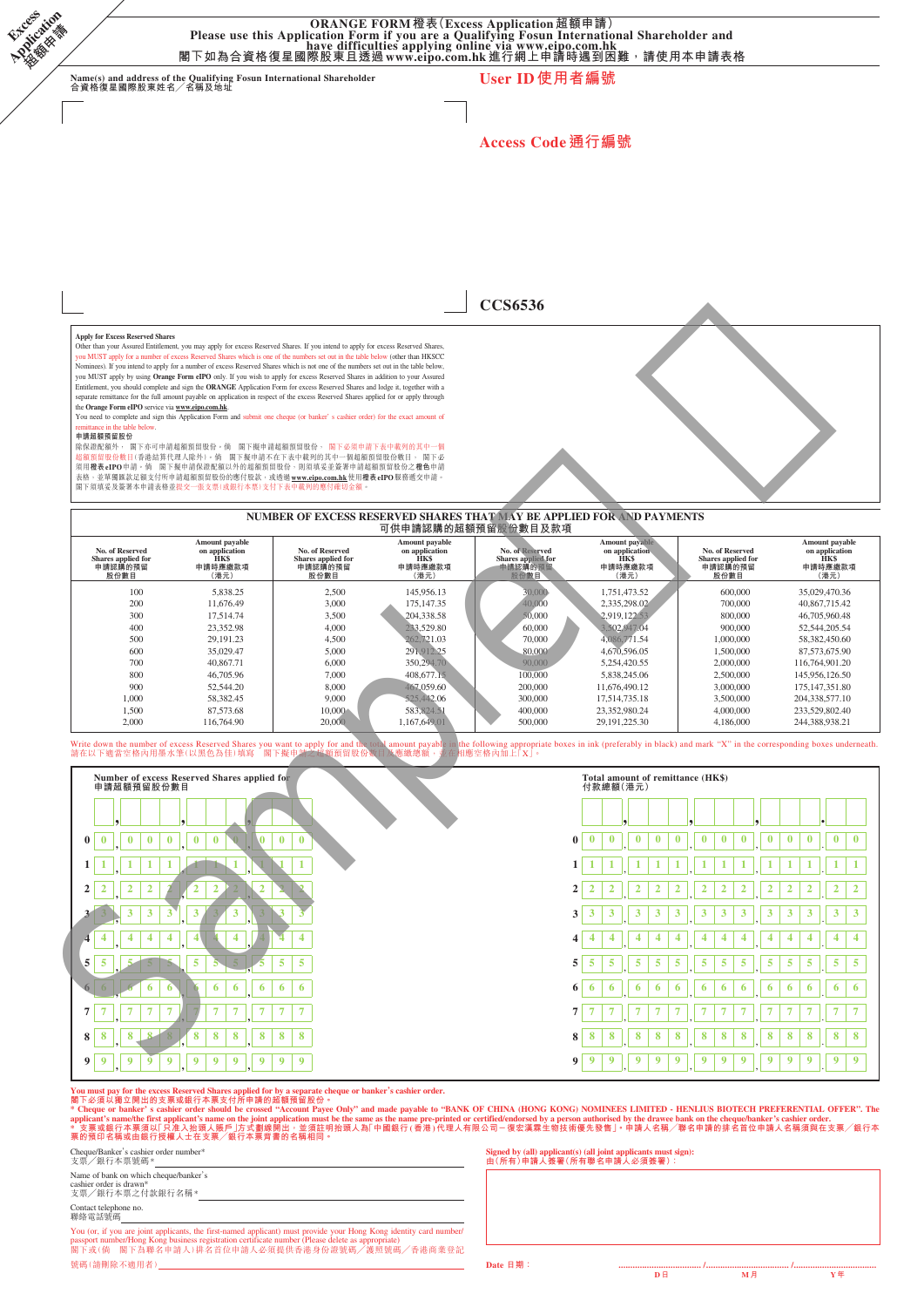**ORANGE FORM橙表(Assured Entitlement保證配額) Please use this Application Form if you are a Qualifying Fosun International Shareholder and have difficulties applying online via www.eipo.com.hk 閣下如為合資格復星國際股東且透過www.eipo.com.hk進行網上申請時遇到困難,請使用本申請表格**

**Application Form for Assured Entitlement of Qualifying Fosun International Shareholders 合資格復星國際股東保證配額申請表格**

For Qualifying Fosun International Shareholders, applications will be accepted until 12:00 noon on Tuesday, 17 September 2019. You must read the conditions and instructions attached to this Application Form. To be valid, you must complete all applicable parts of this Application Form. Please write clearly in English and in ink.

#### **Mixed Media Offer**

**Assimed** Entitlement **Children** 

> The Company will be relying on Section 9A of the Companies (Exemption of Companies and Prospectuses from Compliance with Provisions) Notice (Chapter 32L of the Laws of Hong Kong) and will be issuing the (i) **WHITE** and **YELLOW** Application Forms without them being accompanied by a printed Prospectus; and (ii) the **ORANGE** Application Forms to the relevant Qualifying Fosun International Shareholders and the **BLUE** Application Forms to the relevant Qualifying Fosun Pharma H Shareholders without them being accompanied by a printed Prospectus, unless the relevant Qualifying Fosun International Shareholders or the relevant Qualifying Fosun Pharma H Shareholders (as the case may be) have elected to receive corporate communications in printed form under the corporate communications policy of Fosun International or Fosun Pharma (as the case may be), or have not been asked to elect the means of receiving the corporate communications of Fosun International or Fosun Pharma (as the case may be), in which case the printed Prospectus will be despatched to them separately. The contents of the printed Prospectus are identical to the electronic version of the Prospectus which can be accessed and downloaded from the websites of the Company at **www.henlius.com** and the Stock Exchange at **www.hkexnews. hk** under the "HKExnews > Listed Company Information > Latest Listed Company Information" section, respectively. Mixed Media Offer<br>
> The Companies and Propendies 3A of the Companies  $\frac{\mathbb{E} \otimes \mathbb{E} \times \mathbb{R} \otimes \mathbb{R} \otimes \mathbb{R} \otimes \mathbb{R} \otimes \mathbb{R} \otimes \mathbb{R} \otimes \mathbb{R} \otimes \mathbb{R} \otimes \mathbb{R} \otimes \mathbb{R} \otimes \mathbb{R} \otimes \mathbb{R} \otimes \mathbb{R} \otimes \mathbb{R} \otimes \mathbb{R} \$

Members of the public, the Qualifying Fosun International Shareholders and the Qualifying Fosun Pharma H Shareholders who wish to obtain a copy of the printed Prospectus may obtain a copy, free of charge, upon request during normal business hours from 9:00 a.m. on Thursday, 12 September 2019 until 12:00 noon on Tuesday, 17 September 2019 at the following locations:

1. any of the following branches of the receiving banks of the Company:

#### **Bank of China (Hong Kong) Limited**

| <b>District</b>         | <b>Branch Name</b>            | <b>Address</b>                                                                         |
|-------------------------|-------------------------------|----------------------------------------------------------------------------------------|
| <b>Hong Kong Island</b> | Des Voeux Road<br>West Branch | 111-119 Des Voeux Road West.<br>Hong Kong                                              |
|                         | Chai Wan Branch               | Block B, Walton Estate,<br>341-343 Chai Wan Road,<br>Chai Wan.<br>Hong Kong            |
| Kowloon                 | Telford Plaza Branch          | Shop Unit P2-P7,<br>Telford Plaza,<br>No.33 Wai Yip Street,<br>Kowloon Bay,<br>Kowloon |

合資格復星國際股東的 截止接受申請時間 為二零一九年九月十七日 (星期二)中午十二時正。 閣下務必細閱本申請表格隨附的 條件及指示。 本申請表格各適用部分必須以英文用墨水筆或 原子筆清楚填妥,方為有效。

#### **混合媒介要約**

本公司將依據香港法例第32L章《公司(豁免公司及招股 章程遵從條文)公告》第9A條, 在(i)並非與招股章程印 刷本一併發出的情況下,發出**白色**及**黃色**申請表格;及 (ii)並非與招股章程印刷本一併發出的情況下,向相關 合資格復星國際股東發出**橙色**申請表格及向相關合資格 復星醫藥H股股東發出**藍色**申請表格,除非相關合資格 復星國際股東或相關合資格復星醫藥H股股東(視情況 而定)已選擇根據復星國際或復星醫藥(視情況而定)公 司通訊政策收取公司通訊印刷本或未被要求選擇收取復 星國際或復星醫藥(視情況而定)公司通訊稿的方式,在 此情況下,招股章程印刷本會分開寄發予彼等。招股章 程的印刷本的內容與招股章程的電子版本相同,招股章 程的電子版本分別在本公司網站**www.henlius.com**及聯 交所網站**www.hkexnews.hk**「披露易>上市公司公告> 最新上市公司公告」一欄中可供查閱及下載。

有意索取招股章程印刷本的公眾人士、合資格復星國 際股東及合資格復星醫藥H股股東可於二零一九年九月 十二日(星期四)上午九時正至二零一九年九月十七日 (星期二)中午十二時正的正常辦公時間內,在以下地點 免費索取:

1. 本公司收款銀行的下列任何分行:

| 中國銀行(香港)有限公司 |        |                                  |  |  |  |
|--------------|--------|----------------------------------|--|--|--|
| 地區           | 分行名稱   | 地址                               |  |  |  |
| 香港島          | 德輔道西分行 | 香港德輔道西<br>111-119號               |  |  |  |
|              | 柴灣分行   | 香港<br>柴灣道 341-343號<br>宏德居B座      |  |  |  |
| 九龍           | 德福廣場分行 | 九龍灣<br>偉業街33號<br>德福廣場<br>P2-P7號鋪 |  |  |  |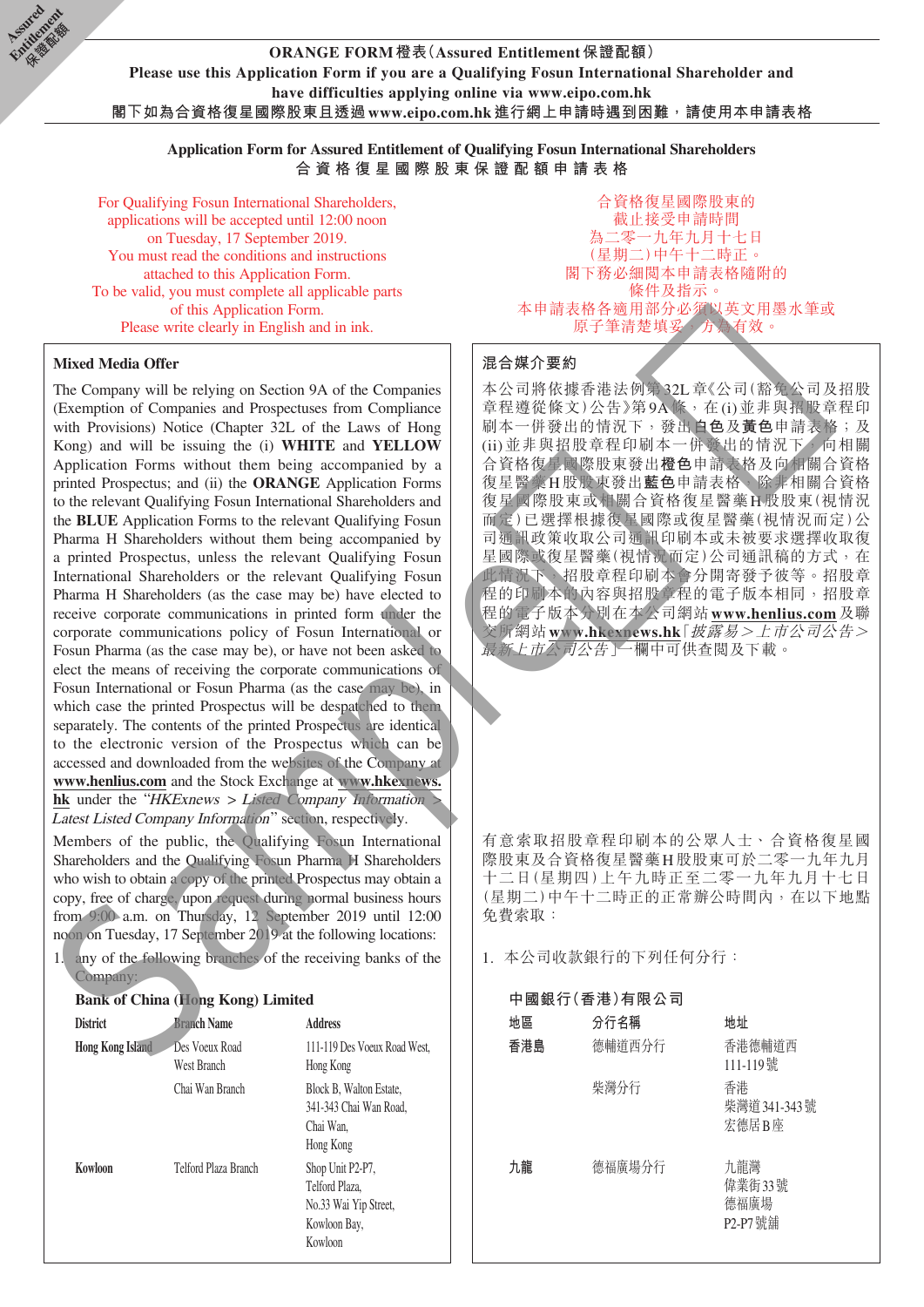

#### **ORANGE FORM橙表(Assured Entitlement保證配額) Please use this Application Form if you are a Qualifying Fosun International Shareholder and have difficulties applying online via www.eipo.com.hk 閣下如為合資格復星國際股東且透過www.eipo.com.hk進行網上申請時遇到困難,請使用本申請表格**

|                           | Olympian City Branch                         | Shop 133, 1/F,<br>Olympian City 2,<br>18 Hoi Ting Road,<br>Kowloon                          |             | 奧海城分行                                | 九龍<br>海庭道18號<br>奧海城二期一樓<br>133號       |  |  |
|---------------------------|----------------------------------------------|---------------------------------------------------------------------------------------------|-------------|--------------------------------------|---------------------------------------|--|--|
| <b>New Territories</b>    | Metro City Branch                            | Shop 209, Level 2,<br>Metro City Phase 1,<br>Tseung Kwan O,<br>New Territories              | 新界          | 新都城分行                                | 新界<br>將軍澳<br>新都城一期二樓<br>209號          |  |  |
|                           | Ma On Shan Plaza<br><b>Branch</b>            | Shop 2103, Level 2,<br>Ma On Shan Plaza,<br>Sai Sha Road,<br>Ma On Shan,<br>New Territories |             | 馬鞍山廣場分行                              | 新界<br>馬鞍山<br>西沙路<br>馬鞍山廣場L2層<br>2103號 |  |  |
|                           | <b>CMB Wing Lung Bank Limited</b>            |                                                                                             |             | 招商永隆銀行有限公司                           |                                       |  |  |
| <b>District</b>           | <b>Branch Name</b>                           | <b>Address</b>                                                                              | 地區          | 分行名稱                                 | 地址                                    |  |  |
| <b>Hong Kong Island</b>   | Head Office                                  | 45 Des Voeux Road Central                                                                   | 香港島         | 總行                                   | 德輔道中45號                               |  |  |
|                           | Kennedy Town Branch                          | 28 Catchick Street                                                                          |             | 堅尼地城分行                               | 吉席街28號                                |  |  |
| Kowloon                   | Mongkok Branch                               | <b>B/F CMB</b>                                                                              | 九龍          | 旺角分行                                 | 彌敦道636號                               |  |  |
|                           |                                              | Wing Lung Bank Centre,<br>636 Nathan Road                                                   |             |                                      | 招商永隆<br>銀行中心地庫                        |  |  |
|                           | Tsim Sha Tsui Branch                         | 4 Carnarvon Road                                                                            |             | 尖沙咀分行                                | 加拿分道4號                                |  |  |
| <b>New Territories</b>    | Tsuen Wan Branch                             | 251 Sha Tsui Road                                                                           | 新界          | 荃灣分行                                 | 沙咀道 251號                              |  |  |
| Coordinators:             |                                              | 2. any of the following offices of the below Joint Global                                   |             | 以下聯席全球協調人的下列任何辦事處:                   |                                       |  |  |
| <b>Securities Limited</b> |                                              | China International Capital Corporation Hong Kong                                           | 香港          | 中國國際金融香港證券有限公司                       |                                       |  |  |
|                           | 29th Floor, One International Finance Centre |                                                                                             | 虫環          |                                      |                                       |  |  |
| 1 Harbour View Street     |                                              |                                                                                             | 港景街1號       |                                      |                                       |  |  |
| Central                   |                                              |                                                                                             |             | 國際金融中心一期29樓                          |                                       |  |  |
| Hong Kong                 |                                              |                                                                                             |             |                                      |                                       |  |  |
|                           | Merrill Lynch (Asia Pacific) Limited         |                                                                                             |             | Merrill Lynch (Asia Pacific) Limited |                                       |  |  |
| 2 Queen's Road Central    | Level 55 Cheung Kong Center                  |                                                                                             | 香港<br>中環    |                                      |                                       |  |  |
| Central                   |                                              |                                                                                             | 皇后大道中2號     |                                      |                                       |  |  |
| Hong Kong                 |                                              |                                                                                             |             | 長江集團中心55樓                            |                                       |  |  |
| <b>BOCI</b> Asia Limited  |                                              |                                                                                             |             | 中銀國際亞洲有限公司                           |                                       |  |  |
|                           | 26th Floor, Bank of China Tower              |                                                                                             | 香港          |                                      |                                       |  |  |
| 1 Garden Road<br>Central  |                                              |                                                                                             | 中環<br>花園道1號 |                                      |                                       |  |  |
| <b>Hong Kong</b>          |                                              |                                                                                             | 中銀大廈26樓     |                                      |                                       |  |  |
|                           | <b>UBS AG Hong Kong Branch</b>               |                                                                                             |             | <b>UBS AG Hong Kong Branch</b>       |                                       |  |  |
|                           | 52/F, Two International Finance Centre       |                                                                                             | 香港          |                                      |                                       |  |  |
| 8 Finance Street          |                                              |                                                                                             | 中環          |                                      |                                       |  |  |
| Central                   |                                              |                                                                                             | 金融街8號       | 國際金融中心二期52樓                          |                                       |  |  |
| Hong Kong                 | <b>CMB</b> International Capital Limited     |                                                                                             |             | 招銀國際融資有限公司                           |                                       |  |  |
| 45/F, Champion Tower      |                                              |                                                                                             | 香港          |                                      |                                       |  |  |
| 3 Garden Road             |                                              |                                                                                             | 中環          |                                      |                                       |  |  |
| Central                   |                                              |                                                                                             | 花園道3號       |                                      |                                       |  |  |
| Hong Kong                 |                                              |                                                                                             | 冠君大廈45樓     |                                      |                                       |  |  |
|                           | <b>Fosun Hani Securities Limited</b>         |                                                                                             |             | 復星恆利證券有限公司                           |                                       |  |  |
| 3 Garden Road             | Suite 2101-2105 21/F Champion Tower          |                                                                                             | 香港<br>中環    |                                      |                                       |  |  |
| Central                   |                                              |                                                                                             | 花園道3號       |                                      |                                       |  |  |
| Hong Kong                 |                                              |                                                                                             |             | 冠君大廈21樓2101-2105室                    |                                       |  |  |
|                           |                                              |                                                                                             |             |                                      |                                       |  |  |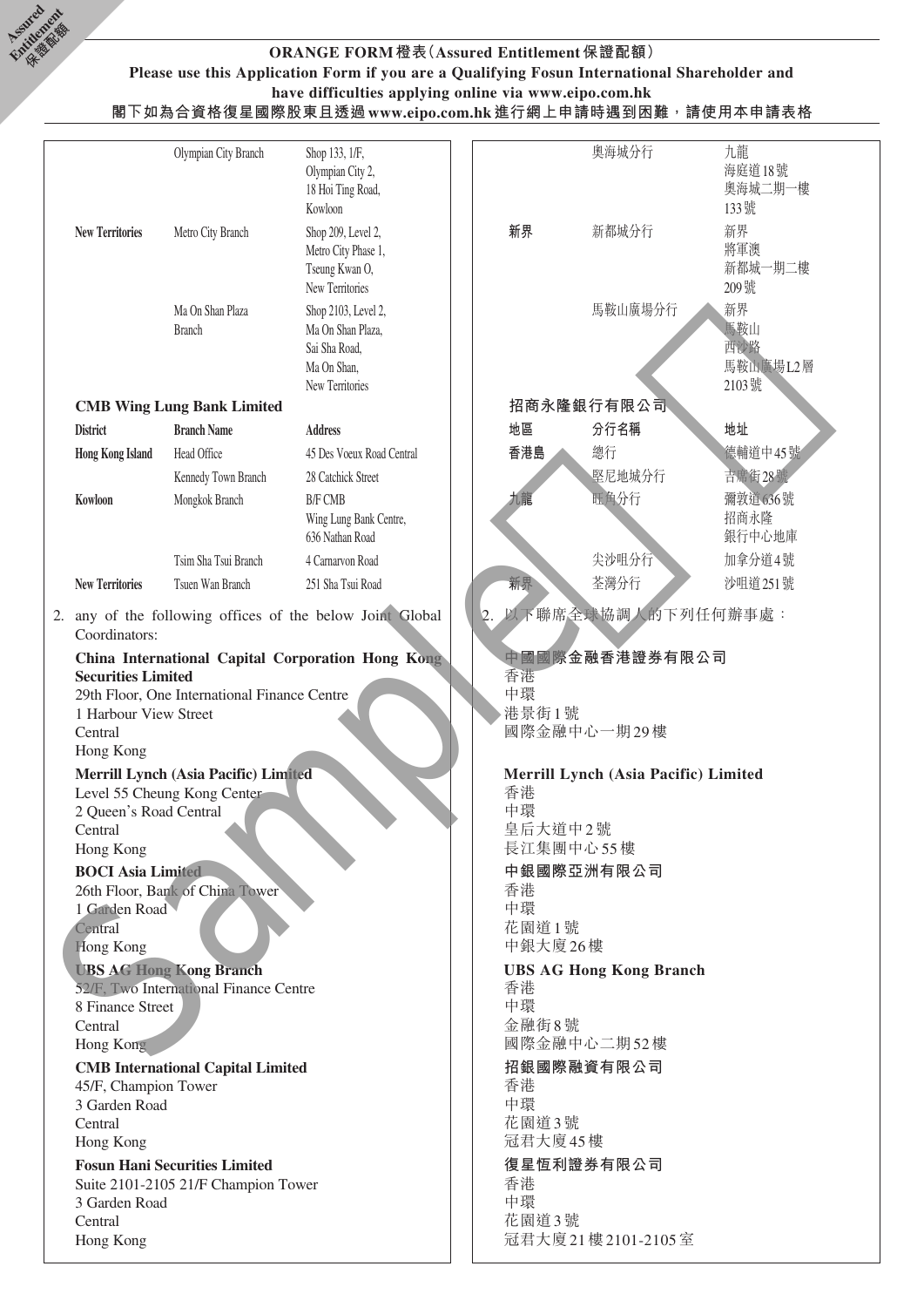

- **undertake** to sign all documents and to do all things necessary to enable me/us to be registered as the holder of the Reserved Shares to be allocated to me/us, and as required by the Articles of Association of the Company;
- ‧ **承諾**簽署所有文件並採取所有必要的事宜,以及根 據 貴公司章程細則規定讓本人╱我們登記為本人╱我 們獲分配的預留股份的持有人;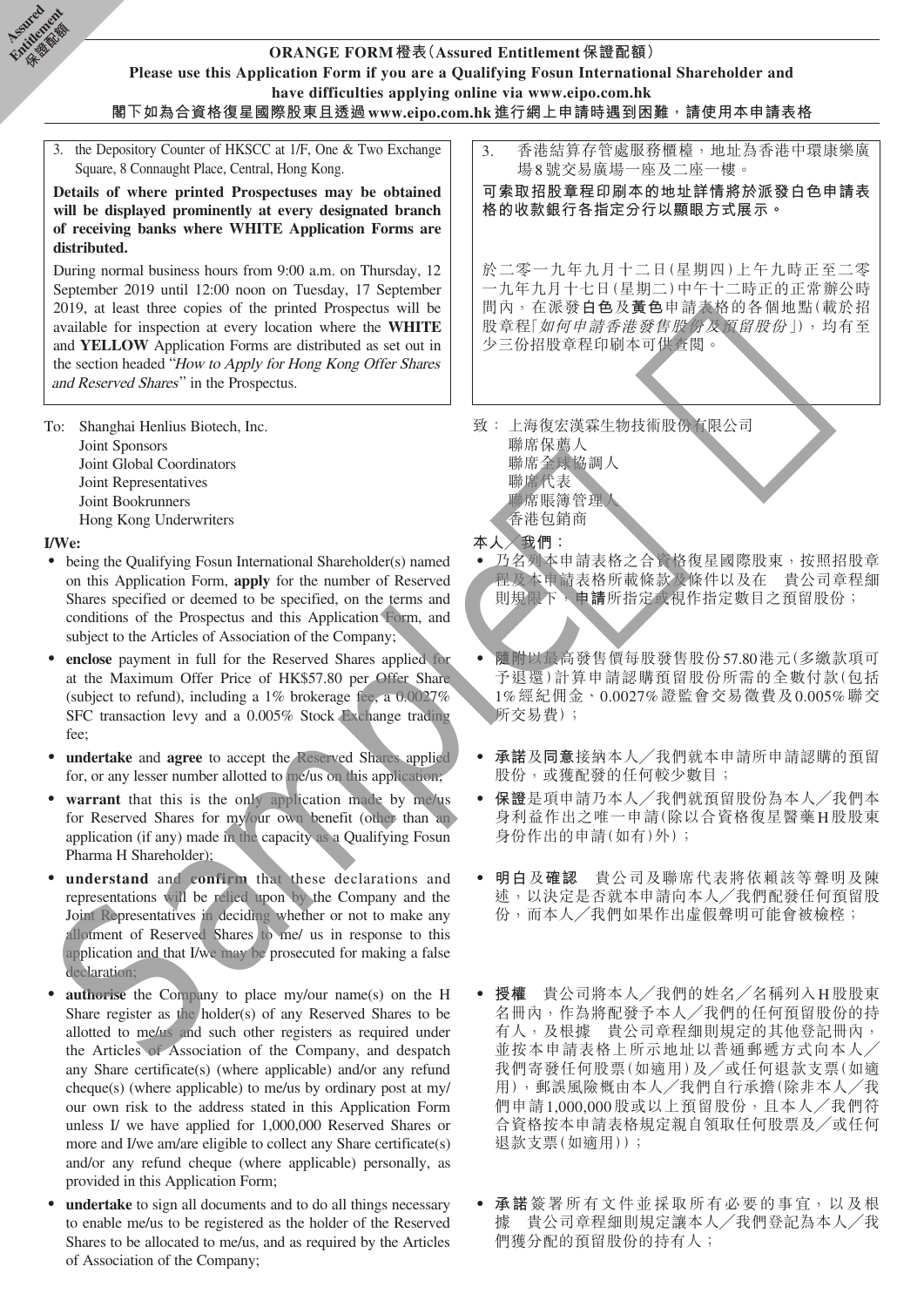

- **request** that any refund cheque(s) be made payable to me/ the first-named of us (in the case of joint applicants) in this Application Form;
- have read the terms and conditions and application procedures set out on the pages attached to this Application Form and in the Prospectus and agree to be bound by them, and am aware of the restrictions on the Preferential Offering described in the Prospectus;
- ‧ **represent**, **warrant** and **undertake** that the allotment of, or application for, the Reserved Shares would not require the Company, the Joint Sponsors, the Joint Global Coordinators, the Joint Representatives, the Joint Bookrunners, the Joint Lead Managers or the Underwriters to comply with any requirements under any law or regulation (whether or not having the force of law) of any territory outside Hong Kong;
- represent, warrant and **undertake** that I am not/ we are not restricted by any applicable laws of Hong Kong or elsewhere from making this application, paying any application monies for, or being allotted or taking up any Reserved Shares; that I/ we understand that the Reserved Shares have not been and will not be registered under the U.S. Securities Act; and that I/we will acquire the Reserved Shares in an "offshore transaction" (within the meaning of Regulation S under the U.S. Securities Act); and Company, the Ioni Spawser, the Lond Counter of the Markovices of the Construction of the Sample of the Construction of the Sample of the Sample of the Sample of the Sample of the Sample of the Sample of the Sample of the
- agree that this application, any acceptance of it and the resulting contract, will be governed by and construed in accordance with the laws of Hong Kong.

#### **Warning:**

**Assimed** Entitlement **Children** 

- ‧ It is important that you read the terms and conditions and application procedures set out in the Prospectus and in this Application Form.
- You must sign this application in writing (and not by way of personal chop), otherwise the application is liable to be rejected.
- Only one application may be made for the benefit of any person for Reserved Shares on an **ORANGE** Application Form. The following are liable to be rejected: multiple or suspected multiple applications for Reserved Shares on the **ORANGE** Application Form or through **Orange Form eIPO** service and applications where cheques or banker's cashier orders are dishonoured upon the first presentation.
- You may be prosecuted if you make a false declaration.
- All information stated in this Application Form must be the same as that maintained by Fosun International or any of its wholly-owned subsidiaries.
- ‧ **You must complete this application in English (except Chinese name) unless otherwise stated, otherwise the application is liable to be rejected.**
- ‧ Any alteration to any application detail that you provide on this Application Form should be authorised by the signature of the applicant.
- ‧ You or, if you are joint applicants, the first-named applicant must provide your Hong Kong identity card number/ passport number/Hong Kong business registration certificate number.
- ‧ **要求**任何退款支票以本人╱本申請表格內我們的排名首 位者(倘屬聯名申請人)為抬頭人;
- 已細閱本申請表格隨附各頁及招股章程所載的條款和條 件及申請程序,並同意受其約束且知悉招股章程所述有 關優先發售的限制;
- ‧ **聲明**、**保證**及**承諾**獲配發或申請認購預留股份不會引 致 貴公司、聯席保薦人、聯席全球協調人、聯席代 表、聯席賬簿管理人、聯席牽頭經辦人或包銷商須遵從 香港以外任何地區的任何法律或法規的任何規定(不論 是否具法律效力);
- ‧ **聲明**、**保證**及**承諾**本人╱我們並非香港或其他地區任何 適用法律規定不得作出是項申請、支付任何申請款項或 獲配發或接納任何預留股份的受限制人士;及本人/我 們明白預留股份並無亦不會根據美國證券法登記;本人 ╱我們將在「離岸交易」(定義見美國證券法S規例)中購 買預留股份;及

‧ **同意**本申請、任何對本申請的接納以及因此訂立的合 約,將受香港法例規管及按其詮釋。

#### **警告:**

- 閣下必須細閲招股章程及本申請表格所載的條款和條 件及申請程序。
- ‧ 閣下必須以書面方式(不得以個人印章方式)簽署本申 請,否則申請會被拒絕受理。
- ‧ 任何人士僅可為本身利益以**橙色**申請表格就預留股份 作出一次申請。下列情況將不獲受理:於**橙色**申請表 格或透過**橙表eIPO**服務就預留股份作出的重複或疑屬 重複申請以及支票或銀行本票在首次過戶時未能兑現 的申請。
- 倘 閣下作出虛假聲明,則可遭檢控。
- ‧ 在本申請表格中聲明的所有資料必須與復星國際或其 任何全資附屬公司所保存者相同。
- ‧ **除中文姓名╱名稱外, 閣下必須以英文填妥本申請 (除非另有指明),否則申請會被拒絕受理。**
- ‧ 閣下於本申請表格提供的任何申請資料如有任何更 改,須由申請人簽署授權。
- ‧ 閣下或(倘 閣下為聯名申請人)排名首位申請人必須 提供香港身份證號碼╱護照號碼╱香港商業登記號碼。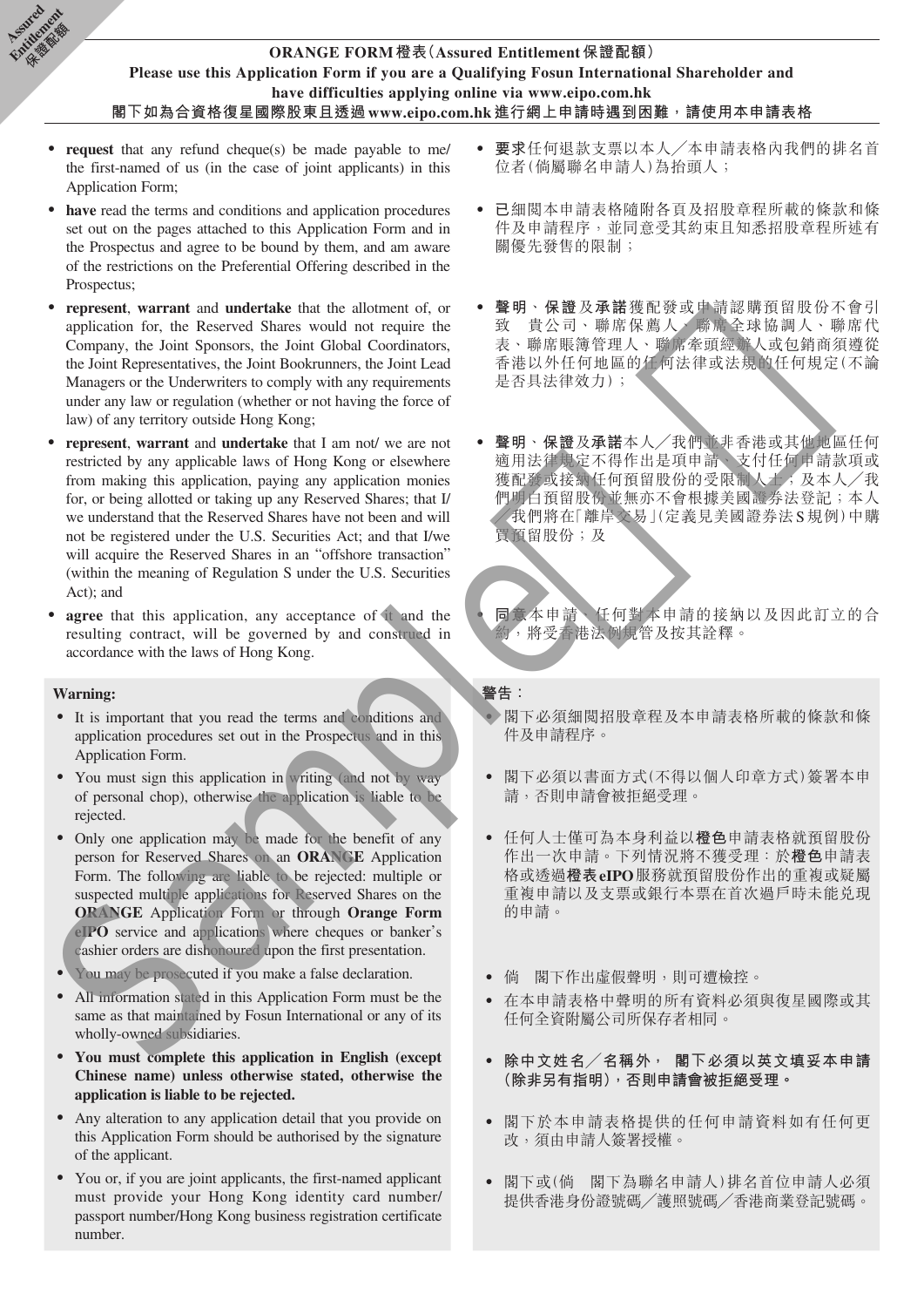

**Application Form for Excess Reserved Shares of Qualifying Fosun International Shareholders 合資格復星國際股東超額預留股份申請表格**

For Qualifying Fosun International Shareholders, applications will be accepted until 12:00 noon. on Tuesday, 17 September 2019. You must read the conditions and instructions attached to this Application Form. To be valid, you must complete all applicable parts of this Application Form. Please write clearly in English and in ink.

#### **Mixed Media Offer**

**Excess Application** 

> The Company will be relying on Section 9A of the Companies (Exemption of Companies and Prospectuses from Compliance with Provisions) Notice (Chapter 32L of the Laws of Hong Kong) and will be issuing the (i) **WHITE** and **YELLOW** Application Forms without them being accompanied by a printed Prospectus; and (ii) the **ORANGE** Application Forms to the relevant Qualifying Fosun International Shareholders and the **BLUE** Application Forms to the relevant Qualifying Fosun Pharma H Shareholders without them being accompanied by a printed Prospectus, unless the relevant Qualifying Fosun International Shareholders or the relevant Qualifying Fosun Pharma H Shareholders (as the case may be) have elected to receive corporate communications in printed form under the corporate communications policy of Fosun International or Fosun Pharma (as the case may be), or have not been asked to elect the means of receiving the corporate communications of Fosun International or Fosun Pharma (as the case may be), in which case the printed Prospectus will be despatched to them separately. The contents of the printed Prospectus are identical to the electronic version of the Prospectus which can be accessed and downloaded from the websites of the Company at **www.henlius.com** and the Stock Exchange at **www.hkexnews.** hk under the "HKExnews > Listed Company Information Latest Listed Company Information" section, respectively. Mixed Media Offer<br>
> The Computer of Schickers and of the Computer of  $\mathcal{R} \otimes \mathcal{R}$ <br>
> The Computer of Congression (see the Computer of Congress) from Computer<br>
> (Example of Computer of Departement of Department of Depart

Members of the public, the Qualifying Fosun International Shareholders and the Qualifying Fosun Pharma H Shareholders who wish to obtain a copy of the printed Prospectus may obtain a copy, free of charge, upon request during normal business hours from 9:00 a.m. on Thursday, 12 September 2019 until 12:00 noon on Tuesday, 17 September 2019 at the following locations:

1. any of the following branches of the receiving banks of the **Company** 

#### **Bank of China (Hong Kong) Limited**

| <b>District</b>         | <b>Branch Name</b>            | <b>Address</b>                                                                         |
|-------------------------|-------------------------------|----------------------------------------------------------------------------------------|
| <b>Hong Kong Island</b> | Des Voeux Road<br>West Branch | 111-119 Des Voeux Road West.<br>Hong Kong                                              |
|                         | Chai Wan Branch               | Block B, Walton Estate,<br>341-343 Chai Wan Road,<br>Chai Wan,<br>Hong Kong            |
| Kowloon                 | Telford Plaza Branch          | Shop Unit P2-P7,<br>Telford Plaza.<br>No.33 Wai Yip Street,<br>Kowloon Bay,<br>Kowloon |

合資格復星國際股東的 截止接受申請時間 為二零一九年九月十七日 (星期二)中午十二時正。 閣下務必細閱本申請表格隨附的 條件及指示。 本申請表格各適用部分必須以英文用墨水筆或 原子筆清楚填妥,方為有效。

#### **混合媒介要約**

本公司將依據香港法例第32L章《公司(豁免公司及招股 章程遵從條文)公告》第9A條, 在(i)並非與招股章程印 刷本一併發出的情況下,發出**白色**及**黃色**申請表格;及 (ii)並非與招股章程印刷本一併發出的情況下,向相關 合資格復星國際股東發出**橙色**申請表格及向相關合資格 復星醫藥H股股東發出**藍色**申請表格,除非相關合資格 復星國際股東或相關合資格復星醫藥H股股東(視情況 而定)已選擇根據復星國際或復星醫藥(視情況而定)公 司通訊政策收取公司通訊印刷本或未被要求選擇收取復 星國際或復星醫藥(視情況而定)公司通訊稿的方式,在 此情況下,招股章程印刷本會分開寄發予彼等。招股章 程的印刷本的內容與招股章程的電子版本相同,招股章 程的電子版本分別在本公司網站**www.henlius.com**及聯 交所網站**www.hkexnews.hk**「披露易>上市公司公告> 最新上市公司公告」一欄中可供查閱及下載。

有意索取招股章程印刷本的公眾人士、合資格復星國 際股東及合資格復星醫藥H股股東可於二零一九年九月 十二日(星期四)上午九時正至二零一九年九月十七日 (星期二)中午十二時正的正常辦公時間內,在以下地點 免費索取:

1. 本公司收款銀行的下列任何分行:

| 中國銀行(香港)有限公司 |        |                                  |  |  |  |  |
|--------------|--------|----------------------------------|--|--|--|--|
| 地區           | 分行名稱   | 地址                               |  |  |  |  |
| 香港島          | 德輔道西分行 | 香港德輔道西<br>111-119號               |  |  |  |  |
|              | 柴灣分行   | 香港<br>柴灣道 341-343號<br>宏德居B座      |  |  |  |  |
| 九龍           | 德福廣場分行 | 九龍灣<br>偉業街33號<br>德福廣場<br>P2-P7號鋪 |  |  |  |  |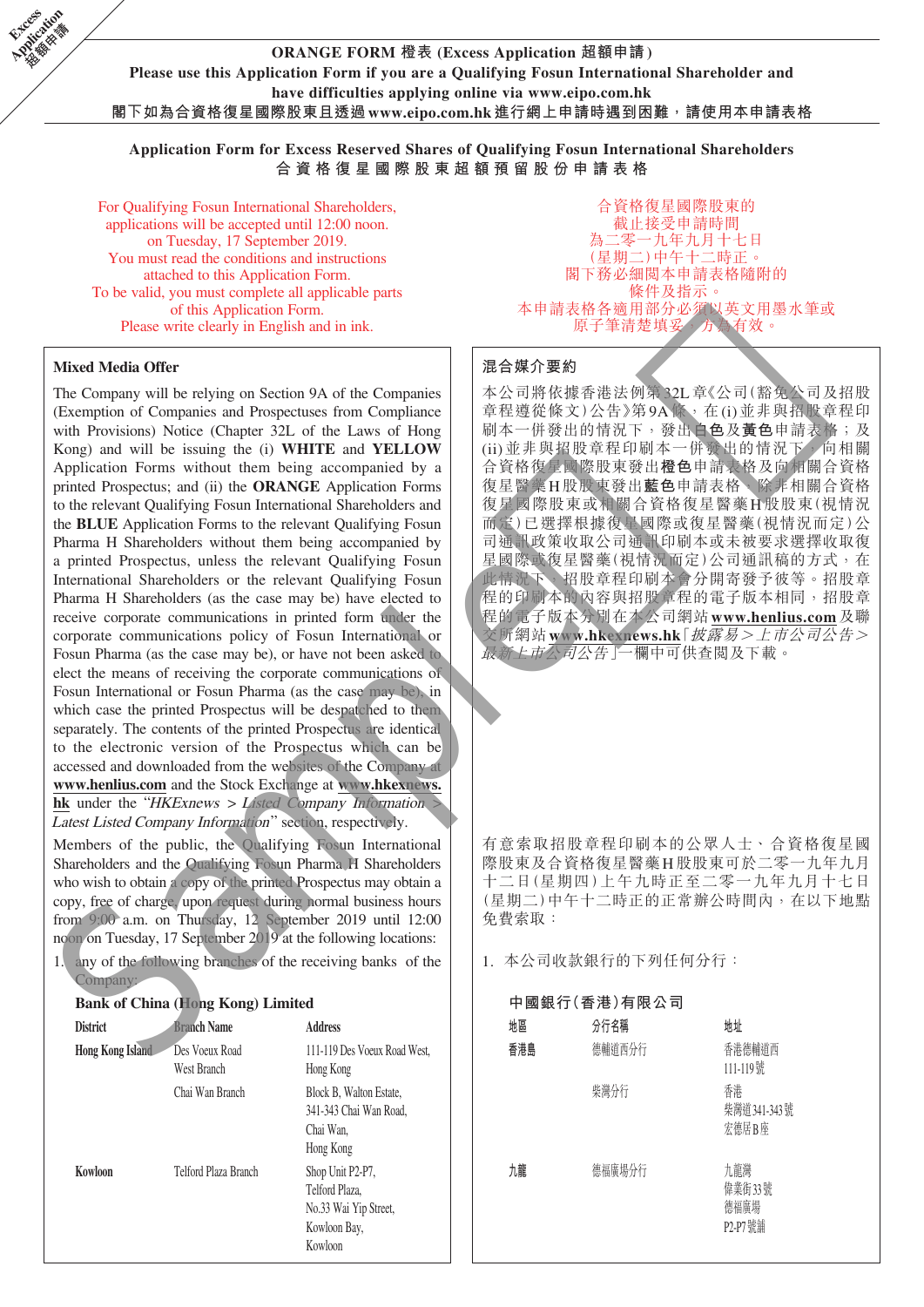

# **ORANGE FORM 橙表 (Excess Application 超額申請) Please use this Application Form if you are a Qualifying Fosun International Shareholder and have difficulties applying online via www.eipo.com.hk**

**閣下如為合資格復星國際股東且透過www.eipo.com.hk進行網上申請時遇到困難,請使用本申請表格**

|                             | Olympian City Branch                                                | Shop 133, 1/F,<br>Olympian City 2,<br>18 Hoi Ting Road,<br>Kowloon                          |  |                                                           | 奧海城分行                          | 九龍<br>海庭道18號<br>奧海城二期一樓<br>133號       |  |  |  |
|-----------------------------|---------------------------------------------------------------------|---------------------------------------------------------------------------------------------|--|-----------------------------------------------------------|--------------------------------|---------------------------------------|--|--|--|
| <b>New Territories</b>      | Metro City Branch                                                   | Shop 209, Level 2,<br>Metro City Phase 1,<br>Tseung Kwan O,<br>New Territories              |  | 新界                                                        | 新都城分行                          | 新界<br>將軍澳<br>新都城一期二樓<br>209號          |  |  |  |
|                             | Ma On Shan Plaza<br><b>Branch</b>                                   | Shop 2103, Level 2,<br>Ma On Shan Plaza,<br>Sai Sha Road,<br>Ma On Shan,<br>New Territories |  |                                                           | 馬鞍山廣場分行                        | 新界<br>馬鞍山<br>西沙路<br>馬鞍山廣場L2層<br>2103號 |  |  |  |
|                             | <b>CMB Wing Lung Bank Limited</b>                                   |                                                                                             |  |                                                           | 招商永隆銀行有限公司                     |                                       |  |  |  |
| <b>District</b>             | <b>Branch Name</b>                                                  | <b>Address</b>                                                                              |  | 地區                                                        | 分行名稱                           | 地址                                    |  |  |  |
| <b>Hong Kong Island</b>     | Head Office                                                         | 45 Des Voeux Road Central                                                                   |  | 香港島                                                       | 總行                             | 德輔道中45號                               |  |  |  |
|                             | Kennedy Town Branch                                                 | 28 Catchick Street                                                                          |  |                                                           | 堅尼地城分行                         | 吉席街28號                                |  |  |  |
| Kowloon                     | Mongkok Branch                                                      | <b>B/F CMB</b>                                                                              |  | 九龍                                                        | 旺角分行                           | 彌敦道636號                               |  |  |  |
|                             |                                                                     | Wing Lung Bank Centre,<br>636 Nathan Road                                                   |  |                                                           |                                | 招商永隆<br>銀行中心地庫                        |  |  |  |
|                             | Tsim Sha Tsui Branch                                                | 4 Carnarvon Road                                                                            |  |                                                           | 尖沙咀分行                          | 加拿分道4號                                |  |  |  |
| <b>New Territories</b>      | Tsuen Wan Branch                                                    | 251 Sha Tsui Road                                                                           |  | 新界                                                        | 荃灣分行                           | 沙咀道251號                               |  |  |  |
|                             |                                                                     | 2. any of the following offices of the below Joint Clobal                                   |  |                                                           | 以下聯席全球協調人的下列任何辦事處:             |                                       |  |  |  |
| Coordinators:               |                                                                     |                                                                                             |  |                                                           |                                |                                       |  |  |  |
| <b>Securities Limited</b>   |                                                                     | China International Capital Corporation Hong Kong                                           |  | 杳港                                                        | 中國國際金融香港證券有限公司                 |                                       |  |  |  |
|                             | 29th Floor, One International Finance Centre                        |                                                                                             |  | 中環                                                        |                                |                                       |  |  |  |
| 1 Harbour View Street       |                                                                     |                                                                                             |  | 港景街1號                                                     |                                |                                       |  |  |  |
| Central<br>Hong Kong        |                                                                     |                                                                                             |  | 國際金融中心一期29樓<br>Merrill Lynch (Asia Pacific) Limited<br>香港 |                                |                                       |  |  |  |
|                             | Merrill Lynch (Asia Pacific) Limited<br>Level 55 Cheung Kong Center |                                                                                             |  |                                                           |                                |                                       |  |  |  |
| 2 Queen's Road Central      |                                                                     |                                                                                             |  | 中環                                                        |                                |                                       |  |  |  |
| Central<br>Hong Kong        |                                                                     |                                                                                             |  |                                                           | 皇后大道中2號<br>長江集團中心55樓           |                                       |  |  |  |
| <b>BOCI</b> Asia Limited    |                                                                     |                                                                                             |  | 中銀國際亞洲有限公司                                                |                                |                                       |  |  |  |
| 1 Garden Road               | 26th Floor, Bank of China Tower                                     |                                                                                             |  | 香港<br>中環                                                  |                                |                                       |  |  |  |
| Central                     |                                                                     |                                                                                             |  | 花園道1號                                                     |                                |                                       |  |  |  |
| Hong Kong                   |                                                                     |                                                                                             |  |                                                           | 中銀大廈 26樓                       |                                       |  |  |  |
|                             | <b>UBS AG Hong Kong Branch</b>                                      |                                                                                             |  |                                                           | <b>UBS AG Hong Kong Branch</b> |                                       |  |  |  |
|                             | 52/F, Two International Finance Centre                              |                                                                                             |  | 香港                                                        |                                |                                       |  |  |  |
| 8 Finance Street<br>Central |                                                                     |                                                                                             |  | 中環<br>金融街8號                                               |                                |                                       |  |  |  |
| Hong Kong                   |                                                                     |                                                                                             |  |                                                           | 國際金融中心二期52樓                    |                                       |  |  |  |
|                             | <b>CMB</b> International Capital Limited                            |                                                                                             |  |                                                           | 招銀國際融資有限公司                     |                                       |  |  |  |
| 45/F, Champion Tower        |                                                                     |                                                                                             |  | 香港                                                        |                                |                                       |  |  |  |
| 3 Garden Road               |                                                                     |                                                                                             |  | 中環                                                        |                                |                                       |  |  |  |
| Central<br>Hong Kong        |                                                                     |                                                                                             |  | 花園道3號                                                     | 冠君大廈45樓                        |                                       |  |  |  |
|                             | <b>Fosun Hani Securities Limited</b>                                |                                                                                             |  |                                                           | 復星恆利證券有限公司                     |                                       |  |  |  |
|                             | Suite 2101-2105 21/F Champion Tower                                 |                                                                                             |  | 香港                                                        |                                |                                       |  |  |  |
| 3 Garden Road               |                                                                     |                                                                                             |  | 中環                                                        |                                |                                       |  |  |  |
| Central                     |                                                                     |                                                                                             |  | 花園道3號                                                     |                                |                                       |  |  |  |
| Hong Kong                   |                                                                     |                                                                                             |  |                                                           | 冠君大廈21樓2101-2105室              |                                       |  |  |  |
|                             |                                                                     |                                                                                             |  |                                                           |                                |                                       |  |  |  |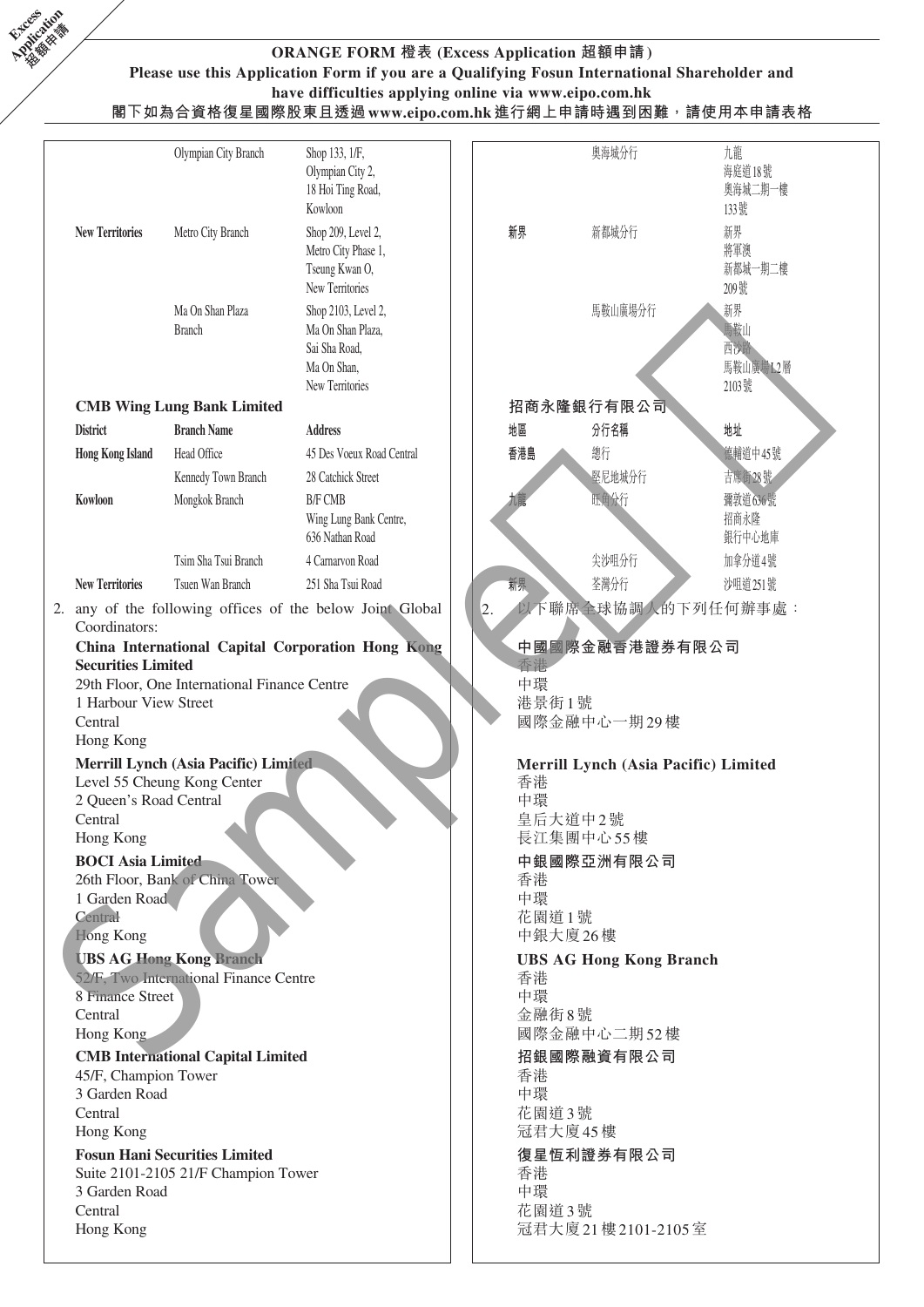

Hong Kong Underwriters

#### **I/We:**

**Excess** 

- being the Qualifying Fosun International Shareholder(s) named on this Application Form, **apply** for the number of excess Reserved Shares specified or deemed to be specified, on the terms and conditions of the Prospectus and this Application Form, and subject to the Articles of Association of the Company;
- enclose payment in full for the excess Reserved Shares applied for at the Maximum Offer Price of HK\$57.80 per Offer Share (subject to refund), including a 1% brokerage fee, a 0.0027% SFC transaction levy and a 0.005% Stock Exchange trading fee;
- undertake and agree to accept the excess Reserved Shares applied for, or any lesser number allotted to me/us on this application:
- warrant that this is the only application made by me/us for excess Reserved Shares for my/our own benefit (other than an application (if any) made in the capacity as a Qualifying Fosun Pharma H Shareholder);
- understand and confirm that these declarations and representations will be relied upon by the Company and the Joint Representatives in deciding whether or not to make any allotment of excess Reserved Shares to me/ us in response to this application and that I/we may be prosecuted for making a false declaration;
- **authorise** the Company to place my/our name(s) on the H Share register as the holder(s) of any excess Reserved Shares to be allotted to me/us and such other registers as required under the Articles of Association of the Company, and despatch any Share certificate(s) (where applicable) and/or any refund cheque(s) (where applicable) to me/us by ordinary post at my/ our own risk to the address stated in this Application Form unless I/we have applied for 1,000,000 excess Reserved Shares or more and I/we am/are eligible to collect any Share certificate(s) and/or any refund cheque (where applicable) personally, as provided in this Application Form;
- undertake to sign all documents and to do all things necessary to enable me/us to be registered as the holder of the excess Reserved Shares to be allocated to me/ us, and as required by the Articles of Association of the Company;
- 聯席賬簿管理人 香港包銷商
- **本人╱我們:**
- ‧ 乃名列本申請表格之合資格復星國際股東,按照招股 章程及本申請表格所載條款及條件以及在 貴公司章程 細則規限下,**申請**所指定或視作指定數目之超額預留股 份;
- ‧ **隨附**以最高發售價每股發售股份57.80港元(多繳款項可 予退還)計算申請認購超額預留股份所需的全數付款(包 括1%經紀佣金、0.0027%證監會交易徵費及0.005%聯 交所交易費);
- ‧ **承諾**及**同意**接納本人╱我們就本申請所申請認購的超額 預留股份,或獲配發的任何較少數目;
- ‧ **保證**是項申請乃本人╱我們就超額預留股份為本人╱我 們本身利益作出之唯一申請(除以合資格復星醫藥H股 股東身份作出的申請(如有)外);
- ‧ **明白**及**確認** 貴公司及聯席代表將依賴該等聲明及陳 述,以決定是否就本申請向本人╱我們配發任何超額預 留股份,而本人╱我們如果作出虛假聲明可能會被檢 椌;
- ‧ **授權** 貴公司將本人╱我們的姓名╱名稱列入H股股東 名冊內,作為將配發予本人╱我們的任何超額預留股份 的持有人,及根據 貴公司章程細則規定的其他登記冊 內,並按本申請表格上所示地址以普通郵遞方式向本人 ╱我們寄發任何股票(如適用)及╱或任何退款支票(如 適用),郵誤風險概由本人╱我們自行承擔(除非本人╱ 我們申請1,000,000股或以上超額預留股份,且本人 我們符合資格按本申請表格所述親自領取任何股票及 或任何退款支票(如適用));
- ‧ **承諾**簽署所有文件並採取所有必要的事宜,以及根 據 貴公司章程細則規定讓本人╱我們登記為本人╱我 們獲分配超額預留股份的持有人;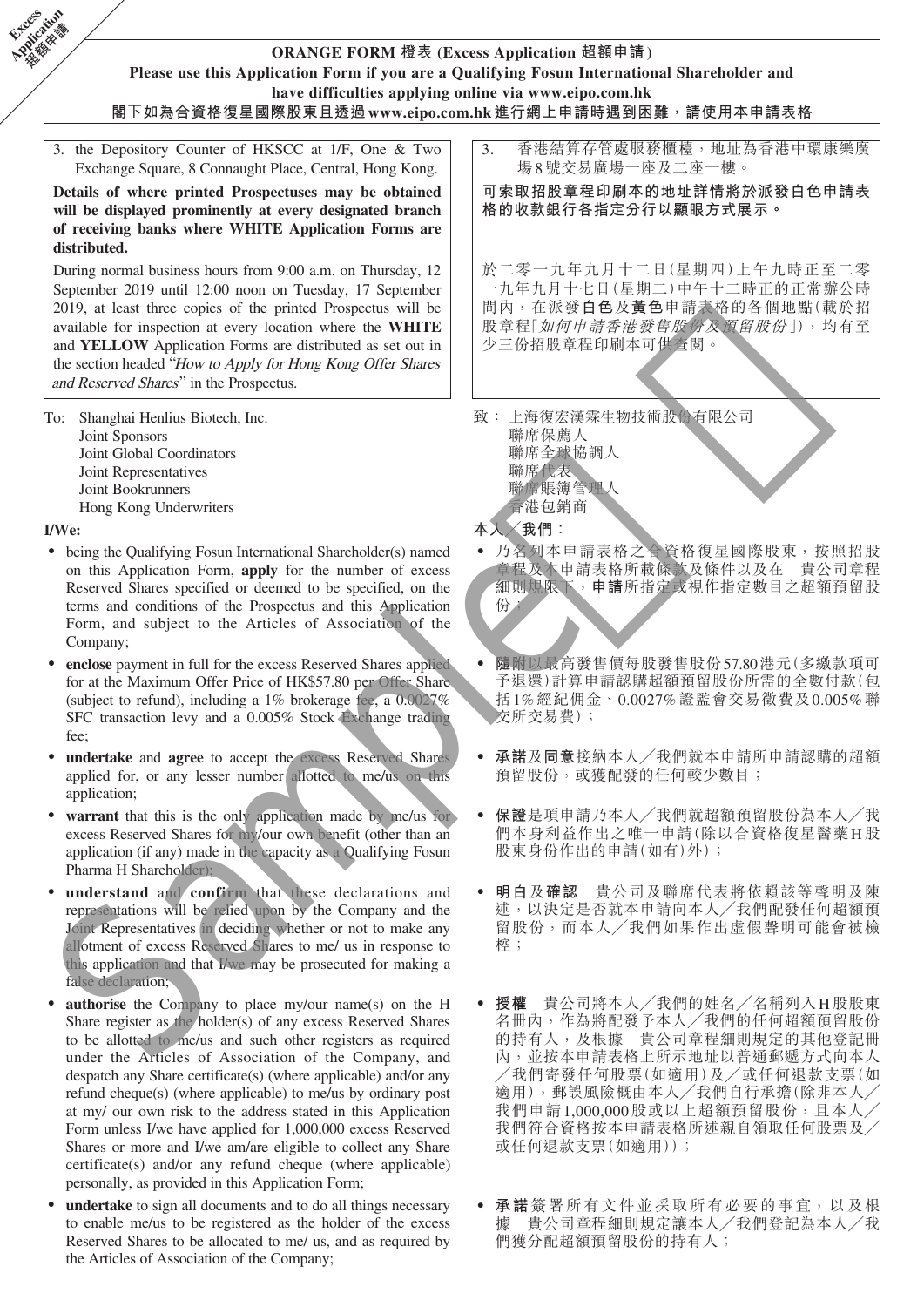# **ORANGE FORM 橙表 (Excess Application 超額申請) Please use this Application Form if you are a Qualifying Fosun International Shareholder and have difficulties applying online via www.eipo.com.hk 閣下如為合資格復星國際股東且透過www.eipo.com.hk進行網上申請時遇到困難,請使用本申請表格**

- ‧ **request** that any refund cheque(s) be made payable to me/ the first-named of us (in the case of joint applicants) in this Application Form;
- have read the terms and conditions and application procedures set out on the pages attached to this Application Form and in the Prospectus and agree to be bound by them, and am aware of the restrictions on the Preferential Offering described in the Prospectus;
- represent, warrant and undertake that the allotment of, or application for, the excess Reserved Shares would not require the Company, the Joint Sponsors, the Joint Global Coordinators, the Joint Representatives, the Joint Bookrunners, the Joint Lead Managers or the Underwriters to comply with any requirements under any law or regulation (whether or not having the force of law) of any territory outside Hong Kong;
- **represent**, **warrant** and **undertake** that I am not/we are not restricted by any applicable laws of Hong Kong or elsewhere from making this application, paying any application monies for, or being allotted or taking up any excess Reserved Shares; that I/we understand that the excess Reserved Shares have not been and will not be registered under the U.S. Securities Act; and that I/we will acquire the excess Reserved Shares in an "offshore transaction" (within the meaning of Regulation S under the U.S. Securities Act); and Conditiones, the both Keytometrics, the intervention of the properties of the same of the same of the same of the same of the same of the same of the same of the same of the same of the same of the same of the same of th
- **agree** that this application, any acceptance of it and the resulting contract, will be governed by and construed in accordance with the laws of Hong Kong.

#### **Warning:**

**Excess Application Called Man** 

- ‧ It is important that you read the terms and conditions and application procedures set out in the Prospectus and in this Application Form.
- You must sign this application in writing (and not by way of personal chop), otherwise the application is liable to be rejected.
- ‧ Only one application may be made for the benefit of any person for excess Reserved Shares on an **ORANGE** Application Form. The following are liable to be rejected: multiple or suspected multiple applications for excess Reserved Shares on the **ORANGE** Application Form or through **Orange Form eIPO** service and applications where cheques or banker's cashier orders are dishonoured upon the first presentation.
- You may be prosecuted if you make a false declaration.
- All information stated in this Application Form must be the same as that maintained by Fosun International or any of its wholly-owned subsidiaries.
- **‧ You must complete this application in English (except Chinese name) unless otherwise stated, otherwise the application is liable to be rejected.**
- ‧ Any alteration to any application detail that you provide on this Application Form should be authorised by the signature of the applicant.
- ‧ You or, if you are joint applicants, the first-named applicant must provide your Hong Kong identity card number/ passport number/Hong Kong business registration certificate number.
- ‧ **要求**任何退款支票以本人╱本申請表格內我們的排名首 位者(倘屬聯名申請人)為抬頭人;
- 已細閱本申請表格隨附各頁及招股章程所載的條款和條 件及申請程序,並同意受其約束且知悉招股章程所述有 關優先發售的限制;
- ‧ **聲明、保證**及**承諾**獲配發或申請認購超額預留股份不會 引致 貴公司、聯席保薦人、聯席全球協調人、聯席代 表、聯席賬簿管理人、聯席牽頭經辦人或包銷商須遵從 香港以外任何地區的任何法律或法規的任何規定(不論 是否具法律效力);
- ‧ **聲明、保證**及**承諾**本人╱我們並非香港或其他地區任何 適用法律規定不得作出是項申請、支付任何申請款項或 獲配發或接納任何超額預留股份的受限制人士;及本人 ╱我們明白超額預留股份並無亦不會根據美國證券法登 記;本人╱我們將在「離岸交易」(定義見美國證券法S 規例)中購買超額預留股份;及
	- 日意本申請、任何對本申請的接納以及因此訂立的合約,<br>約、將受香港法例規管及按其詮釋。 約,將受香港法例規管及按其詮釋。

**警告:**

- 閣下必須細閲招股章程及本申請表格所載的條款和條 件及申請程序。
- ‧ 閣下必須以書面方式(不得以個人印章方式)簽署本申 請,否則申請會被拒絕受理。
- ‧ 任何人士僅可為本身利益以**橙色**申請表格就超額預留 股份作出一次申請。下列情況將不獲受理:於**橙色**申 請表格或透過**橙表eIPO**服務就超額預留股份作出的重 複或疑屬重複申請以及支票或銀行本票在首次過戶時 未能兌現的申請。
- 倘 閣下作出虛假聲明,則可遭檢控。
- ‧ 在本申請表格中聲明的所有資料必須與復星國際或其 任何全資附屬公司所保存者相同。
- **‧ 除中文姓名╱名稱外, 閣下必須以英文填妥本申請 (除非另有指明),否則申請會被拒絕受理。**
- ‧ 閣下於本申請表格提供的任何申請資料如有任何更 改,須由申請人簽署授權。
- ‧ 閣下或(倘 閣下為聯名申請人)排名首位申請人必 須提供香港身份證號碼╱護照號碼╱香港商業登記號 碼。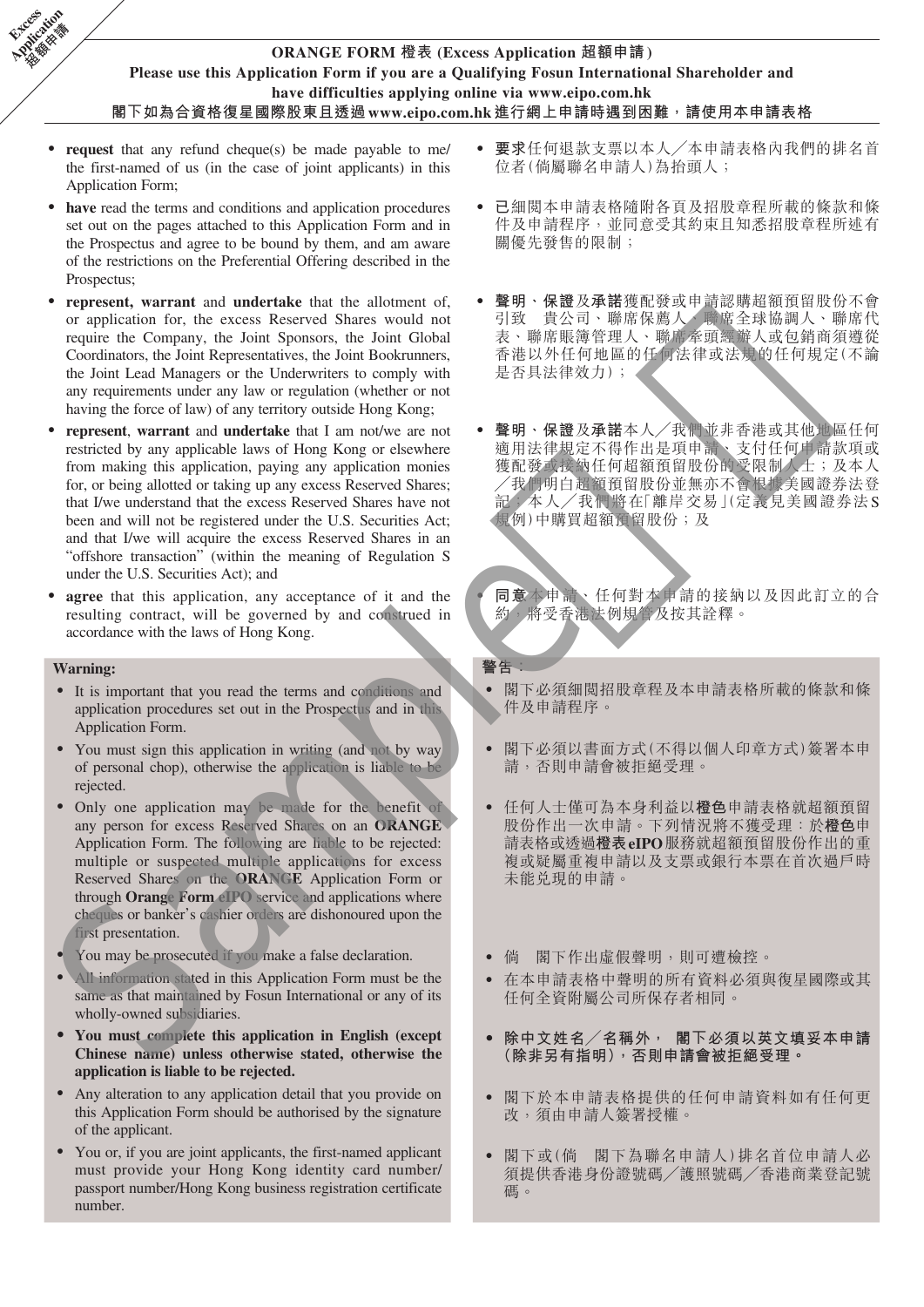#### **ORANGE FORM**

**Please use this Application Form if you are a Qualifying Fosun International Shareholder and have difficulties applying online via www.eipo.com.hk**



# **Shanghai Henlius Biotech, Inc.**

**上海復宏漢霖生物技術股份有限公司**

(A joint stock company incorporated in the People's Republic of China with limited liability)

# **GLOBAL OFFERING**

#### **Conditions of your Application**

Unless otherwise stated, terms used in these conditions have the same meanings ascribed thereto in the Prospectus.

#### **A. Who can apply**

- 1. You, the applicant(s), and any person(s) for whose benefit you are applying, must be Qualifying Fosun International Shareholder(s) and must be 18 years of age or older .
- 2. If you are a firm, the application must be in the names of the individual members, not in the name of the firm.
- 3. If you are a body corporate, the application must be stamped with the company chop (bearing the company name) and signed by a duly authorised officer, who must state his or her representative capacity.
- 4. Save under the circumstances permitted by the Listing Rules and guidance letters issued by the Stock Exchange, or any relevant waivers that have been granted by the Stock Exchange, you cannot apply for any Reserved Shares if you or (with the exception of HKSCC Nominees) any person(s) for whose benefit you are applying are/is:
	- an existing beneficial owner of Shares in the Company and/or any of its subsidiaries;
	- a director or chief executive of the Company and/ or any of the Company's subsidiaries;
	- an associate of any of the above persons;
	- ‧ a connected person of the Company or a person who will become a connected person of the Company immediately upon completion of the Global Offering; or
	- a Non-Qualifying Fosun International Shareholder.

 Non-Qualifying Fosun International Shareholders are those Fosun International Shareholders with registered addresses in, or who are otherwise known by Fosun International to be residents of, jurisdictions outside Hong Kong on the Record Date, in respect of whom the directors of Fosun International and the Company, based on the enquiries made by them, consider it necessary or expedient to exclude from the Preferential Offering on account either of the legal restrictions under the laws of the relevant jurisdiction in which the relevant Fosun International Shareholder is resident or the requirements of the relevant regulatory body or stock exchange in that jurisdiction. Notwithstanding any other provision in the Prospectus or this Application Form or the terms and conditions of the

**Orange Form eIPO** service, the Company reserves the right to permit any Fosun International Shareholder to take up his/her/its Assured Entitlement to the Reserved Shares if the Company, in its absolute discretion, is satisfied that the transaction in question is exempt from or not subject to the legislation or regulations giving rise to the restrictions described above.

5. The number of joint applicants may not exceed four.

#### **B. Allocation of Reserved Shares**

 A valid application for a number of Reserved Shares that is less than or equal to your Assured Entitlement will be accepted in full, subject to the terms and conditions set out in this Application Form and assuming that the conditions of the Preferential Offering are satisfied. If an application is made for a number of Reserved Shares that is less than your Assured Entitlement, you MUST apply for a number in one of the numbers set out in the table of numbers and payments in this Application Form and make a payment of the corresponding amount (other than HKSCC Nominees). If you intend to apply for a number of Assured Entitlement which is not one of the numbers set out in the table in the **ORANGE** Application Form for Assured Entitlement, you MUST apply by using **Orange Form eIPO** only. If you wish to apply for excess Reserved Shares in addition to your Assured Entitlement, you should complete and sign the **ORANGE** Application Form for excess Reserved Shares and lodge it, together with a separate remittance for the full amount payable on application in respect of the excess Reserved Shares applied for or apply for through the **Orange Form eIPO** service via **www.eipo.com.hk**. If an application is made for a number of Reserved Shares that is greater than your Assured Entitlement, the relevant application for Assured Entitlement will be satisfied in full, but the application for excess Reserved Shares will only be met to the extent that there are sufficient Available Reserved Shares. To the extent that excess applications for the Reserved Shares are: In same meaning accretion during the properties.<br>
A Who can apply the unit of the Company, in its absolute discussed in the second for the company shares if the Company, in its absolute discussion is considered in the bas

- (i) less than the Available Reserved Shares, the Available Reserved Shares will first be allocated to satisfy such excess applications for the Reserved Shares in full and thereafter will be allocated, at the discretion of the Joint Representatives, to the International Offering;
- (ii) equal to the Available Reserved Shares, the Available Reserved Shares will be allocated to satisfy such excess applications for the Reserved Shares in full; or
- (iii) more than the Available Reserved Shares, the Available Reserved Shares will be allocated on an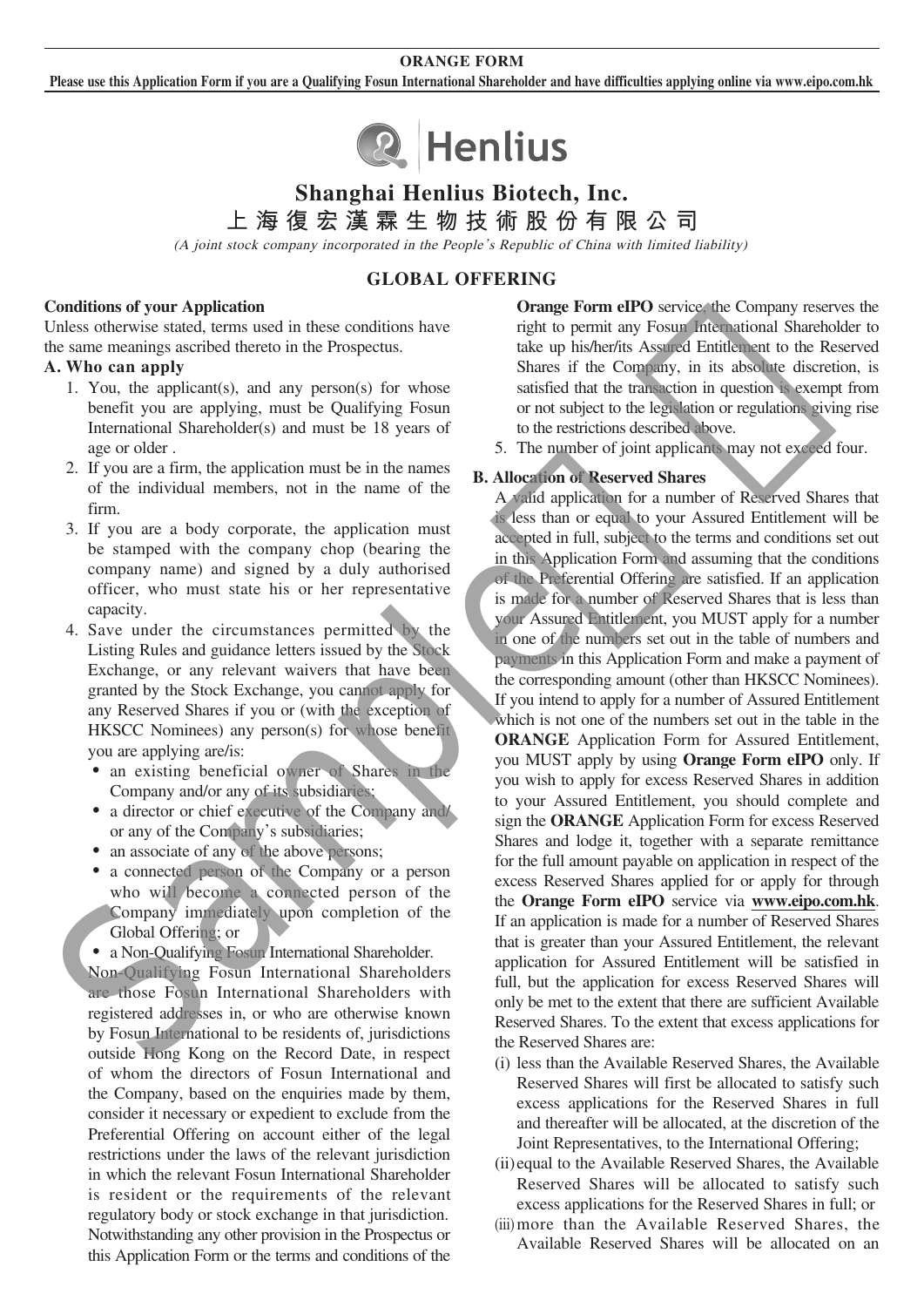allocation basis which will be consistent with the allocation basis commonly used in the case of oversubscriptions in public offerings in Hong Kong, where a higher allocation percentage will be applied in respect of smaller applications. If there are any Shares left after satisfying the excess applications, such Shares will be re-allocated, at the discretion of the Joint Representatives, to the International Offering. No preference will be given to any excess applications made to top up odd lot holdings to whole lot holdings of Shares.

Save for the above, the Preferential Offering will not be subject to the clawback arrangement between the International Offering and the Hong Kong Public Offering. Any application not accompanied by the correct amount of application monies will be treated as invalid in its entirety and no Reserved Shares will be allotted to such applicant.

In addition to any application for Reserved Shares made through the **Orange Form eIPO** service via **www. eipo.com.hk** or on the **ORANGE** Application Forms, Qualifying Fosun International Shareholders will be entitled to make one application for Hong Kong Offer Shares on **WHITE** or **YELLOW** Application Forms or by giving electronic application instructions to HKSCC via CCASS or by applying through the **White Form eIPO** service.

Qualifying Fosun International Shareholders will receive no preference as to entitlement or allocation in respect of applications for Hong Kong Offer Shares made on **WHITE** or **YELLOW** Application Form or by giving electronic application instructions to HKSCC or through the **White Form eIPO** service under the Hong Kong Public Offering.

Qualifying Fosun International Shareholders are entitled to apply on the basis of an Assured Entitlement of one Reserved Share for every integral multiple of 2,041 Fosun International Shares held by each Qualifying Fosun International Shareholder on the Record Date. Qualifying Fosun International Shareholders who hold less than 2,041 Fosun International Shares on the Record Date will not have an Assured Entitlement to the Reserved Shares, but they will still be entitled to participate in the Preferential Offering by applying for excess Reserved Shares. Save for the islove, the Preferencial of Fermionial of the studient and the Hoppe and the Hoppe Line alternation of the Studient and the Hoppe Line (in the Hoppe Line and The Couplary and otherwise to the control of the c

## **C. Supplemental information**

If any supplement to the Prospectus is issued, applicant(s) who have already submitted an application may or may not (depending on the information contained in the supplement) be notified that they are required to confirm their applications. If applicant(s) have been so notified but have not confirmed their applications in accordance with the procedure to be notified, all unconfirmed applications will not be valid. Subject to the above, an application once made is irrevocable and applicants shall be deemed to have applied on the basis of the Prospectus as supplemented.

# **D. Effect of completing and submitting this Application Form**

By completing and submitting this Application Form, you (and if you are joint applicants, each of you jointly and severally) for yourself or as an agent or a nominee and on behalf of each person for whom you act as an agent or a nominee:

- ‧ **instruct** and **authorise** the Company and/or Joint Representatives (or their respective agents or nominees), to execute any transfer forms, contract notes or other documents on your behalf and to do on your behalf all other things necessary to effect the registration of any Reserved Shares allocated to you in your name(s) as required by the Articles of Association of the Company and otherwise to give effect to the arrangements described in the Prospectus and this Application Form;
- undertake to sign all documents and to do all things necessary to enable you to be registered as the holder of the Reserved Shares allocated to you, and as required by the Articles of Association of the Company;
- ‧ **represent**, **warrant** and **undertake** that you understand that the Reserved Shares have not been and will not be registered under the U.S. Securities Act; and that, with the exception of HKSCC Nominees, you or any other person for whose account or benefit you are acquiring Reserved Shares are outside the United States (within the meaning of Regulation S), and are a person described in paragraph (h)(3) of Rule 902 of Regulation S;
- **confirm** that you have only relied on the information and representations contained in the Prospectus in making this application, and will not rely on any other information or representation save as set out in any supplement to the Prospectus:
- **agree** that none of the Company, the Relevant Persons or the **Orange and Blue Form eIPO** Service Provider is or will be liable for any information and representations not in the Prospectus (and any supplement to it):
- **agree** (without prejudice to any other rights which you may have) that once this application has been accepted, you may not rescind it due to an innocent misrepresentation;
- ‧ (if the application is made by an agent on your behalf) **warrant** that you have validly and irrevocably conferred on your agent all necessary power and authority to make this application;
- ‧ (if you are an agent for another person) **warrant** that reasonable enquiries have been made of the beneficial owner that this application is the only application which will be made for the benefit of that other person on a **ORANGE** Application Form and that you are duly authorised to sign this Application Form as that other person's agent;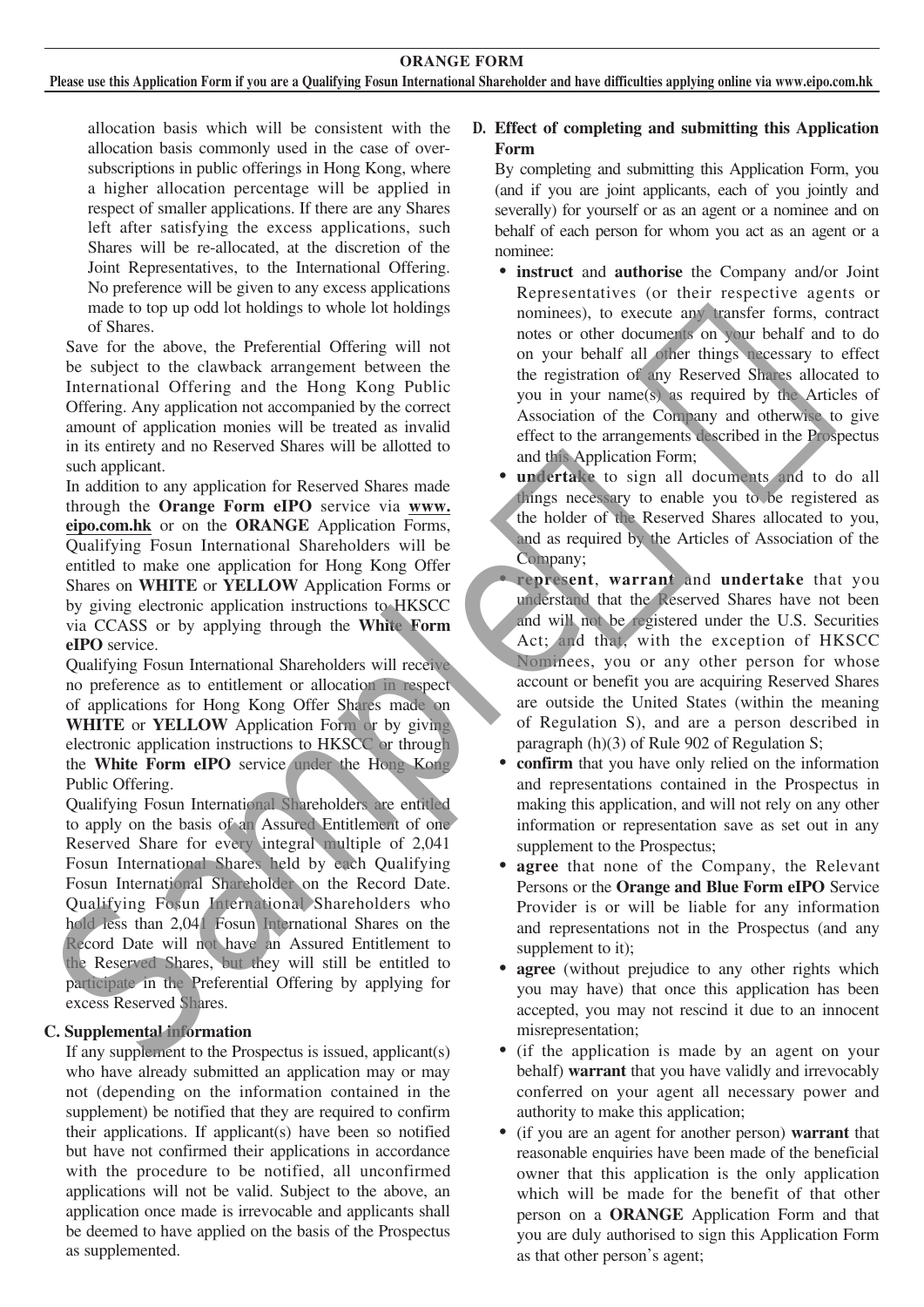**ORANGE FORM**

**Please use this Application Form if you are a Qualifying Fosun International Shareholder and have difficulties applying online via www.eipo.com.hk**

- **agree** that once your application is accepted, your application will be evidenced by the results of the Preferential Offering made available by the Company;
- ‧ **warrant** the truth and accuracy of the information contained in this application;
- agree to disclose to the Company, the H Share Registrar, the receiving banks, the Relevant Persons and the **Orange and Blue Form eIPO** Service Provider any personal data about you or, with the exception of HKSCC Nominees, the person(s) for whose benefit you have made the application which they require;
- **warrant** that, in making an application, you or any person(s) on whose behalf you may be acting is/are Qualifying Fosun International Shareholder(s);
- **represent**, **warrant** and **undertake** that in making this application, you and/or, with the exception of HKSCC Nominees, any person(s) for whose behalf you may be acting are not connected person(s) or person(s) who will become connected person(s) of the Company immediately upon completion of the Global Offering, the subscription for Reserved Shares by you and/or, with the exception of HKSCC Nominees, any person(s) on whose behalf you may be acting is not financed directly or indirectly by a connected person of the Company, and you and/or, with the exception of HKSCC Nominees, any person(s) on whose behalf you may be acting is not taking instructions from a connected person of the Company in making this subscription for Reserved Shares; For perturbing the photon of the same of the same of the same of the same of the same of the same of the same of the same of the same of the same of the same of the same of the same of the same of the same of the same of
	- **agree** that your application, any acceptance of it and the resulting contract will be governed by and construed in accordance with the laws of Hong Kong;
	- ‧ **undertake** and **agree** to accept the Reserved Shares applied for, or any lesser number allocated to you under the application;
	- **authorise** the Company to place your name(s) on the Company's H Share register of members as the holder(s) of any Reserved Shares allocated to you and such other registers as required under the Company's Articles of Association, and despatch any Share certificate(s) (where applicable) and/or any refund cheque(s) (where applicable) to you or (in case of joint applicants) the first-named applicant in this Application Form by ordinary post at your own risk to the address stated on this Application Form (except if you have applied for 1,000,000 Reserved Shares or more you may collect your refund cheque and Share certificates (where applicable) in person);
	- **agree** that the processing of your application, including the despatch of refund cheque(s) (if any), may be done by any of the receiving banks and is not restricted to the bank at which your Application Form is lodged;
	- **confirm** that you are aware of the restrictions on the Preferential Offering of the Reserved Shares described in the Prospectus;
- ‧ **understand** that these declarations and representations will be relied upon by the Company and the Joint Representatives in deciding whether or not to allocate any Reserved Shares in response to your application;
- ‧ if the laws of any place outside Hong Kong are applicable to your application, you **agree** and **warrant** that you have complied with all such laws and none of the Company nor the Relevant Persons will infringe any laws outside Hong Kong as a result of the acceptance of your offer to purchase any Reserved Shares, or any actions arising from your rights and obligations under the terms and conditions contained in the Prospectus;
- agree with the Company and for the benefit of each Shareholder (and so that the Company shall be deemed by their acceptance in whole or in part of this application to have agreed, for itself and on behalf of each Shareholder) (and if applicable, with each CCASS Participant giving electronic application instructions), and the Company agree with each Shareholder, to observe and comply with the Companies Ordinance (Chapter 622 of the Laws of Hong Kong), the Companies (Winding Up and Miscellaneous Provisions) Ordinance (Chapter 32 of the Laws of Hong Kong) and the Articles of Association of the Company;

**agree** with the Company and each Shareholder that the Shares are freely transferable by the Shareholder; and

understand that the Company and the Relevant Persons are entitled to rely on any warranty, representation or declaration made by you in this application. In the event of the application being made by joint applicants, all the warranties, representations, declarations and obligations expressed to be made, given or assumed by or imposed on the joint applicants shall be deemed to have been made, given and assumed by and imposed on the applicants jointly and severally. You may be prosecuted if you make a false declaration.

**You must complete this application in English, unless otherwise stated, and you or (in case of joint applicants) each of the joint applicants must sign this application in writing (and not by way of personal chop), otherwise the application is liable to be rejected.**

#### **E. Power of attorney**

If your application is made by a person, duly authorised under a valid power of attorney, the Company and the Joint Representatives, as the Company's agent, may accept it at their discretion and on any conditions they think fit, including requiring evidence of the attorney's authority. The Company and the Joint Representatives, as the Company's agents, will have full discretion to reject or accept any application, in full or in part without giving any reason.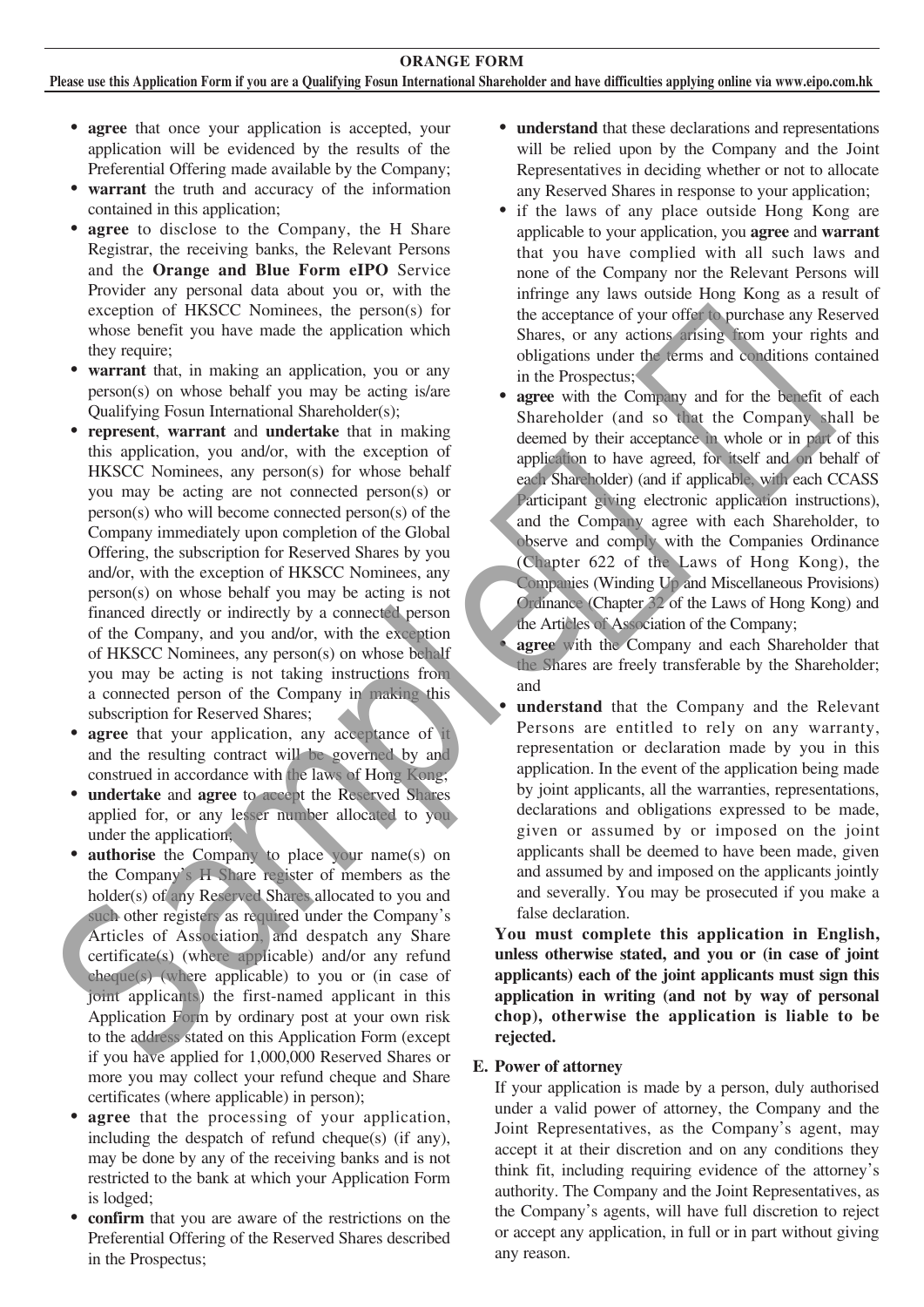#### **ORANGE FORM**

**Please use this Application Form if you are a Qualifying Fosun International Shareholder and have difficulties applying online via www.eipo.com.hk**

#### **F. Determination of Offer Price**

The Offer Price is expected to be fixed on or around Tuesday, 17 September 2019. Applicants are required to pay the Maximum Offer Price of HK\$57.80 for each Offer Share (subject to refund) together with 1% brokerage fee, 0.0027% SFC transaction levy and 0.005% Stock Exchange trading fee. If the Offer Price is not agreed among the Company and the Joint Representatives (on behalf of the Underwriters) on or before Tuesday, 24 September 2019, the Global Offering will not proceed and will lapse.

#### **Allotment of Reserved Shares**

Subject to the terms and conditions as set out herein and in the Prospectus, the Reserved Shares will be allotted after the application lists close.

The Company expects to announce the Offer Price, the level of indications of interest in the International Offering, the level of applications under the Hong Kong Public Offering and the Preferential Offering, and the basis of allocation of the Hong Kong Offer Shares and the Reserved Shares on Tuesday, 24 September 2019 in South China Morning Post (in English), Hong Kong Economic Times (in Chinese), the website of the Stock Exchange at **www.hkexnews.hk** and the Company's website **www.henlius.com**. Results of allocations and the Hong Kong Identity Card/passport/Hong Kong business registration numbers of successful applicants under the Hong Kong Public Offering and the Preferential Offering will be available on the above websites.

#### **If your application for Reserved Shares is successful (in whole or in part)**

If you apply for 1,000,000 or more Reserved Shares and have provided all information required by this Application Form, you may collect your refund cheque(s) and/or share certificate(s) from Computershare Hong Kong Investor Services Limited, at Shops 1712-1716, 17th Floor, Hopewell Centre, 183 Queen's Road East, Wanchai, Hong Kong, from 9:00 a.m. to 1:00 p.m. on Tuesday, 24 September 2019 or such other place or date as notified by us in the newspapers.

If you are an individual who is eligible for personal collection, you must not authorise any other person to collect for you. If you are a corporate applicant which is eligible for personal collection, your authorised representative must provide a letter of authorisation from your corporation stamped with your corporation's chop.

Both individuals and authorised representatives must produce, at the time of collection, evidence of identity acceptable to Computershare Hong Kong Investor Services Limited.

If you do not collect your refund cheque(s) and/or share certificate(s) personally within the time period specified for collection, they will be despatched promptly to the address as specified on this Application Form by ordinary post at your own risk.

If you apply for less than 1,000,000 Reserved Shares, your refund cheque(s) and/or share certificate(s) will be sent to the address in your Application Form on or before Tuesday, 24 September 2019, by ordinary post and at your own risk. The Company will not issue temporary documents of title.

**Share certificates will only become valid at 8:00 a.m. on Wednesday, 25 September 2019 provided that the Global Offering has become unconditional in all respects and the right of termination under the Underwriting Agreements and described in the section headed "Underwriting" in the Prospectus has not been exercised. No receipt will be issued for sums paid on application. In the event that the Offer Price is less than the price per Reserved Share paid by you, the surplus application money (including the brokerage fee, the SFC transaction levy and the Stock Exchange trading fee attributable to such surplus) will be refunded to you without interest. Investors who trade Shares prior to the receipt of Share certificates or prior to the Share certificates becoming valid do so entirely at their own risk.**

#### **Circumstances in which you will not be allotted Reserved Shares**

You may not be allocated Reserved Shares for any of the following reasons:

1. **If your application is revoked:**

By completing and submitting an Application Form or giving electronic application instructions to HKSCC or through the **Orange Form eIPO** service, you agree that your application or the application made by HKSCC Nominees on your behalf cannot be revoked on or before the expiration of the fifth day after the time of the opening of the application lists (excluding for this purpose any day which is not a business day), unless a person responsible for the Prospectus under Section 40 of the Companies (Winding Up and Miscellaneous Provisions) Ordinance (Chapter 32 of the Laws of Hong Kong) gives a public notice under that section which excludes or limits the responsibility of that person for the Prospectus. This agreement will take effect as a collateral contract with the Company, and will become binding when you lodge this Application Form. This collateral contract will be in consideration of the Company agreeing that they will not offer any Reserved Shares to any person on or before Tuesday, 24 September 2019, except by means of one of the procedures referred to in the Prospectus. Undurent of Reserved Shares<br>
Maturent of Reserved Shares<br>
Maturent of Reserved Shares<br>
issued for sums paid on application. In the cycle is the Haytonia<br>
information is controlled after the Dy you, the surplus application

> If your application has been accepted, it cannot be revoked. For this purpose, acceptance of applications which are not rejected will be constituted by notification in the announcement of the results of allocation, and where such basis of allocation is subject to certain conditions or provides for allocation by ballot, such acceptance will be subject to the satisfaction of such conditions or results of the ballot, respectively.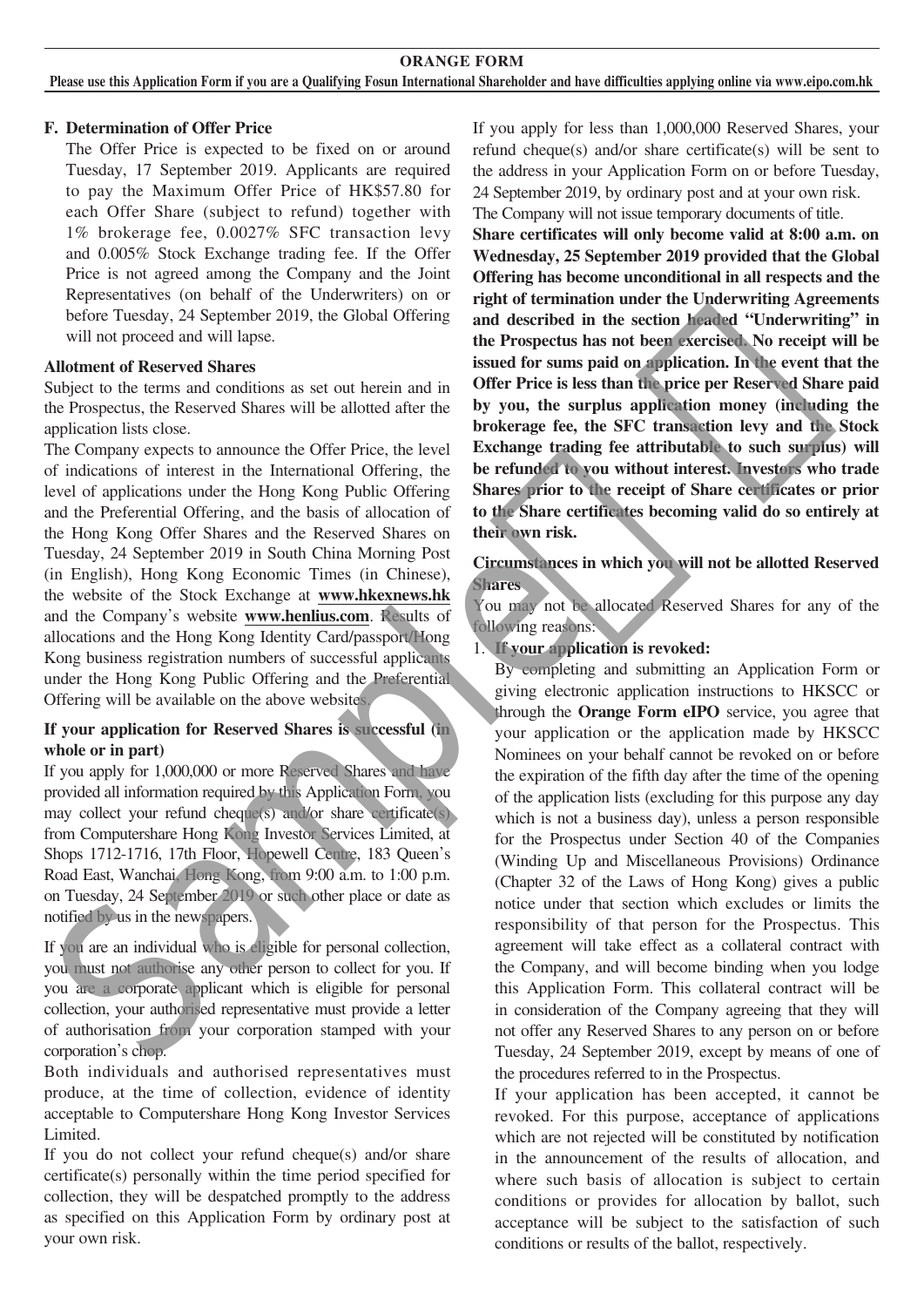### 2. **Full discretion of the Company, the Joint Representatives, and their respective agents or nominees, to reject or accept your application:**

The Company and the Joint Representatives or its or their respective agents or nominees, have full discretion to reject or accept any application, or to accept only part of any application. No reasons have to be given for any rejection or acceptance.

#### 3. **If the allotment of Reserved Shares is void:**

The allotment of Reserved Shares to you will be void if the Listing Committee does not grant permission to list the Shares either:

- within three weeks from the closing of the application lists; or
- within a longer period of up to six weeks if the Listing Committee of the Stock Exchange notifies the Company of that longer period within three weeks of the closing date of the application lists.

#### 4. **You will not receive any allotment if:**

- this Application Form is not completed in accordance with the instructions as stated herein;
- this Application Form has not been duly signed (only written signatures are acceptable) (or in the case of a joint application, not all applicants have signed);
- in respect of applicants who are corporate entities, this Application Form has not been duly signed (only written signature is acceptable) by an authorised officer or affixed with a company chop;
- the cheque/banker's cashier order/this Application Form is defective;
- ‧ this Application Form is not accompanied with a cheque/banker's cashier order or is accompanied by more than one cheque/banker's cashier order for each of the application for Assured Entitlement and excess application for Reserved Shares;
- the account name on cheque/banker's cashier order is not pre-printed or certified by the issuing bank;
- the cheque/banker's cashier order is not drawn on a Hong Kong dollar bank account in Hong Kong;
- the name of the payee indicated on the cheque/ banker's cashier order is not "**BANK OF CHINA (HONG KONG) NOMINEES LIMITED - HENLIUS BIOTECH PREFERENTIAL OFFER**";
- the cheque has not been crossed "Account payee only";
- the cheque was post-dated;
- the applicant's payment is not made correctly or the applicant pays by cheque or banker's cashier order and the cheque or banker's cashier order is dishonoured on its first presentation;
- ‧ the applicant's name/the first applicant's name on the joint application is not the same as the name preprinted or certified/endorsed by a person authorised by the drawee bank on the cheque/banker's cashier order;
- alteration(s) to the application details on this Application Form has not been authorised by the signature(s) of the applicant(s);
- ‧ the Company believe that by accepting the application, the Company would violate the applicable securities or other laws, rules or regulations of the jurisdiction where this Application Form is received or where the applicant is resident; or
- the Company and the Joint Representatives, and their respective agents or nominees, exercise their discretion to reject or accept any application, or to accept only part of any application. No reasons have to be given for any rejection or acceptance.
- 5. If you are applying by using the **ORANGE** Application Form for Assured Entitlement, you may apply for a number of Reserved Shares pursuant to your Assured Entitlement that is equal to or less than the number stated in Box B. If you intend to apply for a number of Reserved Shares that is less than your Assured Entitlement, you MUST apply for a number which is one of the numbers set out in the table in the **ORANGE** Application Form and make a payment of the corresponding amount (other than HKSCC Nominees).

You need to complete and sign the **ORANGE** Application Form for Assured Entitlement and submit one cheque (or banker's cashier order) for the exact amount of remittance printed in Box B or the corresponding amount payable as set out in the table in the **ORANGE** Application Form. If you intend to apply for a number of Assured Entitlement which is not one of the numbers set out in the table in the **ORANGE** Application Form for Assured Entitlement, you MUST apply by using **Orange Form eIPO** only. If you wish to apply for excess Reserved Shares in addition to your Assured Entitlement, you should complete and sign the **ORANGE** Application Form for excess Reserved Shares and lodge it, together with a separate remittance for the full amount payable on application in respect of the excess Reserved Shares applied for or apply for through the **Orange Form eIPO** service via **www.eipo.com.hk**. de Estany Commute was not given the measure of the control of the control of the control of the principle of the properties.<br>
The same of the control of the control of the control of the control of the control of the cont

6. If you are applying by using the **ORANGE** Application Form for excess Reserved Shares, you MUST apply for a number which is one of the numbers set out in the table in the **ORANGE** Application Form for excess Reserved Shares and make a payment of the corresponding amount (other than HKSCC Nominees). You need to complete and sign the **ORANGE** Application Form for excess Reserved Shares and submit a separate cheque (or banker's cashier order) for the exact amount of remittance. If you intend to apply for a number of excess Reserved Shares which is not one of the numbers set out in the table in the **ORANGE** Application Form for excess Reserved Shares, you MUST apply by using **Orange Form eIPO** only.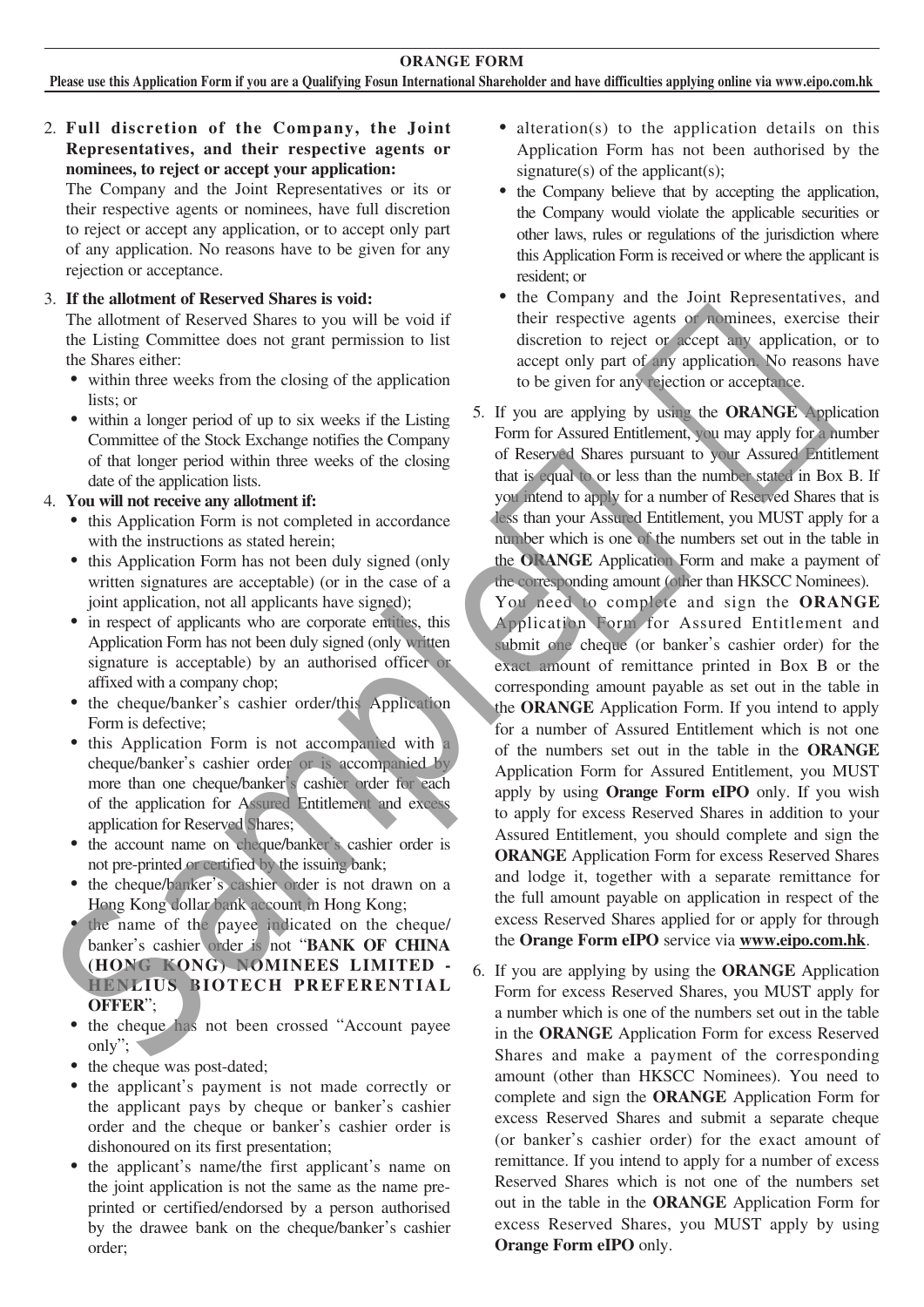7. If you intend to apply for both Reserved Shares pursuant to your Assured Entitlement and excess Reserved Shares, you must submit both the **ORANGE** Application Form for Assured Entitlement and the **ORANGE** Application Form for excess Reserved Shares. Each **ORANGE** Application Form must be accompanied by a separate cheque (or banker's cashier order) for the exact amount of remittance.

#### **Refund of your money**

If you do not receive any Reserved Shares or if your application is accepted only in part, the Company will refund to you your application monies (including the related 1% brokerage fee, 0.0027% SFC transaction levy and 0.005% Stock Exchange trading fee) or the appropriate portion thereof without interest. If the Offer Price is less than the Maximum Offer Price, the Company will refund to you the surplus application monies (including the related 1% brokerage fee, 0.0027% SFC transaction levy and 0.005% Stock Exchange trading fee) without interest. The refund procedures are stated in the "H. Despatch/Collection of Share Certificates/e-Refund Payment Institutions/Refund Cheques" in the "How to Apply for Hong Kong Offer Shares and Reserved Shares" section of the Prospectus.

#### **Effect of the Information You Give to Computershare Hong Kong Investor Services Limited**

Computershare Hong Kong Investor Services Limited and its related bodies' corporate, directors, officers, employees and agents ("**Representatives**") expressly disclaim and exclude to the maximum extent permitted by law any liability for any loss or damage suffered or incurred by the applicant or any other person or entity however caused relating in any way to, or connected with, any information provided by or on behalf of the applicant on or in connection with this document or any services provided hereunder, or any other written or oral communication provided by or on behalf of the applicant in connection with this document or any services provided hereunder. This includes, without limitation, any errors or omissions in such information however caused, or the Representatives or any other person or entity placing any reliance on such information or any documentation, image, recording or reproduction of such information, or its accuracy, completeness, currency or reliability. propries the accepted only in part, the Congrap will be detected Sheet entitled in the material of the spectra of the second of the strengthenion of the strengthenion of the strengthenion of the strengthenion the strength

#### **Personal Data**

#### **Personal information collection statement**

The main provisions of the Personal Data (Privacy) Ordinance (Chapter 486 of the Laws of Hong Kong) (the "Ordinance") came into effect in Hong Kong on December 20, 1996. This Personal Information Collection Statement informs the applicant for and holder of the Hong Kong Offer Shares of the policies and practices of the Company and its H Share Registrar in relation to personal data and the Ordinance.

#### 1. **Reasons for the collection of your personal data**

From time to time it is necessary for applicants for securities or registered holders of securities to supply their latest correct personal data to the Company and its H Share Registrar when applying for securities or transferring securities into or out of their names or in procuring the services of the H Share Registrar. Failure to supply the requested data may result in your application for securities being rejected or in delay or inability of the Company or its H Share Registrar to effect transfers or otherwise render their services. It may also prevent or delay registration or transfer of the Reserved Shares which you have successfully applied for and/or the despatch of Share certificate(s), and/or the despatch of refund cheque(s) to which you are entitled.

It is important that holders of securities inform the Company and the H Share Registrar immediately of any inaccuracies in the personal data supplied.

#### 2. **Purposes**

The personal data of the applicants and the holders of securities may be used, held and/or stored (by whatever means) for the following purposes:

- processing of your application and refund cheque, where applicable, and verification of compliance with the terms and application procedures set out in this Application Form and the Prospectus and announcing results of allocations of the Reserved Shares;
- enabling compliance with all applicable laws and regulations in Hong Kong and elsewhere;
- registering new issues or transfers into or out of the name of holders of securities including, where applicable, in the name of HKSCC Nominees;
- ‧ maintaining or updating the registers of holders of securities of the Company;
- conducting or assisting in the conduct of signature verifications, any other verification or exchange of information;
- ‧ establishing benefit entitlements of holders of securities of the Company, such as dividends, rights issues and bonus issues, etc.;
- ‧ distributing communications from the Company and its subsidiaries;
- ‧ compiling statistical information and profiles of holders of securities;
- ‧ making disclosures as required by laws, rules or regulations (whether statutory or otherwise) in Hong Kong or elsewhere;
- ‧ disclosing relevant information to facilitate claims on entitlements; and
- any other incidental or associated purposes relating to the above and/or to enable the Company and the H Share Registrar to discharge their obligations to holders of securities and/or regulators and/or other purpose to which the holders of securities may from time to time agree.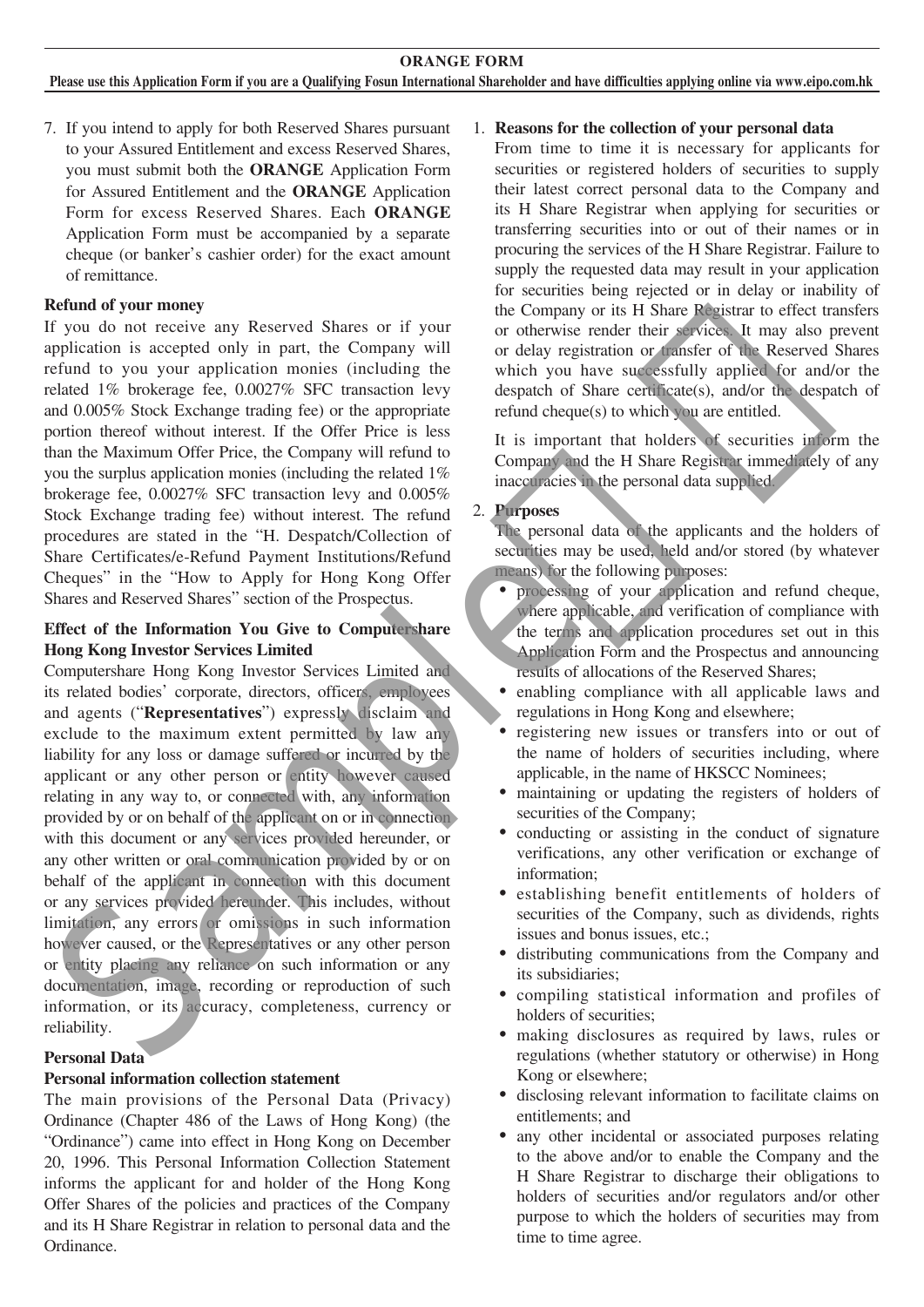#### 3. **Transfer of personal data**

 Personal data held by the Company and the H Share Registrar relating to the applicants and the holders of securities will be kept confidential but the Company and the H Share Registrar, to the extent necessary for achieving the above purposes or any of them, may make such enquiries as they consider necessary to confirm the accuracy of the personal data and in particular, they may disclose, obtain or transfer (whether within or outside Hong Kong) the personal data of the applicants and the holders of securities to, from or with any and all of the following persons and entities:

- the Company or their respective appointed agents such as financial advisors and receiving bankers;
- ‧ HKSCC and HKSCC Nominees, who will use the personal data for the purposes of operating CCASS (in cases where the applicants have requested for the Reserved Shares to be deposited into CCASS);
- any agents, contractors or third-party service providers who offer administrative, telecommunications, computer, payment or other services to the Company and/or the H Share Registrar in connection with the operation of their respective businesses;
- the Stock Exchange, the SFC and any other statutory, regulatory or governmental bodies in Hong Kong or elsewhere; and
- any other persons or institutions with which the holders of securities have or propose to have dealings, such as their bankers, solicitors, accountants or stockbrokers.

### 4. **Retention of personal data**

The Company and its H Share Registrar will keep the personal data of the applicants and holders of securities for as long as necessary to fulfil the purposes for which the personal data were collected. Personal data which is no longer required will be destroyed or dealt with in accordance with the Ordinance.

5. **Access to and correction of personal data**

The Ordinance provides the applicants and the holders of securities with rights to ascertain whether the Company or the H Share Registrar holds their personal data, to obtain a copy of that data, and to correct any data that is inaccurate. In accordance with the Ordinance, the Company and the H Share Registrar have the right to charge a reasonable fee for the processing of any data access request. All requests for access to data or correction of data or for information regarding policies and practices and kinds of data held should be addressed to the Company, at its registered address disclosed in the section headed "Corporate Information" in the Prospectus or as notified from time to time in accordance with applicable law, for the attention of the company secretary, or the H Share Registrar for the attention of the privacy compliance officer.

**By signing this Application Form, you agree to all of the above.**

**How to make your application**

**Instead of using the ORANGE Application Form, you may apply for Reserved Shares through the Orange Form eIPO service at www.eipo.com.hk and make payment using PPS or the internet banking payment methods.**

1. **If you are applying by using the ORANGE Application Form for Assured Entitlement**, you may apply for a number of Reserved Shares pursuant to your Assured Entitlement that is equal to or less than the number stated in Box B in the Application Form. If you intend to apply for a number of Reserved Shares that is less than your Assured Entitlement, you MUST apply for a number which is one of the numbers set out in the table in the **ORANGE** Application Form for Assured Entitlement, you should (i) write the number of Reserved Shares applied for and the amount payable (as set out in the table in the Application Form); (ii) complete and sign the Application Form; and (iii) submit one cheque (or banker's cashier order) for the same amount that you have written in the Application Form (other than HKSCC Nominees). If you intend to apply for a number of Assured Entitlement which is not one of the numbers set out in the table in the **ORANGE** Application Form for Assured Entitlement, you MUST apply by using **Orange Form eIPO** only. If you wish to apply for excess Reserved Shares in addition to your Assured Entitlement, you should complete and sign the **ORANGE** Application Form for excess Reserved Shares and lodge it, together with a separate remittance for the full amount payable on application in respect of the excess Reserved Shares applied for or apply for through the **Orange Form eIPO**  service via **www.eipo.com.hk**. If you intend to apply for a number of Reserved Shares that is equal to your Assured Entitlement, you should (i) complete and sign the Application Form and (ii) submit one cheque (or banker's cashier order) for the exact amount of remittance printed in Box B in the Application Form. To boosting persons and entires; near and and the spin-of Dailutennia that is quality in the Reso tomain the spin-of the company of the spin-of the spin-of the spin-of the spin-of the spin-of the spin-of the spin-of the s

**If you are applying by using the ORANGE Application Form for excess Reserved Shares**, you should (i) write the number of excess Reserved Shares applied for and the amount payable (as set out in the table on the Application Form); (ii) complete and sign the Application Form; and (iii) submit one separate cheque (or banker's cashier order) for the same amount that you have written on the Application Form. The number of excess Reserved Shares that you intend to apply for MUST be one of the numbers set out in the table in the Application Form for excess Reserved Shares (other than HKSCC Nominees). If you intend to apply for a number of excess Reserved Shares which is not one of the numbers set out in the table in the **ORANGE** Application Form for excess Reserved Shares, you MUST apply by using **Orange Form eIPO** only.

2. Complete the form and sign it. **Only written signatures will be accepted**.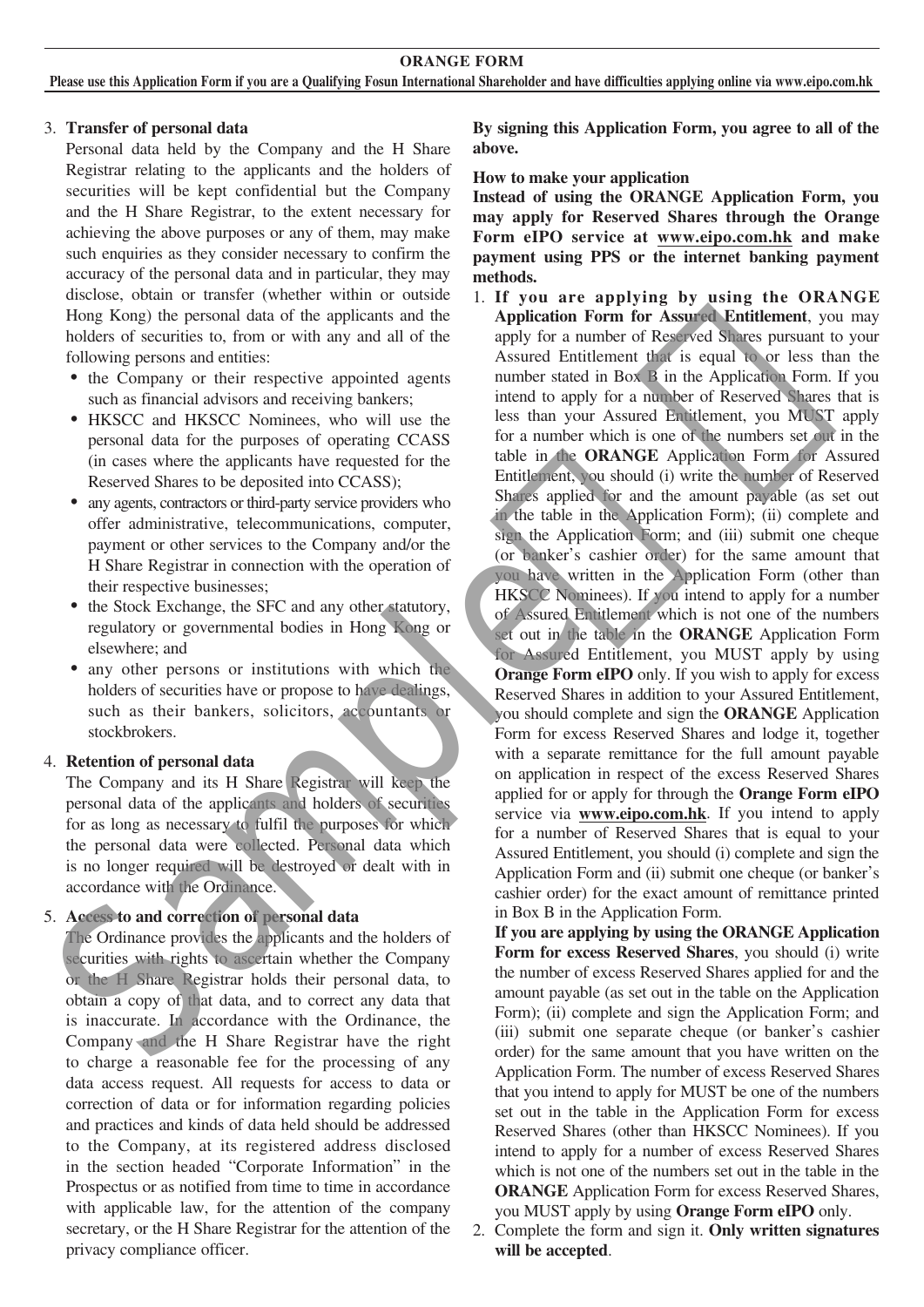#### **ORANGE FORM**

#### **Please use this Application Form if you are a Qualifying Fosun International Shareholder and have difficulties applying online via www.eipo.com.hk**

3. Staple your cheque or bank's cashier order to the form. You must pay for the application for Assured Entitlement by one **cheque** or by one **banker's cashier order** and/ or pay for the application for excess Reserved Shares by one cheque or by one banker's cashier order. Each application must be accompanied by either a separate cheque or banker's cashier order.

#### **If you pay by cheque, the cheque must:**

- be in Hong Kong dollars;
- be drawn on your Hong Kong dollar bank account in Hong Kong;
- show your account name. This name must either be preprinted on the cheque, or be endorsed at the back by a person authorised by the bank. This account name must be the same name as the name on this form. If it is a joint application, the account name must be the same as the name of the first-named applicant;
- be made payable to "**BANK OF CHINA (HONG KONG) NOMINEES LIMITED - HENLIUS BIOTECH PREFERENTIAL OFFER**";
- ‧ be crossed "Account Payee Only"; and
- not be post-dated.

#### **Your application may be rejected if your cheque:**

- ‧ does not meet all these requirements; or
- ‧ is dishonoured on its first presentation.

#### **If you pay by banker's cashier order, the cashier order must:**

- be in Hong Kong dollars;
- be issued by licensed banks in Hong Kong, and have your name certified at the back of the order by a person authorised by the bank. The name on the back of the order and the name on this Application Form must be the same. If it is a joint application, the name at the back of the order must be the same as the name of the first-named applicant;
- be made payable to **"BANK OF CHINA (HONG KONG) NOMINEES LIMITED - HENLIUS BIOTECH PREFERENTIAL OFFER**";
- be crossed "Account Payee Only"; and
- not be post-dated.

4. Fold this Application Form once and lodge it to one of the collection boxes at any of the following branches of Bank of China (Hong Kong) Limited and CMB Wing Lung Bank Limited:

#### **Bank of China (Hong Kong) Limited**

| District         | <b>Branch Name</b>            | <b>Address</b>                                                           |  |  |
|------------------|-------------------------------|--------------------------------------------------------------------------|--|--|
| Hong Kong Island | Des Voeux Road<br>West Branch | 111-119 Des Voeux Road West,<br>Hong Kong                                |  |  |
|                  | Chai Wan Branch               | Block B, Walton Estate, 341-343<br>Chai Wan Road, Chai Wan, Hong<br>Kong |  |  |

| Kowloon                | Telford Plaza Branch    | Shop Unit P2-P7, Telford Plaza,<br>No.33 Wai Yip Street, Kowloon<br>Bay, Kowloon      |  |  |
|------------------------|-------------------------|---------------------------------------------------------------------------------------|--|--|
|                        | Olympian City Branch    | Shop 133, 1/F, Olympian City 2, 18<br>Hoi Ting Road, Kowloon                          |  |  |
| <b>New Territories</b> | Metro City Branch       | Shop 209, Level 2, Metro City<br>Phase 1, Tseung Kwan O, New<br><b>Territories</b>    |  |  |
|                        | Ma On Shan Plaza Branch | Shop 2103, Level 2, Ma On Shan<br>Plaza, Sai Sha Road, Ma On Shan,<br>New Territories |  |  |

#### **CMB Wing Lung Bank Limited**

| show your account name. This name must either be                                                                                                                                                                                                                                                                                                                                                                                                            |                                                                                                                                                                                                                                                                                                                                                                                                                                                                                                                                             |                                                                    | New Territories                                                                                                                                                                                                                                                                                                                                                                                                   |  |
|-------------------------------------------------------------------------------------------------------------------------------------------------------------------------------------------------------------------------------------------------------------------------------------------------------------------------------------------------------------------------------------------------------------------------------------------------------------|---------------------------------------------------------------------------------------------------------------------------------------------------------------------------------------------------------------------------------------------------------------------------------------------------------------------------------------------------------------------------------------------------------------------------------------------------------------------------------------------------------------------------------------------|--------------------------------------------------------------------|-------------------------------------------------------------------------------------------------------------------------------------------------------------------------------------------------------------------------------------------------------------------------------------------------------------------------------------------------------------------------------------------------------------------|--|
| preprinted on the cheque, or be endorsed at the back                                                                                                                                                                                                                                                                                                                                                                                                        | <b>CMB Wing Lung Bank Limited</b>                                                                                                                                                                                                                                                                                                                                                                                                                                                                                                           |                                                                    |                                                                                                                                                                                                                                                                                                                                                                                                                   |  |
| by a person authorised by the bank. This account<br>name must be the same name as the name on this                                                                                                                                                                                                                                                                                                                                                          | <b>District</b>                                                                                                                                                                                                                                                                                                                                                                                                                                                                                                                             | <b>Branch Name</b>                                                 | <b>Address</b>                                                                                                                                                                                                                                                                                                                                                                                                    |  |
| form. If it is a joint application, the account name                                                                                                                                                                                                                                                                                                                                                                                                        | <b>Hong Kong Island</b>                                                                                                                                                                                                                                                                                                                                                                                                                                                                                                                     | Head Office                                                        | 45 Des Voeux Road Central                                                                                                                                                                                                                                                                                                                                                                                         |  |
| must be the same as the name of the first-named                                                                                                                                                                                                                                                                                                                                                                                                             |                                                                                                                                                                                                                                                                                                                                                                                                                                                                                                                                             | Kennedy Town Branch                                                | 28 Catchick Street                                                                                                                                                                                                                                                                                                                                                                                                |  |
| applicant;<br>• be made payable to "BANK OF CHINA (HONG<br>KONG) NOMINEES LIMITED - HENLIUS                                                                                                                                                                                                                                                                                                                                                                 | Kowloon                                                                                                                                                                                                                                                                                                                                                                                                                                                                                                                                     | Mongkok Branch                                                     | B/F CMB Wing Lung Bank Centre,<br>636 Nathan Road                                                                                                                                                                                                                                                                                                                                                                 |  |
| <b>BIOTECH PREFERENTIAL OFFER":</b>                                                                                                                                                                                                                                                                                                                                                                                                                         |                                                                                                                                                                                                                                                                                                                                                                                                                                                                                                                                             | Tsim Sha Tsui Branch                                               | 4 Carnarvon Road                                                                                                                                                                                                                                                                                                                                                                                                  |  |
| • be crossed "Account Payee Only"; and                                                                                                                                                                                                                                                                                                                                                                                                                      | <b>New Territories</b>                                                                                                                                                                                                                                                                                                                                                                                                                                                                                                                      | Tsuen Wan Branch                                                   | 251 Sha Tsui Road                                                                                                                                                                                                                                                                                                                                                                                                 |  |
| • not be post-dated.<br>Your application may be rejected if your cheque:                                                                                                                                                                                                                                                                                                                                                                                    |                                                                                                                                                                                                                                                                                                                                                                                                                                                                                                                                             |                                                                    | 5. This Application Form can be lodged at these times:                                                                                                                                                                                                                                                                                                                                                            |  |
| • does not meet all these requirements; or<br>• is dishonoured on its first presentation.                                                                                                                                                                                                                                                                                                                                                                   |                                                                                                                                                                                                                                                                                                                                                                                                                                                                                                                                             | Thursday, 12 September 2019 - 9:00 a.m. to 5:00 p.m.               |                                                                                                                                                                                                                                                                                                                                                                                                                   |  |
| If you pay by banker's cashier order, the cashier                                                                                                                                                                                                                                                                                                                                                                                                           |                                                                                                                                                                                                                                                                                                                                                                                                                                                                                                                                             | Friday, 13 September 2019 - 9:00 a.m. to 5:00 p.m.                 |                                                                                                                                                                                                                                                                                                                                                                                                                   |  |
| order must:                                                                                                                                                                                                                                                                                                                                                                                                                                                 |                                                                                                                                                                                                                                                                                                                                                                                                                                                                                                                                             | Monday, 16 September 2019 – 9:00 a.m. to 5:00 p.m.                 |                                                                                                                                                                                                                                                                                                                                                                                                                   |  |
| • be in Hong Kong dollars;                                                                                                                                                                                                                                                                                                                                                                                                                                  |                                                                                                                                                                                                                                                                                                                                                                                                                                                                                                                                             |                                                                    | Tuesday, 17 September 2019 – 9:00 a.m. to 12:00 noon                                                                                                                                                                                                                                                                                                                                                              |  |
| • be issued by licensed banks in Hong Kong, and have<br>your name certified at the back of the order by a<br>person authorised by the bank. The name on the back<br>of the order and the name on this Application Form<br>must be the same. If it is a joint application, the name<br>at the back of the order must be the same as the name<br>of the first-named applicant;<br>be made payable to "BANK OF CHINA (HONG<br>KONG) NOMINEES LIMITED - HENLIUS | 6. The latest time for lodging your application is 12:00 noor<br>on Tuesday, 17 September 2019 or, if the application lists<br>are not open on that day, then by 12:00 noon on the next<br>day the lists are open. The application lists will be oper<br>between 11:45 a.m. and 12:00 noon on that day, subject<br>only to weather conditions. The application lists will no<br>open if there is:<br>a typhoon warning signal 8 or above;<br>an extreme condition caused by a super typhoor<br>announced by the Government of the Hong Kong |                                                                    |                                                                                                                                                                                                                                                                                                                                                                                                                   |  |
| <b>BIOTECH PREFERENTIAL OFFER":</b><br>be crossed "Account Payee Only"; and<br>not be post-dated.<br>Your application is liable to be rejected if your cheque<br>or banker's cashier order does not meet all these<br>requirements.<br>4. Fold this Application Form once and lodge it to one of<br>the collection boxes at any of the following branches of<br>Bank of China (Hong Kong) Limited and CMB Wing                                              |                                                                                                                                                                                                                                                                                                                                                                                                                                                                                                                                             | Special Administrative Region; or<br>• a "black" rainstorm warning | in force in Hong Kong at any time between 9:00 a.m<br>and 12:00 noon on Tuesday, 17 September 2019. Instead<br>they will be open between 11:45 a.m. and 12:00 noon or<br>the next business day which does not have either of those<br>warnings and/or extreme condition in force at any time<br>between 9:00 a.m. and 12:00 noon. Business day means<br>a day that is not a Saturday, Sunday or public holiday in |  |

- Thursday, 12 September 2019 9:00 a.m. to 5:00 p.m.
- Friday, 13 September 2019 9:00 a.m. to 5:00 p.m.
- Monday, 16 September 2019 9:00 a.m. to 5:00 p.m.

- a typhoon warning signal 8 or above;
- an extreme condition caused by a super typhoon announced by the Government of the Hong Kong Special Administrative Region; or
- a "black" rainstorm warning

in force in Hong Kong at any time between 9:00 a.m. and 12:00 noon on Tuesday, 17 September 2019. Instead they will be open between 11:45 a.m. and 12:00 noon on the next business day which does not have either of those warnings and/or extreme condition in force at any time between 9:00 a.m. and 12:00 noon. Business day means a day that is not a Saturday, Sunday or public holiday in Hong Kong.

**7. The right is reserved to present all or any remittances for payment. However, your cheque or banker's cashier order will not be presented for payment before 12:00 noon on Tuesday, 17 September September 2019. You will not be given a receipt for your payment. The Company will retain any interest accrued on your application monies. The right is also reserved to retain any Share certificate(s) and/or any surplus application money(ies) or refunds pending clearance of your cheque or banker's cashier order.**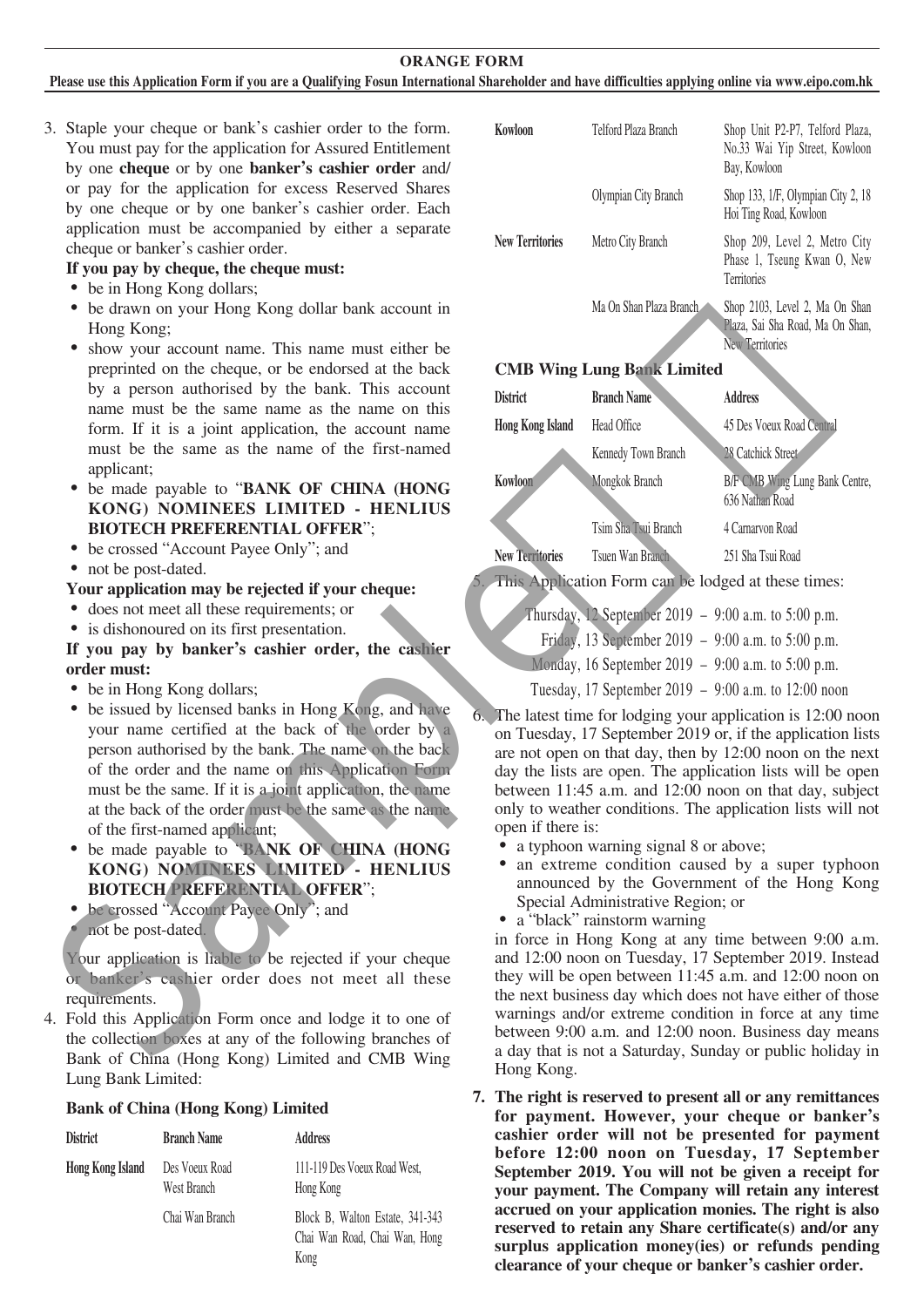**橙表 閣下如為合資格復星國際股東且透過 www.eipo.com.hk 進行網上申請時遇到困難,請使用本申請表格**



# **Shanghai Henlius Biotech, Inc.**

**上海復宏漢霖生物技術股份有限公司**

(於中華人民共和國註冊成立的股份有限公司)

**全球發售**

#### **申請條件**

除另有指明外,此等條件所用詞彙具備招股章程 所賦予的相同涵義。

# **甲. 申請人資格**

- 1. 閣下(申請人)及 閣下為其利益而提出 申請的任何人士必須為合資格復星國際 股東及年滿18歲。
- 2. 如 閣下屬商號,則須以個別成員的名 義而非以商號的名義作出申請。
- 3. 如 閣下屬法人團體,申請表格必須加 蓋公司印鑑(附有公司名稱)並由獲正式 授權的高級職員簽署,並須註明其代表 身份。
- 4. 除上市規則及聯交所發出的指引信許可 的情況或聯交所已授予的任何相關豁免 批准外,倘若 閣下或(香港結算代理人 除外) 閣下為其利益而提出申請的任何 人士為下列人士,則不得申請認購任何 預留股份:
	- ‧ 本公司及╱或任何附屬公司之股份 的現有實益擁有人;
	- ‧ 本公司及╱或本公司任何附屬公司 之董事或最高行政人員;
		- 上述任何人士的聯繫人;
	- 本公司的關連人士或於緊隨全球發 售完成後將成為本公司關連人士的 人士;或
	- ‧ 不合資格復星國際股東。

不合資格復星國際股東指於記錄日期登 記地址位於香港以外司法權區或據復星 國際另行得悉為香港以外司法權區居民 的復星國際股東,復星國際及本公司董 事根據彼等就該等股東所作出的查詢, 考慮到有關復星國際股東所處有關司法 權區法律的限制或該司法權區有關監管 機構或證券交易所的規定後,認為將彼 等排除在優先發售之外屬必要或合宜者。

不管招股章程或本申請表格的任何其他 條文或**橙表eIPO**服務的條款及條件,倘 本公司全權酌情信納有關交易獲豁免或 毋須遵守導致上述限制的法例或規例, 則本公司保留權利允許任何復星國際股 東接納其預留股份的保證配額。

5. 聯名申請人的總數不可超過四人。

# **乙. 分配預留股份**

倘有效申請之預留股份數目少於或相等 於 閣下之保證配額,在受本申請表格所 載條款及條件的規限下,且假設優先發售 之條件已達成,則申請將會獲全數接納。 倘申請的預留股份數目少於 閣下的保證配 額, 閣下**必須**申請本申請表格內數目及款 項一覽表所列的其中一個數目並支付相應款 額(香港結算代理人除外)。倘 閣下擬申請 並非**橙色**申請表格申請保證配額表中載列的 其中一個保證配額數目, 閣下**必須**用**橙表 eIPO**申請。倘 閣下擬申請保證配額以外的 超額預留股份,則須填妥並簽署申請超額預 留股份之**橙色**申請表格,並單獨匯款足額支 付所申請超額預留股份的應付股款,或透過 **www.eipo.com.hk**使 用 **橙 表eIPO**服務遞交 申請。倘申請的預留股份數目多於 閣下的 保證配額,相關保證配額的申請將獲全數接 納,但超額預留股份的申請則只在有足夠的 可用預留股份的情況下方獲接納。倘預留股 份的超額申請: Sample樣版

- (i) 少於可用預留股份,則可用預留股份將 首先悉數分配以滿足該等預留股份的超 額申請,而其後將由聯席代表酌情分配 至國際發售;
- (ii) 與可用預留股份相同,則可用預留股份 將悉數分配以滿足該等預留股份的超額 申請;或
- (iii) 多於可用預留股份,則可用預留股份將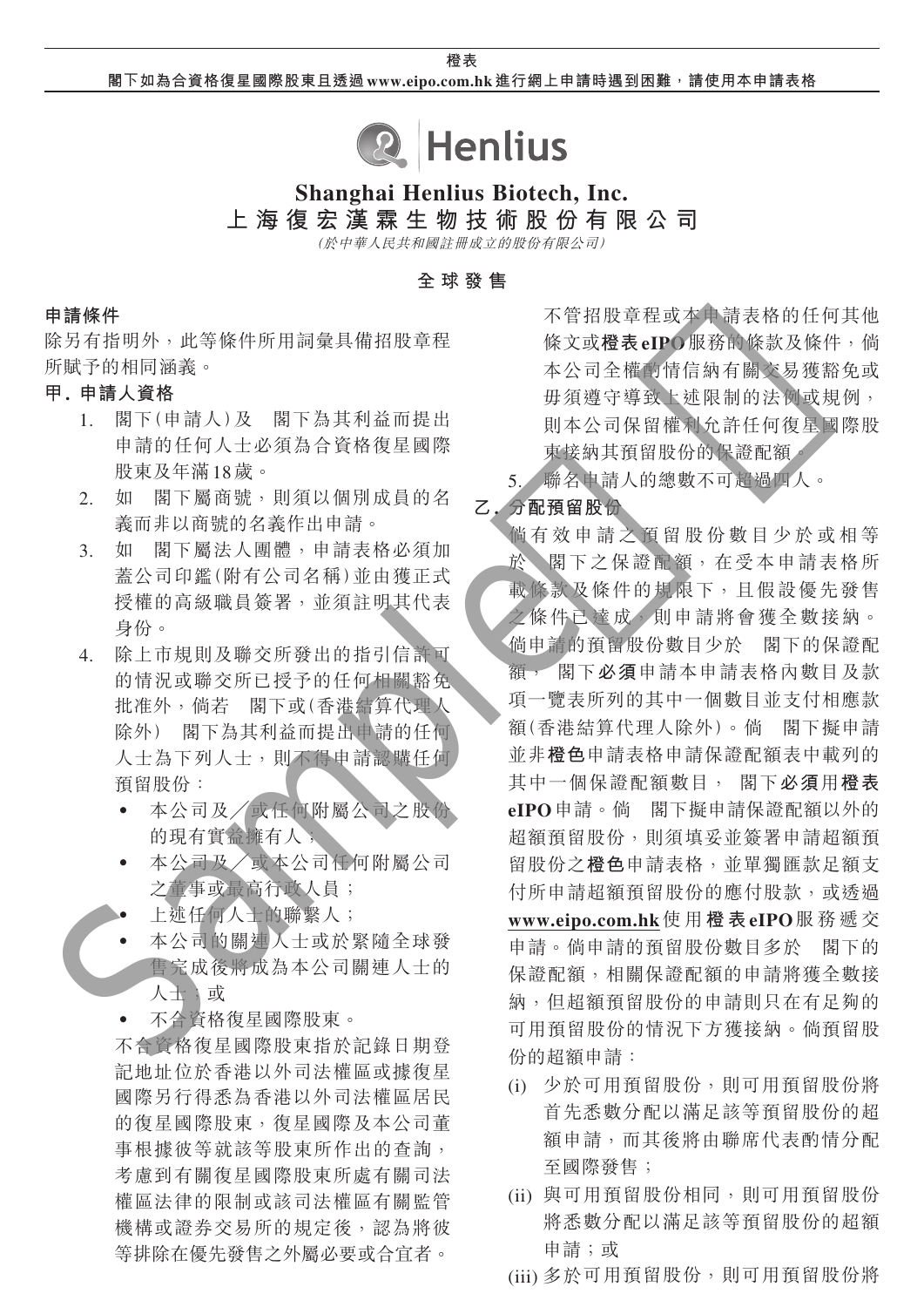**橙表**

**閣下如為合資格復星國際股東且透過 www.eipo.com.hk 進行網上申請時遇到困難,請使用本申請表格**

按與香港公開發售超額認購情況下常用 的分配基準一致的分配基準分配,當中 認購額較細的申請將獲較高的分配百分 比。倘滿足超額申請後有任何剩餘的股 份,有關股份將由聯席代表酌情重新分 配至國際發售。為補足股份的零碎持有 量至一手完整持有量而作出的任何超額 申請將不會獲得優先處理。

除上述者外,優先發售將不受國際發售與香 港公開發售之間的回補安排所限。未附帶正 確金額申請款項的任何申請將視為完全無效 且不會向有關申請人配發任何預留股份。

除透過**橙表eIPO**服務(**www.eipo.com.hk**)或 以**橙色**申請表格申請預留股份外,合資格復 星國際股東亦可使用**白色**或**黃色**申請表格或 透過中央結算系統向香港結算發出電子認購 指示或透過**白表eIPO**服務作出一份香港發 售股份申請。

合資格復星國際股東根據香港公開發售使用 **白色**或**黃色**申請表格或向香港結算發出電子 認購指示或透過**白表eIPO**服務申請香港發 售股份,在配額或分配方面並無優先權。 合資格復星國際股東可按其各自於記錄日期 每持有2,041股復星國際股份的完整倍數獲 發保證配額一個預留股份的基準提出申請 於記錄日期持有少於2,041股復星國際股份 的合資格復星國際股東將不會享有預留股份 的保證配額,但仍有權透過申請超額預留股 份參與優先發售。 。潘光泽的中国人民的社会。在中国人民服务者的合作,有关,精准的的价格,在中国人民服务者的合作,有关,有关来说,在中国人民服务者的人们的人工,是不会在我的时间,我们的人们的事情,我们的人们的事情,我们的人们的事情,我们的人们的事情,我们的人们的人们的人们的事情,我们的人们的事情,我们的人们的事情,我们的人们的事情,我们的人们的事情,我们的人们的人们的事情,我们的人们的人们的人们的事情,我们的人们的人们的人们的人们的人们的人们的人们的人们,

## **丙. 補充資料**

倘刊發招股章程的任何補充文件,已提交 申請的申請人可能會或可能不會(視乎補充 文件所載資料而定)獲通知彼等須確認其申 請。如申請人已獲通知但未有根據獲通知的 程序確認彼等的申請,則所有未經確認申請 將會無效。受上文所規限,申請一經提交即 不得撤銷,而申請人將視為根據已按經補充 的招股章程提出申請。

# **丁. 填交本申請表格的效用**

本申請表格一經填妥及提交,即表明 閣下 (及如屬聯名申請人,即 閣下與聯名申請 人共同及個別)本身或(如作為代理人或代名 人)代表委託 閣下作為代理人或代名人的 每名人士:

- ‧ **指示**及**授權**本公司及╱或聯席代表(或 彼等各自的代理或代名人),根據本公 司章程細則的規定,代表 閣下簽立任 何過戶表格、成交單據或其他文件,並 代表 閣下辦理其他一切必需手續,以 完成以 閣下名義登記 閣下獲分配的 任何預留股份,或以其他方式令招股章 程及本申請表格所述的各項安排落實生 效;
- ‧ **承諾**簽署所有文件及辦理所有必需手 續,以便可按本公司章程細則的規定, 讓 閣下登記成為 閣下獲分配的預留 股份的持有人;
- ‧ **聲明**、**保證**及**承諾** 閣下明白預留股份 並無亦不會根據《美國證券法》進行登 記,而(香港結算代理人除外) 閣下 或 閣下作為其代表或為其利益購買預 留股份的任何其他人士身處美國境外(定 義見S規例)及S規例第902條第(h)(3)段 所述的人士;
	- ‧ **確認** 閣下提出本申請時僅依賴招股章 程所載的資料及陳述,而除招股章程任 何補充文件所載者外,將不會依賴任何 其他資料或陳述;
- ‧ **同意**本公司、有關人士或**橙表及藍表 eIPO**服務供應商現時及日後均毋須對並 非載於招股章程(及其任何補充文件)的 任何資料及陳述負責;
- ‧ **同意**(在不損害 閣下可能擁有的任何其 他權利的情況下)本申請一經接納,即不 得因無意的失實陳述而撤銷;
- ‧ (如申請由代理代表 閣下提出)**保 證** 閣下已向 閣下的代理有效及不可 撤回地授予一切必需的權力及授權以提 出本申請;
- ‧ (如 閣下為他人的代理)**保證**已向實益 擁有人作出合理查詢,證實本申請乃為 該人士利益以**橙色**申請表格而作出的唯 一申請,而 閣下已獲正式授權,以該 人士代理的身份簽署本申請表格;
- ‧ **同意** 閣下的申請一經接納, 閣下的申 請將以本公司公佈的優先發售結果為證 明;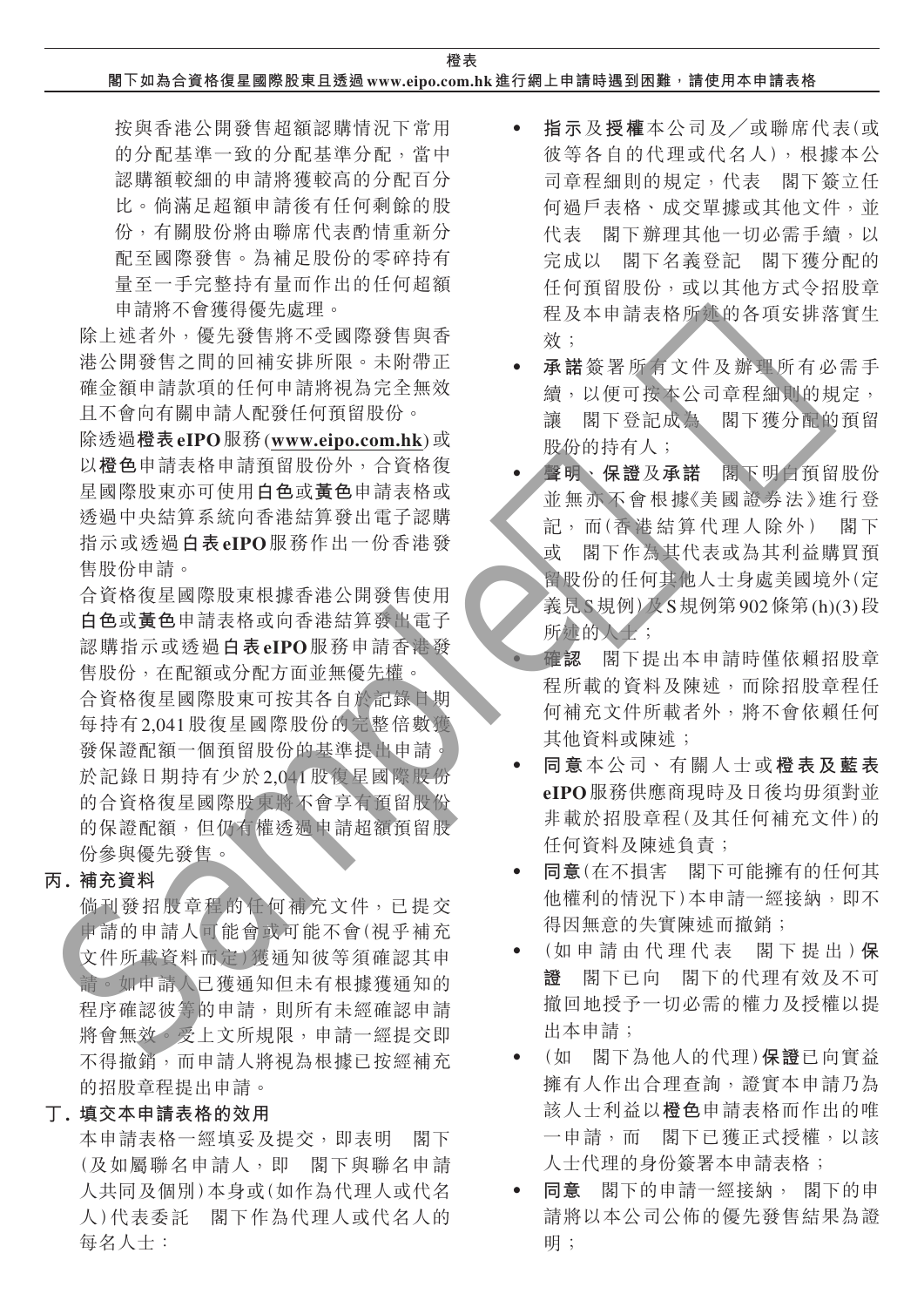## **閣下如為合資格復星國際股東且透過 www.eipo.com.hk 進行網上申請時遇到困難,請使用本申請表格**

- ‧ **保證**本申請所載資料屬真實及準確;
- ‧ **同意**向本公司、H股證券登記處、收款 銀行、有關人士及**橙表及藍表eIPO**服務 供應商披露彼等所需關於 閣下或(香港 結算代理人除外) 閣下為其利益提出申 請的人士的任何個人資料;
- ‧ **保證**在提出申請時, 閣下或 閣下可能 代其行事之任何人士為合資格復星國際 股東;
- ‧ **聲 明**、 **保 證** 及 **承 諾**,在提出本申請 時, 閣下及╱或(香港結算代理人除 外) 閣下可能代其行事之任何人士並 非關連人士,亦並非將在緊隨全球發售 完成後成為本公司關連人士的人士, 而 閣下及/或(香港結算代理人除 外) 閣下可能代其行事之任何人士認購 預留股份並非直接或間接由本公司的關 連人士提供資金,且 閣下及╱或(香港 結算代理人除外) 閣下可能代其行事之 任何人士並非根據本公司關連人士的指 示作出預留股份的是次認購; Sample樣版
	- ‧ **同意** 閣下的申請、接納申請及由此而 產生的合約均受香港法例管轄,並按其 詮釋;
	- ‧ **承諾**並**同意**接納所申請的預留股份, 或 閣下根據申請所獲分配的任何較少 數目;
	- ‧ **授權**本公司將 閣下的姓名╱名稱列 入H股股份登記冊,作為 閣下獲分配 的任何預留股份的持有人,及根據本公 司章程細則規定的本公司股東名冊內, 並按本申請表格上所示地址以普通郵遞 方式寄發任何股票(如適用)及╱或任何 退款支票(如適用予 閣下或(如為聯名 申請人)本申請表格內排名首位的申請 人,郵誤風險概由 閣下自行承擔(除非 如 閣下申請1,000,000股或以上預留股 份,則可親自領取 閣下的退款支票及 股票(如滴用));
	- ‧ **同意**任何收款銀行,而不限於 閣下遞 交申請表格的銀行,可處理 閣下的申 請,包括寄發退款支票(如有);
- ‧ **確認** 閣下知悉招股章程所述有關預留 股份的優先發售限制;
- ‧ **明白**本公司及聯席代表將依賴此等聲明 及陳述,以決定是否就 閣下提出的申 請向 閣下分配任何預留股份;
- ‧ 倘香港境外任何地方的法律適用於 閣 下的申請,則 閣下**同意**並**保證**, 閣下 已遵守所有該等法律,而本公司或有關 人士概不會因接納 閣下購買任何預留 股份的要約,或因 閣下在招股章程所 載條款及條件項下的權利與責任所產生 的任何行動而觸犯香港境外任何法律;
- ‧ 向本公司(並為各股東的利益)表示**同意** (及從而使本公司(為其本身並代表各股 東)藉其接納全部或部分本申請而視為已 同意)(及(如適用)向發出電子認購指示 的各中央結算系統參與者表示同意),以 及本公司向各股東表示同意,遵守及符 合香港法例第622章公司條例、香港法 例第32章公司(清盤及雜項條文)條例及 本公司章程細則;
- ‧ 向本公司及各股東表示**同意**股份可由該 股東自由轉讓;及
- ‧ **明白**本公司及有關人士均有權依賴 閣 下於本申請作出的任何保證、陳述或聲 明。倘為聯名申請人提出的申請,表示 由聯名申請人提出、作出或承擔或須履 行的所有保證、陳述、聲明及責任,均 視為由各申請人共同及個別地提出、作 出及承擔及須履行。 閣下如作出虛假 聲明可被檢控。

**除另有註明外, 閣下必須以英文填妥本申 請,而 閣下或(倘為聯名申請人)各聯名申 請人必須親筆簽署本申請(不得以個人印章 代替),否則申請可被拒絕受理。**

# **戊. 授權書**

倘 閣下的申請由根據授權書獲正式授權的 人士提出,本公司及聯席代表(作為本公司的 代理)可酌情按彼等認為合適的任何條件(包 括出示代表的授權證明文件)接納申請。本 公司及聯席代表(作為本公司的代理)將可全 權酌情決定拒絕或接納任何申請的全部或部 分,而毋須提供任何理由。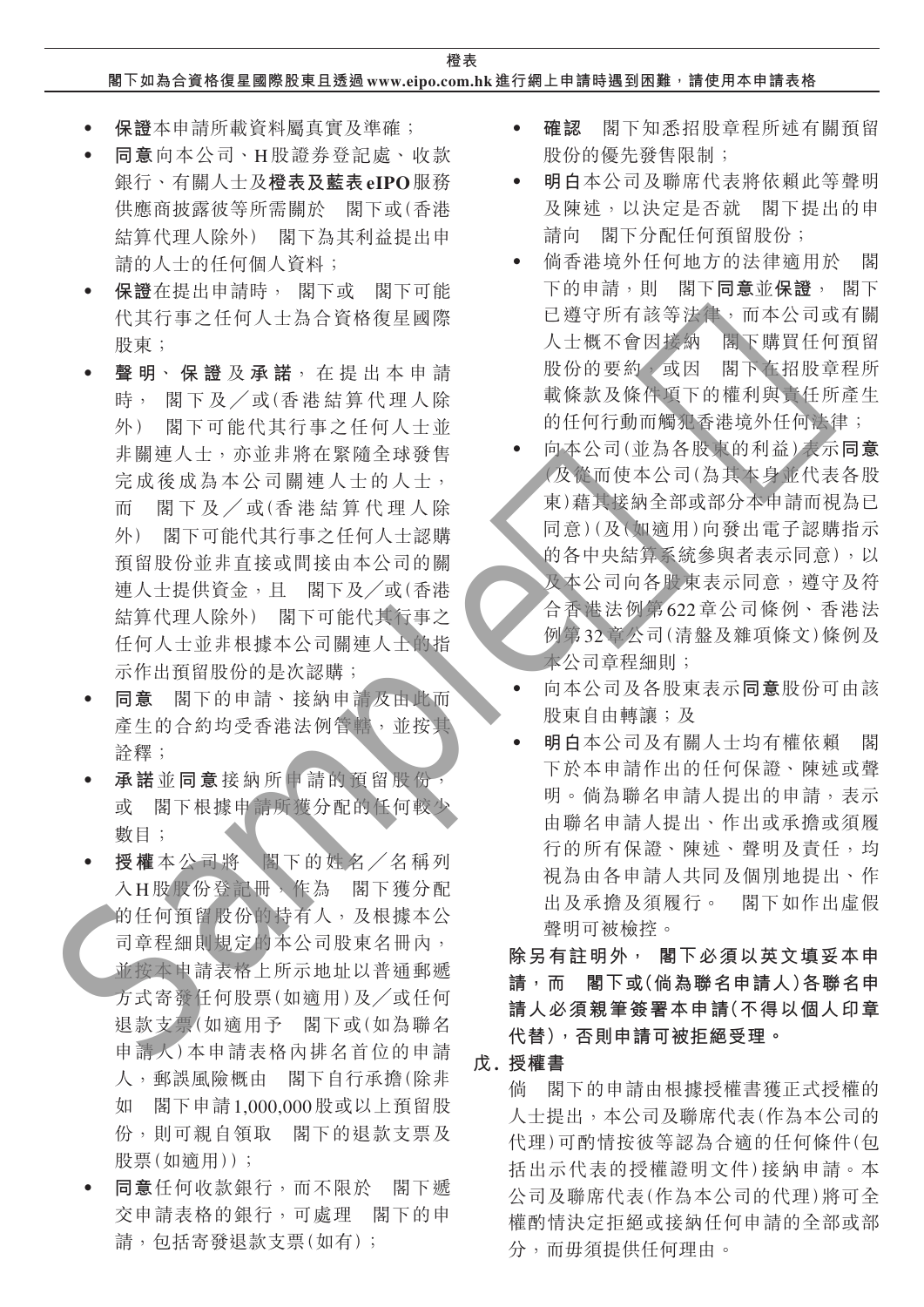**橙表 閣下如為合資格復星國際股東且透過 www.eipo.com.hk 進行網上申請時遇到困難,請使用本申請表格**

#### **己. 釐定發售價**

預期發售價於二零一九年九月十七日(星期二)或 前後釐定。申請人須繳付每股發售股份57.80港 元(多繳款項可予退還)的最高發售價,另加1% 經紀佣金、0.0027%證監會交易徵費及0.005%聯 交所交易費。倘若本公司與聯席代表(代表包銷 商)並無於二零一九年九月二十四日(星期二)或 之前協定發售價,全球發售將不會進行並將告失 效。

#### **預留股份的配發**

在本申請表格及招股章程載列的條款及條件規限 下,預留股份將於截止辦理申請登記後配發。

本公司預期於二零一九年九月二十四日(星期二) 在《南華早報》(英文)、《香港經濟日報》(中文)、 聯交所網站(**www.hkexnews.hk**)及本公司網站 (**www.henlius.com**)公佈發售價、國際發售的踴 躍程度、香港公開發售及優先發售的認購水平以 及香港發售股份及預留股份的分配基準。香港公 開發售及優先發售的分配結果及成功申請人的香 港身份證╱護照╱香港商業登記號碼亦同於上述 網站公佈。

## **倘 閣下成功申請認購(全部或部分)預留股份**

如 閣下申請認購1,000,000股或以上預留股 份,且已提供本申請表格所規定全部資料, 閣 下可於二零一九年九月二十四日(星期二)或本公 司在報章上公佈的其他地點或日期的上午九時正 至下午一時正,親身前往香港中央證券登記有限 公司(地址為香港灣仔皇后大道東183號合和中 心17樓1712-1716室)領取 閣下的退款支票及 ╱或股票。

如 閣下為個人申請人並合資格親身領取, 閣 下不得授權任何其他人士代領。如 閣下為公司 申請人並合資格親身領取, 閣下的授權代表須 攜同蓋上公司印鑑的授權書領取。

個人申請人及授權代表領取時均須出示香港中央 證券登記有限公司接納的身份證明文件。

如 閣下並無在指定領取時間內親身領取退款支 票及╱或股票,有關退款支票及╱或股票將會立 刻以普通郵遞方式寄往本申請表格所示地址,郵 誤風險由 閣下承擔。

如 閣下申請認購1,000,000股以下預留股 份, 閣下的退款支票及╱或股票將於二零一九 年九月二十四日(星期二)或之前以普通郵遞方式 寄往 閣下申請表格所示地址,郵誤風險由 閣 下承擔。

本公司不會發出臨時所有權文件。

**股票僅會於全球發售在所有方面成為無條件及招 股章程「包銷」一節所述的包銷協議終止權利並無 行使的情況下,方會於二零一九年九月二十五日 (星期三)上午八時正成為有效的所有權憑證。 已繳付的申請款項將不獲發收據。倘發售價低 於 閣下支付的每股預留股份價格,多繳的申請 款項(包括多繳款項應佔的經紀佣金、證監會交 易徵費及聯交所交易費)將不計利息退還予 閣 下。投資者在收到股票前或在股票成為有效前買 賣股份,須自行承擔全部風險。**

#### **閣下不獲配發預留股份的情況**

閣下可能基於下列任何理由而不獲分配預留股 份:

1. **倘 閣下的申請被撤回:**

填妥及遞交申請表格或向香港結算或利用**橙表 eIPO**服務發出電子認購指示後,即表示 閣下 同意不得於開始辦理申請登記後第五日(就此而 言,不包括任何非營業日)屆滿或之前撤回申請 或香港結算代理人代表 閣下提出的申請,除非 根據香港法例第32章公司(清盤及雜項條文)條 例第40條對招股章程負責的人士根據該條發出公 告,免除或限制該人士對招股章程的責任。此協 議將成為本公司訂立的附屬合約,並在 閣下遞 交本申請表格時即具約束力。該附屬合約的代價 為本公司同意,除按招股章程所述任何一項程序 外,不會於二零一九年九月二十四日(星期二)或 之前向任何人士提呈發售任何預留股份。 Sample樣版

閣下的申請一經接納,則不得撤回。就此而言, 在公告公佈分配結果即屬接納未遭拒絕的申請, 而倘有關分配基準受若干條件規限或訂定以抽籤 方式分配,則申請獲接納與否將分別視乎能否達 成有關條件或抽籤的結果而定。

# 2. **本公司、聯席代表以及彼等各自的代理或代 名人可全權酌情決定拒絕或接納 閣下的申 請:**

本公司及聯席代表或彼等各自的代理或代名 人可全權酌情決定拒絕或接納任何申請,或 僅接納任何部份申請,而毋須就任何拒絕或 接納提供任何理由。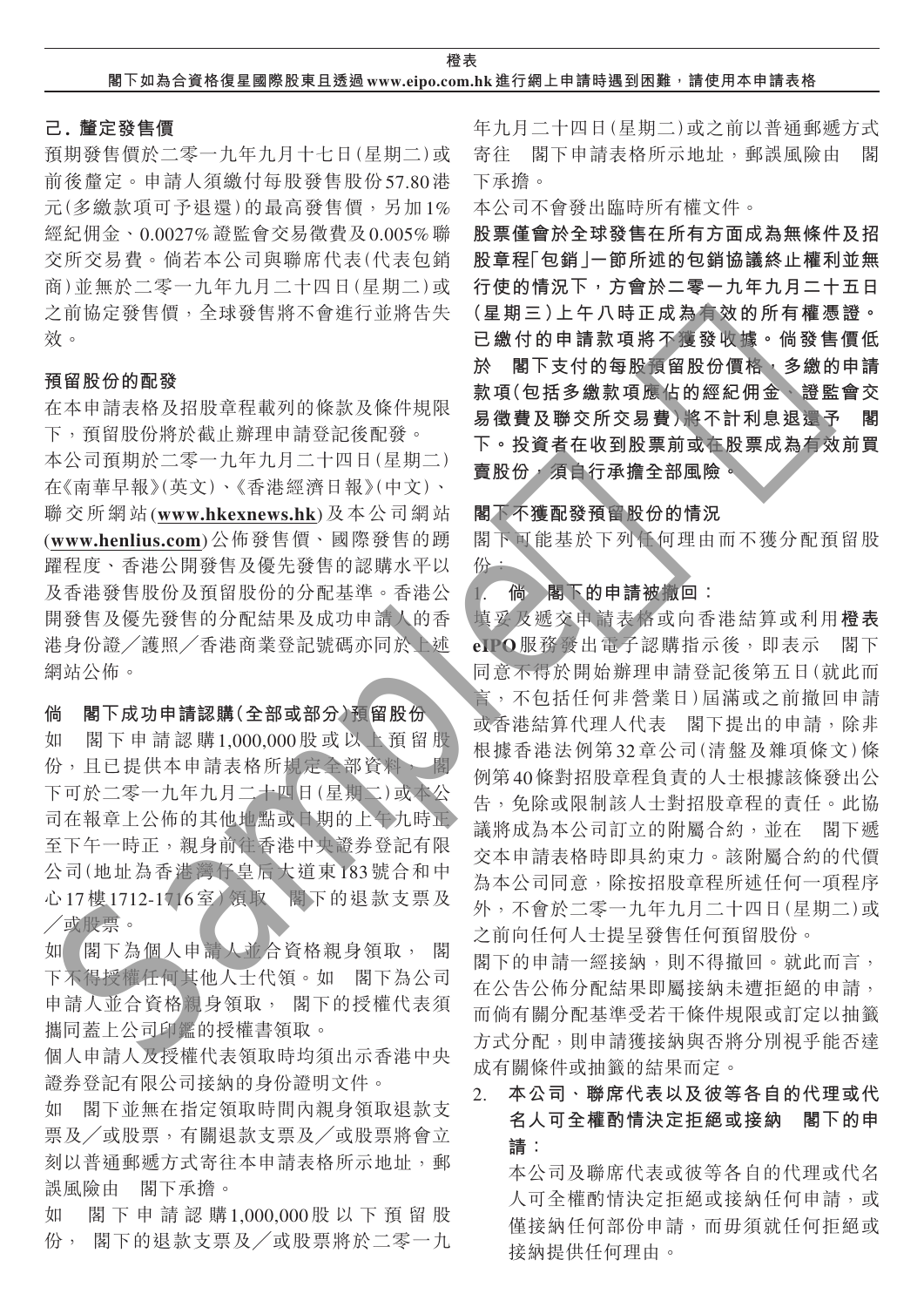**橙表 閣下如為合資格復星國際股東且透過 www.eipo.com.hk 進行網上申請時遇到困難,請使用本申請表格**

3. **倘預留股份配發作廢:**

倘上市委員會在下列期間未批准股份上市, 則配發予 閣下的預留股份將告作廢:

- 由截止辦理申請登記日期起計三星期 內;或
- ‧ (倘聯交所上市委員會在截止辦理申請登 記日期後三星期內通知本公司延長有關 期間)由截止辦理申請登記日期起計最多 六星期內。
- 4. **在下列情況下, 閣下將不獲任何配發:**
	- ‧ 本申請表格並無按照本申請表格所載指 示填妥;
	- ‧ 本申請表格並無妥為簽署(僅接受親筆簽 名)(倘為聯名申請,則未經全部申請人 簽署);
	- ‧ 就法人團體申請人而言,本申請表格未 經獲授權的高級職員妥為簽署(僅接受親 筆簽名)或未加蓋公司印鑑;
	- 支票/銀行本票/本申請表格有缺陷;
	- 本申請表格並無就各份保證配額的申請 及預留股份的超額申請附有支票╱銀行 本票或附有超過一張支票╱銀行本票;
	- 支票/銀行本票並無預印賬戶名稱或賬 戶名稱未經開具銀行證明;
	- 支票/銀行本票並非自香港的港元銀行 賬戶開出;
	- ‧ 支票╱銀行本票的抬頭人並非「**中國銀行 (香港)代理人有限公司-復宏漢霖生物 技術優先發售**」;
	- 支票並無劃線註明下只准存入抬頭人賬 戶」;
	- 支票為期票;
	- 申請人未正確付款或申請人以支票或銀 行本票付款但支票或銀行本票於首次過 戶時不獲兑現;
	- ‧ 申請人名稱╱聯名申請的排名首位申請 人名稱並非預印名稱或並非由銀行授權 人士在支票或銀行本票背書的名稱相 同;
	- ‧ 本申請表格所提供申請資料的更改未獲 申請人簽署授權;
	- ‧ 本公司相信如接納申請,會違反收取本 申請表格或申請人地址所在司法權區的 適用證券或其他法例、規則或規例;或
- 本公司及聯席代表及其各自的代理或代 名人行使酌情權,決定拒絕或接納任何 申請,或僅接納部分申請。拒絕或接納 申請毋須給予任何理由。
- 5. 倘 閣下使用 **橙 色** 申請表格申請保證配 額, 閣下可申請相等於或少於乙欄所列數目 的保證配額的預留股份。倘 閣下擬申請少 於 閣下保證配額的預留股份, 閣下**必須**申 請**橙色**申請表格一覽表所列數目之一,並相 應付款(香港結算代理人除外)。
- 閣下須就保證配額填妥並簽署**橙色**申請表 格,並提交一張支票(或銀行本票),金額須 為乙欄所印列的確切金額或**橙色**申請表格一 覽表所載的相應應付金額。倘 閣下擬申請 並非**橙色**申請表格申請保證配額表中載列的 其中一個保證配額數目, 閣下**必須**使用**橙表 eIPO**申請。倘 閣下擬申請保證配額以外的 超額預留股份,則須填妥並簽署申請超額預 留股份之**橙色**申請表格,並單獨匯款足額支 付所申請超額預留股份的應付股款,或透過 **www.eipo.com.hk**使用**橙表eIPO**服務遞交申 請。 . 在下列, 《新闻报》, 《新闻》, 《新闻》, 《新闻》, 《新闻》, 《新闻》, 《新闻》, 《新闻》, 《新闻》, 《新闻》, 《新闻》, 《新闻》, 《新闻》, 《新闻》, 《新闻》, 《新闻》, 《新闻》, 《新闻》, 《新闻》, 《新闻》, 《新闻》, 《新闻》, 《新闻》, 《新闻》, 《新闻》, 《新闻》, 《新闻》, 《新闻》, 《新闻》, 《新闻》, 《新闻》, 《新闻》, 《新闻》, 《新闻》, 《新闻》, 《新
	- 6. 倘 閣下使用**橙色**申請表格申請超額預留股 份, 閣下**必須**申請**橙色**申請表格一覽表所 列超額預留股份數目之一,並相應付款(香 港結算代理人除外)。 閣下須就超額預留 股份填妥並簽署**橙色**申請表格,並提交一張 獨立開出的支票(或銀行本票)支付確切金 額。倘 閣下擬申請並非**橙色**申請表格申請 超額預留股份表中載列的其中一個保證配額 數目, 閣下**必須**使用**橙表eIPO**申請。
	- 7. 倘 閣下擬同時申請保證配額的預留股份及 超額預留股份, 閣下必須同時提交保證配 額的**橙色**申請表格及超額預留股份的**橙色**申 請表格。每份**橙色**申請表格必須附上一張獨 立開出的支票(或銀行本票)支付確切金額。

#### **退回款項**

若 閣下未獲分配任何預留股份或申請僅部分獲 接納,本公司將不計利息退回 閣下的申請股款 (包括相關的1%經紀佣金、0.0027%證監會交易 徵費及0.005%聯交所交易費)或其中適當部分。 如發售價低於最高發售價,本公司將不計利息 退回多收申請股款(包括相關的1%經紀佣金、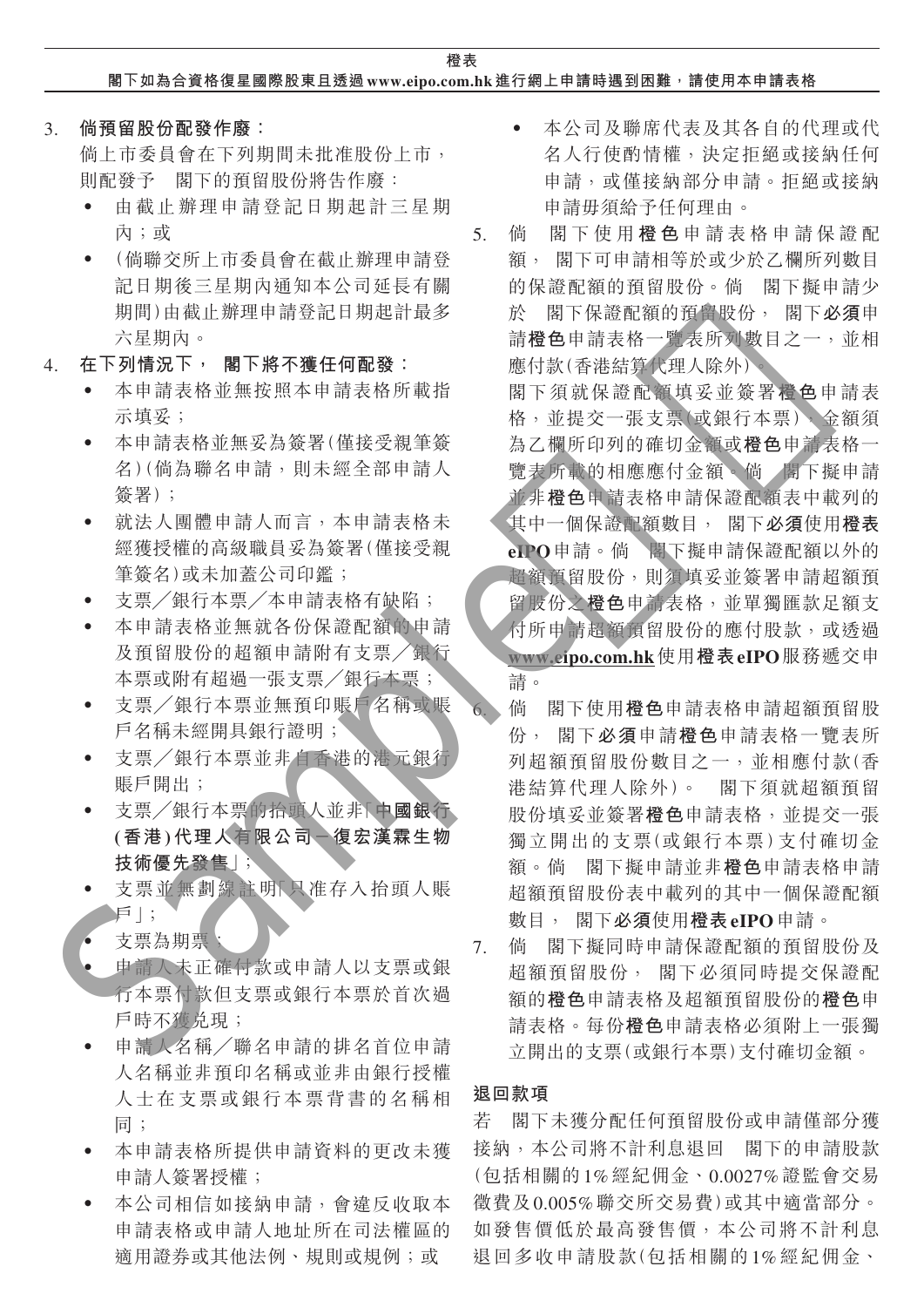## **閣下如為合資格復星國際股東且透過 www.eipo.com.hk 進行網上申請時遇到困難,請使用本申請表格**

0.0027%證監會交易徵費及0.005%聯交所交易 費)。有關退款程序載於招股章程「如何申請香港 發售股份及預留股份 | 一節「H. 發送 / 領取股票 / 電子退款指示╱退款支票」。

# **閣下提供給香港中央證券登記有限公司的資訊的 有關影響**

香港中央證券登記有限公司和其有關連的法人團 體、董事、高級人員、僱員及代理人(「**代表**」)在 法律所容許的最大限度內明確卸棄及免除在任何 方面與申請人或代表申請人在此文件提供的或與 此文件或在此文件下提供的任何服務相關的任何 資料,或任何申請人或代表申請人提供與此文件 或在此文件下提供的任何服務相關的任何其它書 面或口頭通訊,有關或相關由申請人或任何其他 人士或實體所遭受或招致不論如何造成的任何損 失或損害的任何法律責任。此包括,但不限於, 該等資料中不論如何造成的任何錯誤或遺漏,或 代表或任何其他人士或實體對該等資料或任何該 等資料的文件記錄、影像、記錄或複製品作出的 任何依據,或其準確性、完整性、合時性或可靠 性。 -<br>法律法法律人工、使用的人工保存的。 (2) 化学生生长,有一种化的的情况是,使用的时间是不能是在生长,我们的生活,我们的生活,我们就是在生存的,我们的生活就会在我们的生活,我们的生活就会在我们的生活,我们的生活就会在我们的生活,我们的生活就会在我们的生活,我们就会在我们的生活,我们就会在我们的生活,我们就会在我们的生活,我们就会在我们的人们的,我们就会在我们的人们,我们就会在我们的人们,我们就会在我们的人们的,我们就会在我们的人们

# **個人資料**

#### **個人資料收集聲明**

香港法例第486章《個人資料(私隱)條例》(「條 例」)的主要條款已於一九九六年十二月二十日在 香港生效。此項個人資料收集聲明是向香港發售 股份申請人和持有人說明有關本公司及其H股證 券登記處在個人資料和條例方面的政策和慣例。

# 1. **收集 閣下個人資料的原因**

證券申請人或證券登記持有人以自己的名義 申請認購證券或轉讓或受讓證券時或尋求H 股證券登記處的服務時,須不時向本公司及 其H股證券登記處提供其最近的準確個人資 料。未能提供所要求的資料可能導致 閣下 申請證券被拒或延遲,或本公司或其H股證 券登記處無法落實轉讓或提供服務,亦可能 妨礙或延遲登記或轉讓 閣下成功申請認購 的預留股份及╱或發送股票及╱或發送 閣 下應得的退款支票。

如提供的個人資料有任何錯誤,證券持有人 須立即通知本公司和H股證券登記處。

2. **目的**

證券申請人及持有人的個人資料可以作以下 目的使用、持有及╱或保存(以任何方式):

- ‧ 處理 閣下的申請及退款支票(如適用) 及核實是否符合本申請表格及招股章程 載列的條款和申請程序,以及公佈預留 股份的分配結果;
- 遵守香港及其他地區的一切適用法律及 法規;
- 登記新發行證券或以證券持有人的名義 (包括以香港結算代理人名義(如適用)) 轉讓或受讓證券;
- 存置或更新本公司證券持有人的名冊;
- 核實或協助核實簽名、任何其他核證或 交換信息;
- ‧ 確立本公司證券持有人的受益權利,如 股息、供股和紅股等;
- ‧ 分發本公司及其附屬公司的通訊;
- 編製統計信息和證券持有人資料;
- ‧ 根據香港或其他地區的法律、規則或規 例進行披露(無論法定或其他規定);
- 披露有關信息以便就權益提出申索;及
- 與上述有關的任何其他附帶或相關目的 及╱或使本公司及H股證券登記處能履 行對證券持有人及╱或監管機構承擔的 責任及╱或證券持有人不時同意的任何 其他目的。

### 3. **轉交個人資料**

本公司及H股證券登記處持有關於證券申請 人及持有人的個人資料將會保密,但本公司 及H股證券登記處可以在達到上述目的或當 中任何目的的必要的情況下,作出彼等認為 必要的查詢以確認個人資料的準確性,尤其 彼等可向或從下列任何及全部人士和實體或 與下列任何及全部人士和實體互相披露、取 得或轉移(無論在香港境內或境外)證券申請 人及持有人的個人資料:

- ‧ 本公司或彼等各自指定的代理,如財務 顧問和收款銀行;
- ‧ 香港結算及香港結算代理人,彼等將會 就中央結算系統的運作使用個人資料(倘 申請人要求將預留股份記存於中央結算 系統);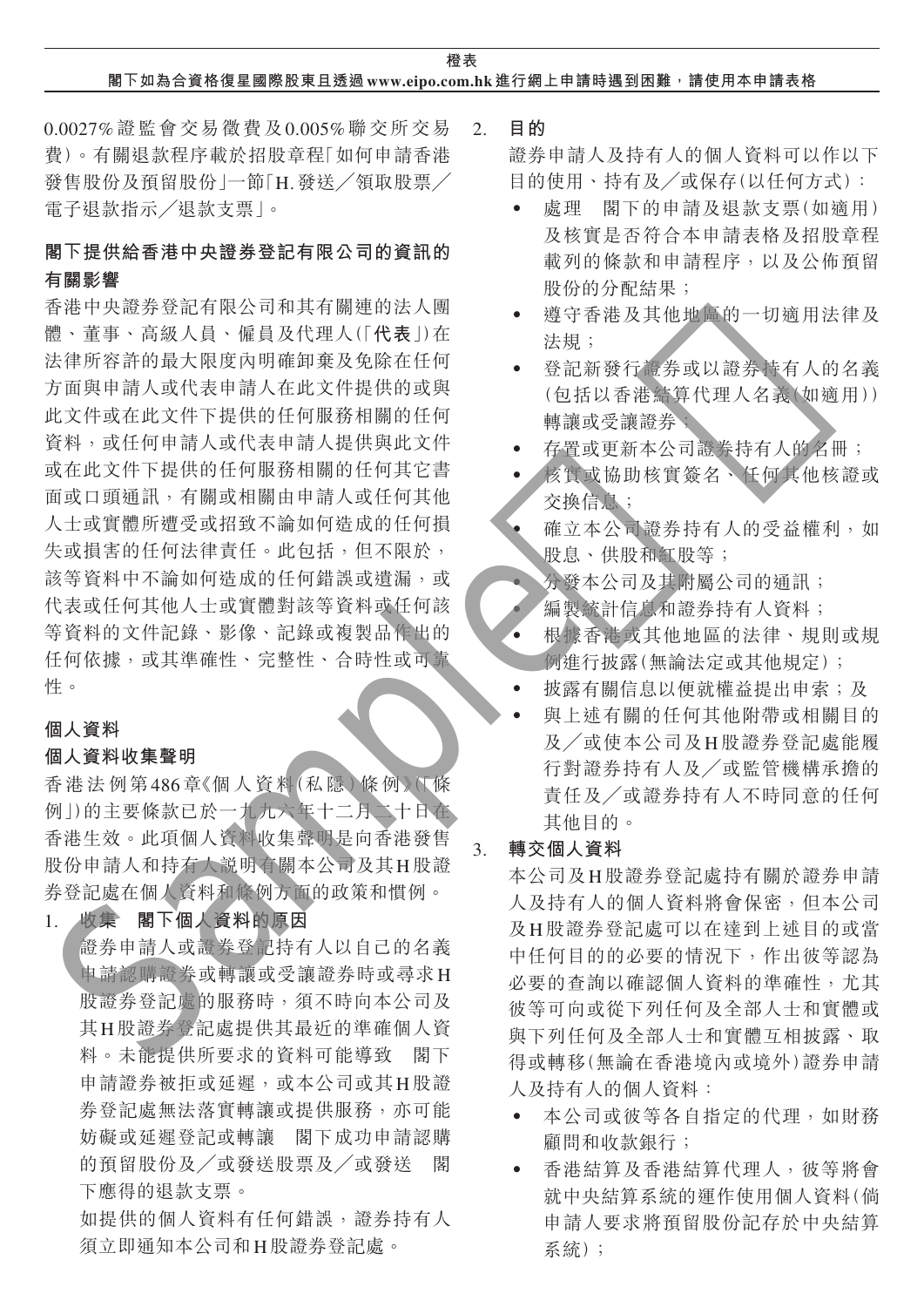### **閣下如為合資格復星國際股東且透過 www.eipo.com.hk 進行網上申請時遇到困難,請使用本申請表格**

- ‧ 任何向本公司及╱或H股證券登記處提 供與其各自業務營運有關的行政、電 訊、電腦、付款或其他服務的代理、承 包商或第三方服務供應商;
- ‧ 聯交所、證監會及香港或其他地區的任 何其他法定、監管或政府機關;及
- ‧ 證券持有人與其進行或擬進行交易的任 何其他人士或機構,如彼等的銀行、律 師、會計師或股票經紀等。

4. **保留個人資料**

本公司及H股證券登記處將按收集個人資料 所需的用途保留證券申請人及持有人的個人 資料。無需保留的個人資料將會根據條例銷 毀或處理。

5. **查閱和更正個人資料**

條例規定,證券申請人及持有人有權確定 本公司或H股證券登記處是否持有其個人資 料,並有權索取有關該資料的副本並更正任 何不準確資料。根據條例,本公司和H股證 券登記處有權就處理任何查閱資料的要求收 取合理的費用。所有查閱資料或更正資料的 要求或查詢有關政策及慣例以及持有資料種 類的要求,均須按招股章程「公司資料」一節 所披露或不時按適用法例獲知會的註冊地址 送交本公司公司秘書或送交H股證券登記處 私隱監察人員。 . 保留用数据系统标准标准 ( ) 电话 ( ) 电话 ( ) 电话 ( ) 电话 ( ) 电话 ( ) 电话 ( ) 电话 ( ) 电话 ( ) 电话 ( ) 电话 ( ) 电话 ( ) 电话 ( ) 电话 ( ) 电话 ( ) 电话 ( ) 电话 ( ) 电话 ( ) 电话 ( ) 电话 ( ) 电话 ( ) 电话 ( ) 电话 ( ) 电话 ( ) 电话 ( ) 电话 ( ) 电话 ( ) 电话 ( ) 电话 ( ) 电话 (

如 閣下簽署本申請表格 即表示 閣下同意 **述各項。**

#### **申請程序**

**除使用橙色申請表格外, 閣下亦可透過www. eipo.com.hk利用橙表eIPO服務申請預留股份並 使用繳費靈或網上銀行付款方法付款。**

1. **倘 閣 下使用橙色申請表格申請保證配 額**, 閣下可申請相等於或少於申請表格 乙欄所列數目的保證配額的預留股份。 倘 閣下擬申請少於 閣下保證配額的預 留股份, 閣下**必須**申請**橙色**申請表格申請 保證配額表中載列的其中一個保證配額數 目, 閣下應:(i)填寫所申請的預留股份數 目及應付金額(申請表格一覽表所載者); (ii)填寫並簽署申請表格;及(iii)提交一張 支票(或銀行本票),金額須為 閣下在申 請表格填寫的相同金額(香港結算代理人除 外)。倘 閣下擬申請並非**橙色**申請表格申 請保證配額表中載列的其中一個保證配額數 目, 閣下**必須**使用**橙表eIPO**申請。倘 閣 下擬申請保證配額以外的超額預留股份,則 須填妥並簽署申請超額預留股份之**橙色**申請 表格,並單獨匯款足額支付所申請超額預留 股份的應付股款,或透過**www.eipo.com.hk** 使用**橙表eIPO**服務遞交申請。倘 閣下擬 申請相等於 閣下保證配額的預留股份數 目, 閣下應:(i)填妥並簽署申請表格;及 (ii)提交一張支票(或銀行本票),金額須為申 請表格乙欄所印列確切金額。

**倘 閣下使用橙色申請表格申請超額預留 股份**, 閣下應:(i)填寫所申請的超額預留 股份數目及應付金額(申請表格一覽表所載 者);(ii)填妥並簽署申請表格;及(iii)提交 一張獨立開出的支票(或銀行本票),金額須

為 閣下在申請表格填寫的相同金額。 閣 下擬申請的超額預留股份數目**必須**為申請表 格申請超額預留股份一覽表所載數目之一 (香港結算代理人除外)。倘 閣下擬申請並 非**橙色**申請表格申請超額預留股份表中載列 的其中一個保證配額數目, 閣下**必須**使用 **橙表eIPO**申請。

2. 請填妥並簽署申請表格。**僅接納親筆簽名。**

3. 支票或銀行本票須緊釘於表格。 閣下必須 以一張**支票**或一張**銀行本票**支付保證配額的 申請款項及╱或以一張支票或一張銀行本票 支付超額預留股份的申請款項。每份申請均 須附帶一張獨立支票或銀行本票。

# **如以支票繳付款項,該支票必須:**

- ‧ 為港元支票;
- ‧ 由香港的港元銀行賬戶開出;
- ‧ 顯示 閣下的賬戶名稱,而該賬戶名必 須預印於支票,或由有關銀行授權人在 該支票背面簽署證明賬戶名。該賬戶名 必須與 閣下於本表格上的姓名相同。 如屬聯名申請,則賬戶名稱必須與排名 首位申請人的名稱相同;
- ‧ 註明抬頭人為**「中國銀行(香港)代理人 有限公司-復宏漢霖生物技術優先發 售**」;
- ‧ 劃線註明「只准存入抬頭人賬戶」;及
- ‧ 不得為期票。